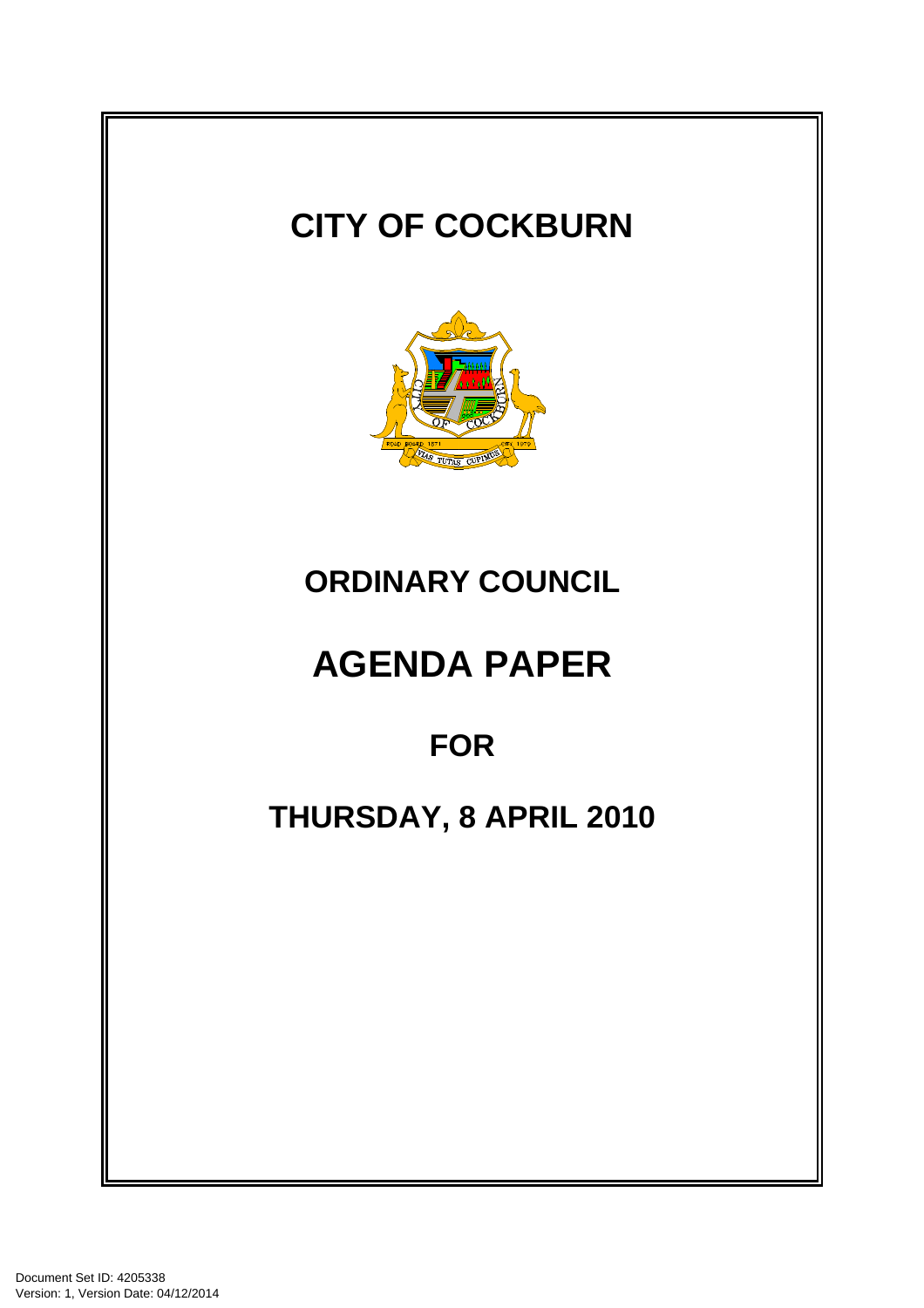# **CITY OF COCKBURN**

## **SUMMARY OF AGENDA TO BE PRESENTED TO THE ORDINARY COUNCIL MEETING TO BE HELD ON THURSDAY, 8 APRIL 2010 AT 7:00 PM**

## **Page**

 $\sim$   $\sim$ 

| 1.             |                                                                                                                     |                                                                                                                                                                |  |  |  |
|----------------|---------------------------------------------------------------------------------------------------------------------|----------------------------------------------------------------------------------------------------------------------------------------------------------------|--|--|--|
| 2.             | APPOINTMENT OF PRESIDING MEMBER (IF REQUIRED)  1                                                                    |                                                                                                                                                                |  |  |  |
| 3.             | DISCLAIMER (TO BE READ ALOUD BY PRESIDING MEMBER) 1                                                                 |                                                                                                                                                                |  |  |  |
| $\mathbf{4}$ . | ACKNOWLEDGEMENT OF RECEIPT OF WRITTEN DECLARATIONS OF<br>FINANCIAL INTERESTS AND CONFLICT OF INTEREST (BY PRESIDING |                                                                                                                                                                |  |  |  |
| 5.             |                                                                                                                     |                                                                                                                                                                |  |  |  |
| 6.             | ACTION TAKEN ON PREVIOUS PUBLIC QUESTIONS TAKEN ON                                                                  |                                                                                                                                                                |  |  |  |
| 7.             |                                                                                                                     |                                                                                                                                                                |  |  |  |
| 8.             |                                                                                                                     |                                                                                                                                                                |  |  |  |
|                | 8.1                                                                                                                 | (OCM 08/04/2010) - SPECIAL COUNCIL MEETING - 25/02/2010 1                                                                                                      |  |  |  |
|                | 8.2                                                                                                                 | (OCM 08/04/2010) - ORDINARY COUNCIL MEETING - 11/03/2010 2                                                                                                     |  |  |  |
|                | 8.3                                                                                                                 | (OCM 08/04/2010) - SPECIAL COUNCIL MEETING - 22 MARCH                                                                                                          |  |  |  |
| 9.             |                                                                                                                     |                                                                                                                                                                |  |  |  |
| 10.            |                                                                                                                     |                                                                                                                                                                |  |  |  |
| 11.            | BUSINESS LEFT OVER FROM THE PREVIOUS MEETING (IF                                                                    |                                                                                                                                                                |  |  |  |
| 12.            | DECLARATION OF COUNCILLORS WHO HAVE NOT GIVEN DUE                                                                   |                                                                                                                                                                |  |  |  |
| 13.            |                                                                                                                     |                                                                                                                                                                |  |  |  |
|                | 13.1                                                                                                                | (OCM 08/04/2010) - MINUTES OF THE AUDIT & STRATEGIC<br>FINANCE COMMITTEE MEETING 18/03/2010 (5009 & 5103) (S                                                   |  |  |  |
|                | 13.2                                                                                                                | (OCM 08/04/2010) - DRAFT PLAN FOR THE DISTRICT 2010-2020<br>AND PUBLIC CONSULTATION PROCESSS (1029) (S CAIN)                                                   |  |  |  |
| 14.            |                                                                                                                     |                                                                                                                                                                |  |  |  |
|                | 14.1                                                                                                                | (OCM 08/04/2010) - ADOPTION OF LOCAL PLANNING POLICY,<br>SPD9 'WASTE MINIMISATION, STORAGE AND COLLECTION IN<br>MULTIPLE UNIT DEVELOPMENTS' (9003) (T WATSON/L |  |  |  |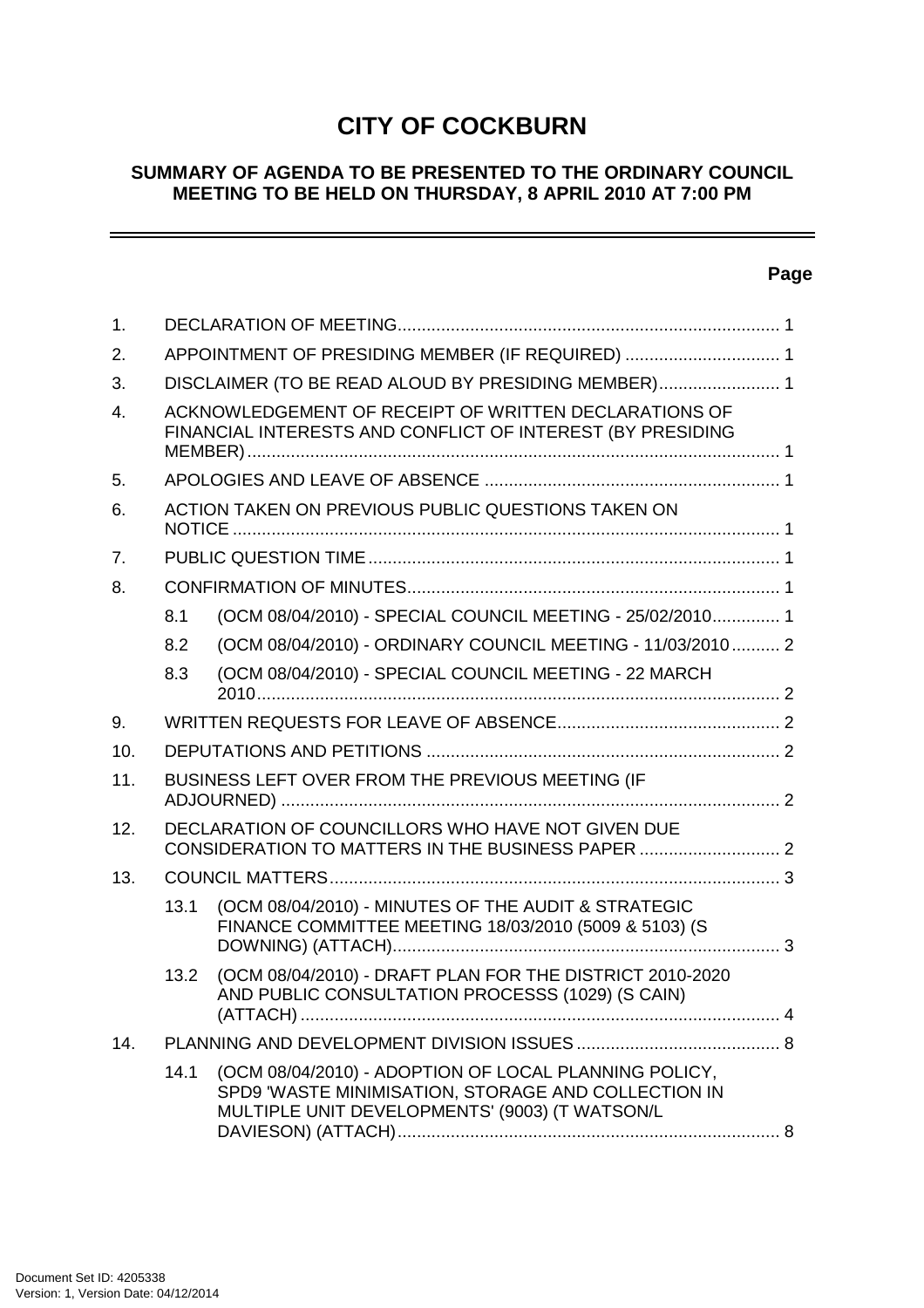|     | 14.2 | (OCM 08/04/2010) - PROPOSED METROPOLITAN REGION<br>SCHEME AMENDMENT NO. 1180/41 (COCKBURN COAST<br>DISTRICT STRUCTURE PLAN) - LOCATION/OWNER: VARIOUS (D                                                                                                                                                                                                                                                                         |  |  |
|-----|------|----------------------------------------------------------------------------------------------------------------------------------------------------------------------------------------------------------------------------------------------------------------------------------------------------------------------------------------------------------------------------------------------------------------------------------|--|--|
|     | 14.3 | (OCM 08/04/2010) - CONSIDERATION TO ADOPT DRAFT LOCAL<br>PLANNING POLICY APD58 'RESIDENTIAL DESIGN GUIDELINES' -<br>APPLICANT: CITY OF COCKBURN - OWNER: VARIOUS (93076) (D                                                                                                                                                                                                                                                      |  |  |
|     | 14.4 | (OCM 08/04/2010) - FINAL CONSIDERATION OF AMENDMENT<br>NO. 75 TO CITY OF COCKBURN TOWN PLANNING SCHEME NO.<br>3 - MINOR REZONING PROPOSALS FOR LOTS 144 AND 145 THE<br>COVE, COOGEE; THE CLOSED PEDESTRIAN ACCESS WAY<br>BETWEEN EGEUS WAY AND WAVERLEY ROAD, COOLBELLUP;<br>LOT 188 BUCAT STREET, HAMILTON HILL AND; LOT 915<br>GOLDSMITH ROAD, SPEARWOOD - OWNER: VARIOUS -<br>APPLICANT: CITY OF COCKBURN (93075) (M CARBONE) |  |  |
|     | 14.5 | (OCM 08/04/2010) - DETAILED AREA PLAN FOR LOT 749 PORT<br>COOGEE, NORTH COOGEE - PREPARED BY: TAYLOR BURRELL<br>BARNETT - PROPONENT: AUSTRALAND (PS/A/001) (T WATSON)                                                                                                                                                                                                                                                            |  |  |
|     | 14.6 | (OCM 08/04/2010) - PREPARATION OF DRAFT LOCAL PLANNING<br>POLICY APD60 'MURIEL COURT STRUCTURE PLAN DESIGN<br>GUIDELINES' AND MINOR MODIFICATION TO MURIEL COURT<br>STRUCTURE PLAN - OWNER: VARIOUS - APPLICANT: CITY OF                                                                                                                                                                                                         |  |  |
|     | 14.7 | (OCM 08/04/2010) - PROPOSED OUTBUILDING - LOCATION: 4<br>CRESTIA COURT, BIBRA LAKE - OWNER / APPLICANT: M HILL                                                                                                                                                                                                                                                                                                                   |  |  |
|     | 14.8 | (OCM 08/04/2010) - CONSIDERATION FOR FINAL ADOPTION OF<br>PROPOSED SCHEME AMENDMENT NO. 79 LOCATION: LOT 885<br>WENTWORTH PARADE, SUCCESS - OWNER: VARIOUS -                                                                                                                                                                                                                                                                     |  |  |
| 15. |      | FINANCE AND CORPORATE SERVICES DIVISION ISSUES  45                                                                                                                                                                                                                                                                                                                                                                               |  |  |
|     | 15.1 | (OCM 08/04/2010) - LIST OF CREDITORS PAID - FEBRUARY 2010                                                                                                                                                                                                                                                                                                                                                                        |  |  |
|     | 15.2 | (OCM 08/04/2010) - STATEMENT OF FINANCIAL ACTIVITY AND<br>ASSOCIATED REPORTS - FEBRUARY 2010 (5505) (N                                                                                                                                                                                                                                                                                                                           |  |  |
| 16. |      |                                                                                                                                                                                                                                                                                                                                                                                                                                  |  |  |
|     | 16.1 | (OCM 08/04/2010) - TEMPORARY CLOSURE OF NAUTICAL DVE<br>IN HENDERSON TO THE PASSAGE OF VEHICLES (ES/R/002) (S                                                                                                                                                                                                                                                                                                                    |  |  |
|     | 16.2 | (OCM 08/04/2010) - TENDER NO. RFT 33/2009 - CLEANING<br>SERVICES - PUBLIC, COMMUNITY & ADMINISTRATION<br>FACILITIES (RFT 33/2009) (D VICKERY) (ATTACH)  54                                                                                                                                                                                                                                                                       |  |  |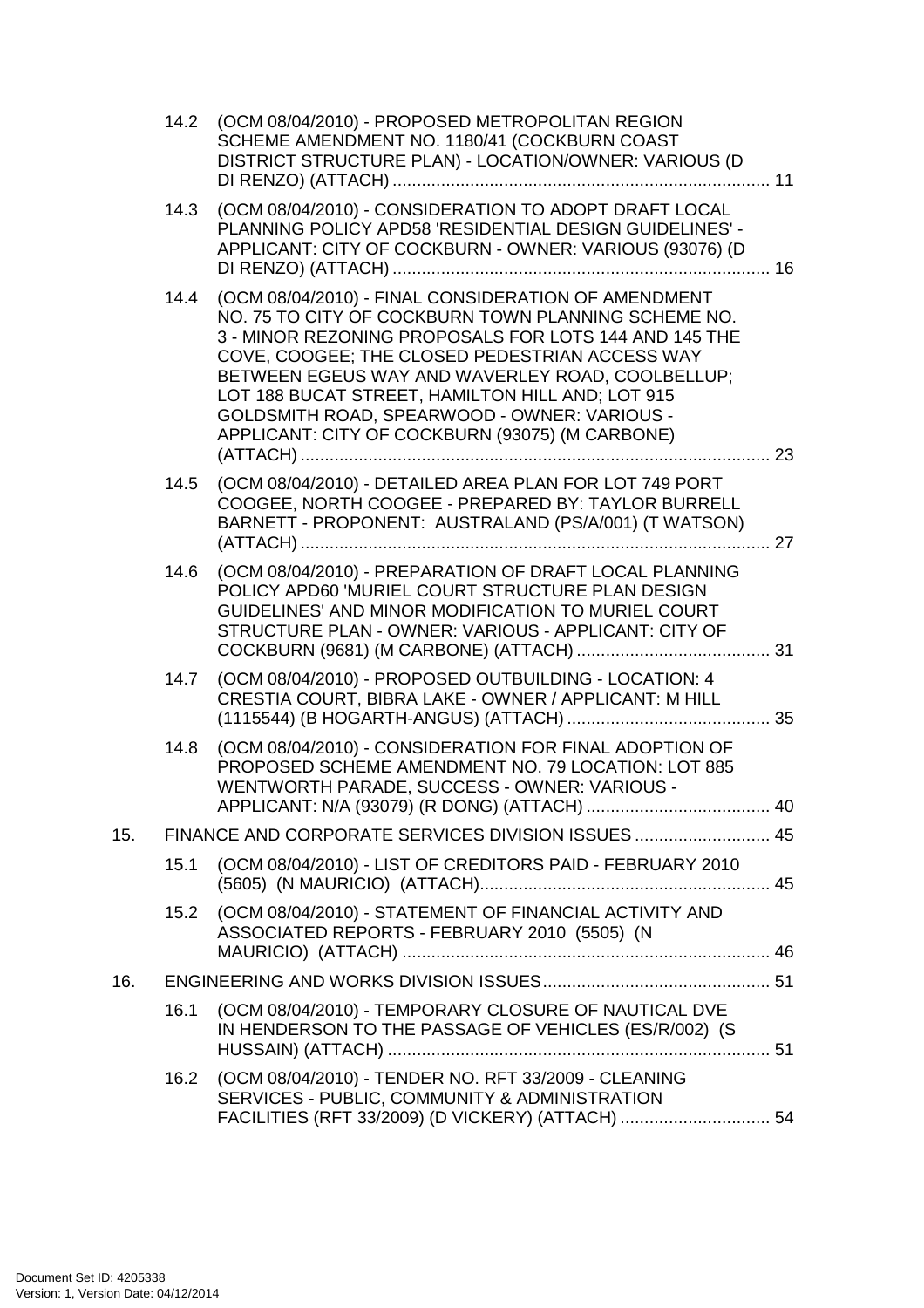| 17. |      |                                                                                                                                                                 |  |  |
|-----|------|-----------------------------------------------------------------------------------------------------------------------------------------------------------------|--|--|
|     | 17.1 | (OCM 08/04/2010) - TENDER NO. RFT44/2009 - SECURITY<br>SERVICES (MOBILE PATROLS ETC.) (RFT 44/2009) (D GREEN)                                                   |  |  |
|     | 17.2 | (OCM 08/04/2010) - INTEGRATED HEALTH AND COMMUNITY<br>FACILITIES - WENTWORTH PARADE, SUCCESS (CR/M/111) (R                                                      |  |  |
| 18. |      |                                                                                                                                                                 |  |  |
| 19. |      |                                                                                                                                                                 |  |  |
| 20. |      | NOTICES OF MOTION GIVEN AT THE MEETING FOR CONSIDERATION                                                                                                        |  |  |
| 21. |      | NEW BUSINESS OF AN URGENT NATURE INTRODUCED BY                                                                                                                  |  |  |
| 22. |      | MATTERS TO BE NOTED FOR INVESTIGATION, WITHOUT DEBATE 73                                                                                                        |  |  |
| 23. |      |                                                                                                                                                                 |  |  |
|     | 23.1 | (OCM 08/04/2010) - MINUTES OF CHIEF EXECUTIVE OFFICER<br>PERFORMANCE & SENIOR STAFF KEY PROJECTS APPRAISAL<br>COMMITTEE MEETING - 18 MARCH 2010 (1192) (S CAIN) |  |  |
|     |      |                                                                                                                                                                 |  |  |
| 24  |      | (OCM 08/04/2010) - RESOLUTION OF COMPLIANCE (SECTION 3.18(3),                                                                                                   |  |  |
| 25. |      |                                                                                                                                                                 |  |  |
|     |      |                                                                                                                                                                 |  |  |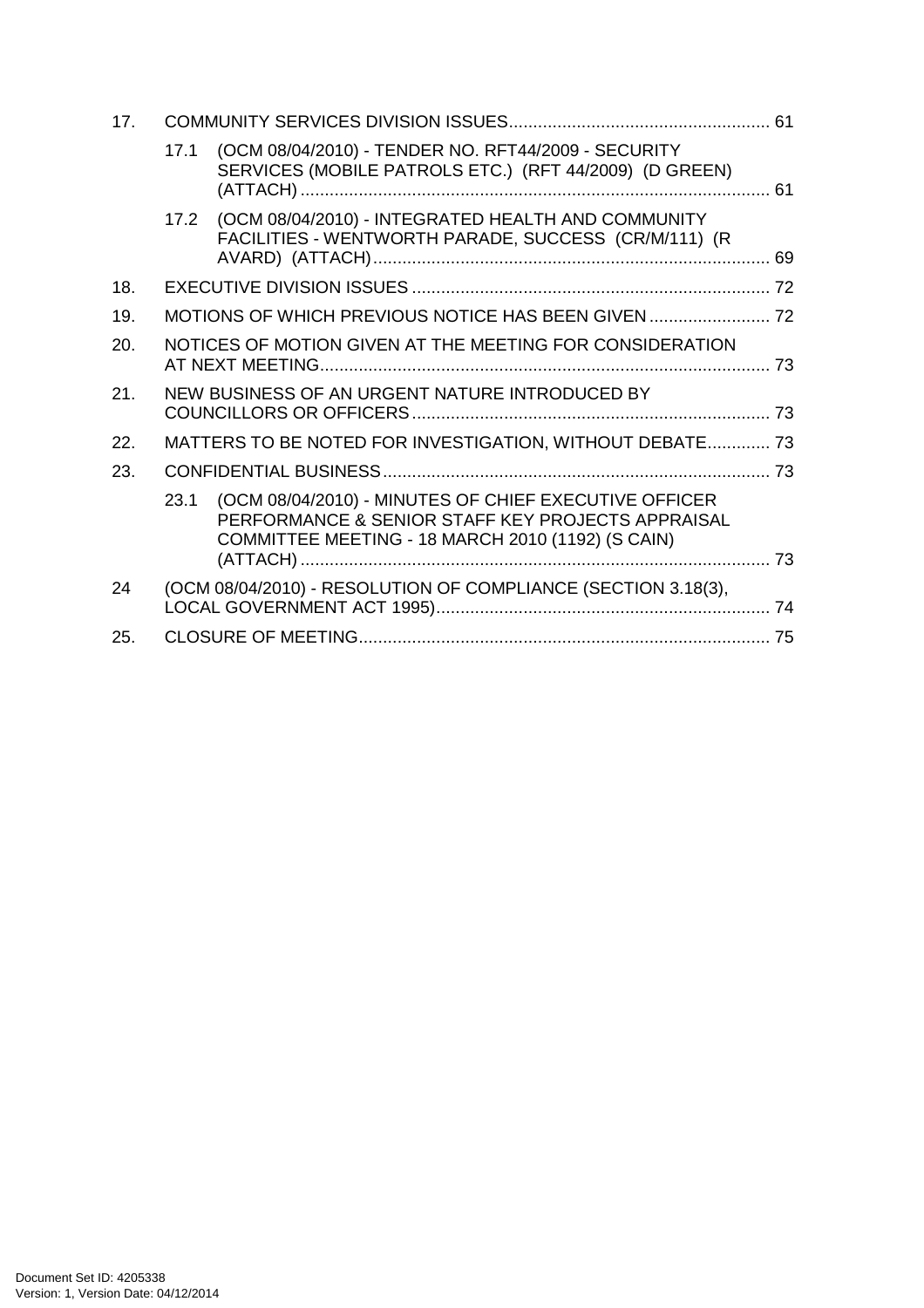## **CITY OF COCKBURN**

## **AGENDA TO BE PRESENTED TO THE ORDINARY COUNCIL MEETING TO BE HELD ON THURSDAY, 8 APRIL 2010 AT 7:00 PM**

## **1. DECLARATION OF MEETING**

#### **2. APPOINTMENT OF PRESIDING MEMBER (If required)**

#### **3. DISCLAIMER (To be read aloud by Presiding Member)**

Members of the public, who attend Council Meetings, should not act immediately on anything they hear at the Meetings, without first seeking clarification of Council's position. Persons are advised to wait for written advice from the Council prior to taking action on any matter that they may have before Council.

- **4. ACKNOWLEDGEMENT OF RECEIPT OF WRITTEN DECLARATIONS OF FINANCIAL INTERESTS AND CONFLICT OF INTEREST (by Presiding Member)**
- **5. APOLOGIES AND LEAVE OF ABSENCE**
- **6. ACTION TAKEN ON PREVIOUS PUBLIC QUESTIONS TAKEN ON NOTICE**
- **7. PUBLIC QUESTION TIME**
- **8. CONFIRMATION OF MINUTES** 
	- **8.1 (OCM 08/04/2010) SPECIAL COUNCIL MEETING 25/02/2010**

#### **RECOMMENDATION**

That the Minutes of the Special Council meeting held on Thursday, 25 February 2010 be adopted as a true and accurate record, subject to amendment to the "Reason for Decision" associated with Minute Nos. 4180 and 4181 by deleting the word "Suspending" and substituting the words "Extending time in accordance with".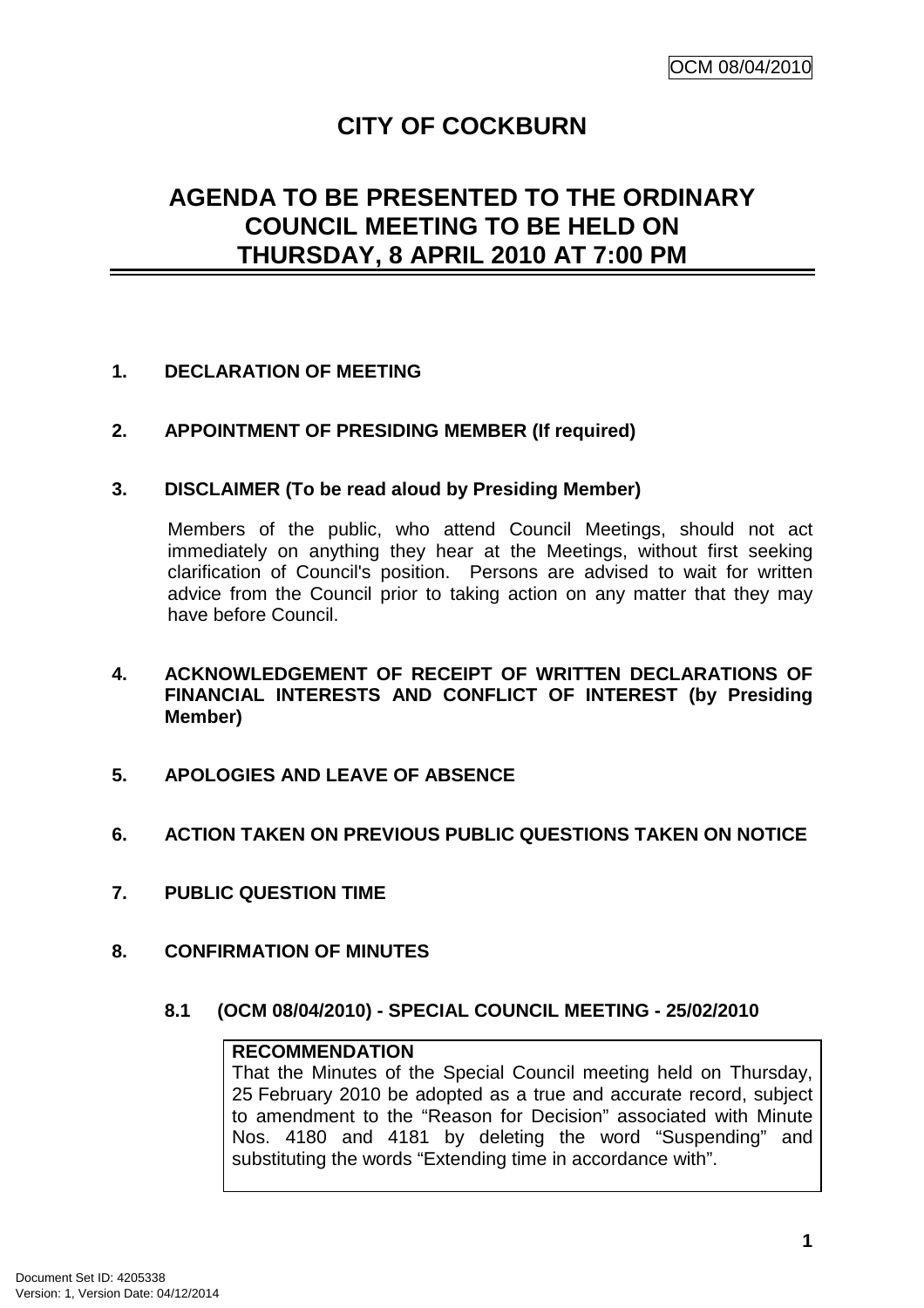## **COUNCIL DECISION**

## **8.2 (OCM 08/04/2010) - ORDINARY COUNCIL MEETING - 11/03/2010**

#### **RECOMMENDATION**

That the Minutes of the Ordinary Council Meeting held on Thursday, 11 March 2010, be adopted as a true and accurate record.

**COUNCIL DECISION** 

## **8.3 (OCM 08/04/2010) - SPECIAL COUNCIL MEETING - 22 MARCH 2010**

#### **RECOMMENDATION**

That the Minutes of the Special Council Meeting held on Monday, 22 March 2010 be adopted as a true and accurate record.

**COUNCIL DECISION** 

#### **9. WRITTEN REQUESTS FOR LEAVE OF ABSENCE**

#### **10. DEPUTATIONS AND PETITIONS**

#### **11. BUSINESS LEFT OVER FROM THE PREVIOUS MEETING (If adjourned)**

Nil

#### **12. DECLARATION OF COUNCILLORS WHO HAVE NOT GIVEN DUE CONSIDERATION TO MATTERS IN THE BUSINESS PAPER**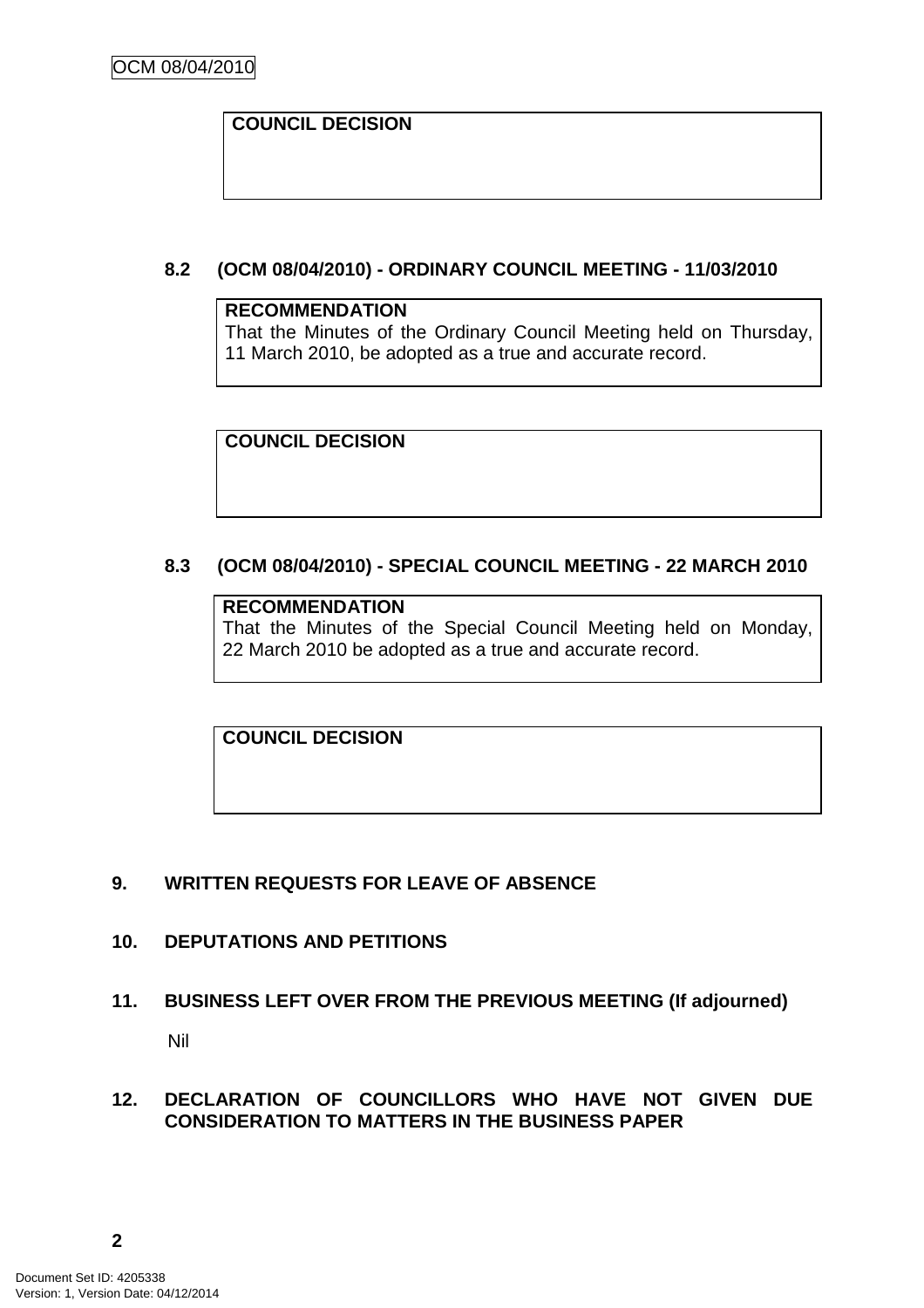## **13. COUNCIL MATTERS**

### **13.1 (OCM 08/04/2010) - MINUTES OF THE AUDIT & STRATEGIC FINANCE COMMITTEE MEETING 18/03/2010 (5009 & 5103) (S DOWNING) (ATTACH)**

#### **RECOMMENDATION**

That Council receive the Minutes of the Audit Committee Meeting held on Thursday, 18 March 2010, as attached to the Agenda and the recommendations contained therein be adopted.

## **COUNCIL DECISION**

## **Background**

A meeting of the Audit and Strategic Finance Committee was conducted on 18 March 2010.

#### **Submission**

To receive the Minutes of the Audit and Strategic Finance Committee and adopt its recommendation.

#### **Report**

The Audit and Strategic Finance Committee received and considered the following items:

- (1) Internal Audit Project No.18 Leave Entitlements
- (2) Internal Audit Project No.9 Property Leases
- (3) Internal Audit Project No.14 Credit Card Payments
- (4) Internal Audit Project No.12 Hiring of Halls, Recreational Facilities and Reserves
- (5) Internal Audit Project No.13 Library Services Fees and **Charges**
- (6) Internal Audit Project No.23 Termination Processes
- (7) Internal Audit Project No.2 Timesheets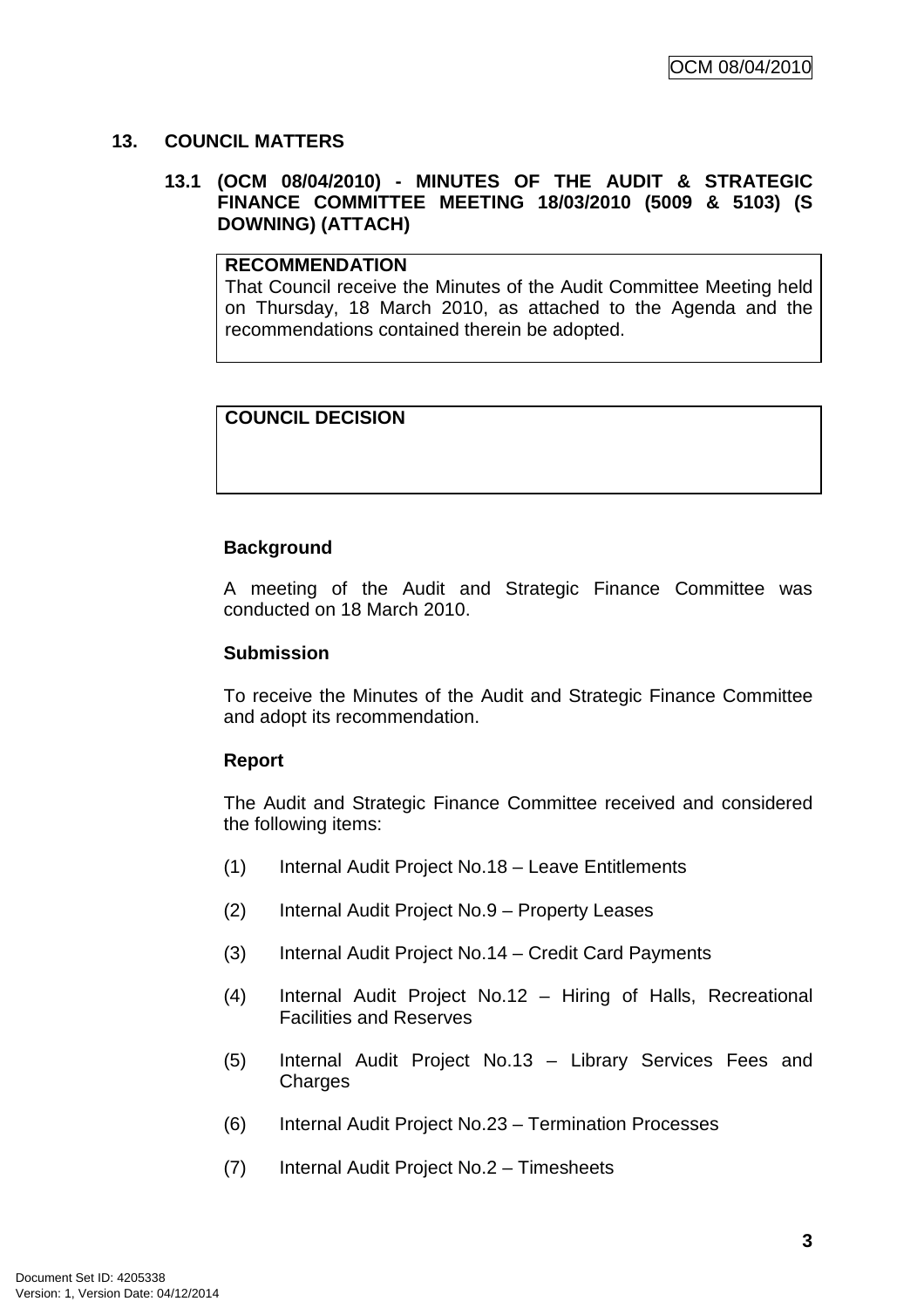- (8) Internal Audit Project No.20 –Freedom of Information
- (9) Internal Audit Project Jean Willis Centre

#### **Strategic Plan/Policy Implications**

#### **Governance Excellence**

To provide effective monitoring and regulatory services that administer relevant legislation and local laws in a fair and impartial way.

#### **Budget/Financial Implications**

As contained in the Minutes.

#### **Legal Implications**

As contained in the Minutes.

#### **Community Consultation**

N/A

#### **Attachment(s)**

Minutes of the Audit and Strategic Finance Committee Meeting held on 18 March 2010.

#### **Advice to Proponent(s)/Submissioners**

N/A

#### **Implications of Section 3.18(3) Local Government Act, 1995**

Nil.

## **13.2 (OCM 08/04/2010) - DRAFT PLAN FOR THE DISTRICT 2010-2020 AND PUBLIC CONSULTATION PROCESSS (1029) (S CAIN) (ATTACH)**

## **RECOMMENDATION**

That Council:

- (1) adopt the draft Plan for the District 2010 –2020;
- (2) initiate a public consultation process over the next six weeks, to include a briefing to community representatives through the Community Development Strategy forum;.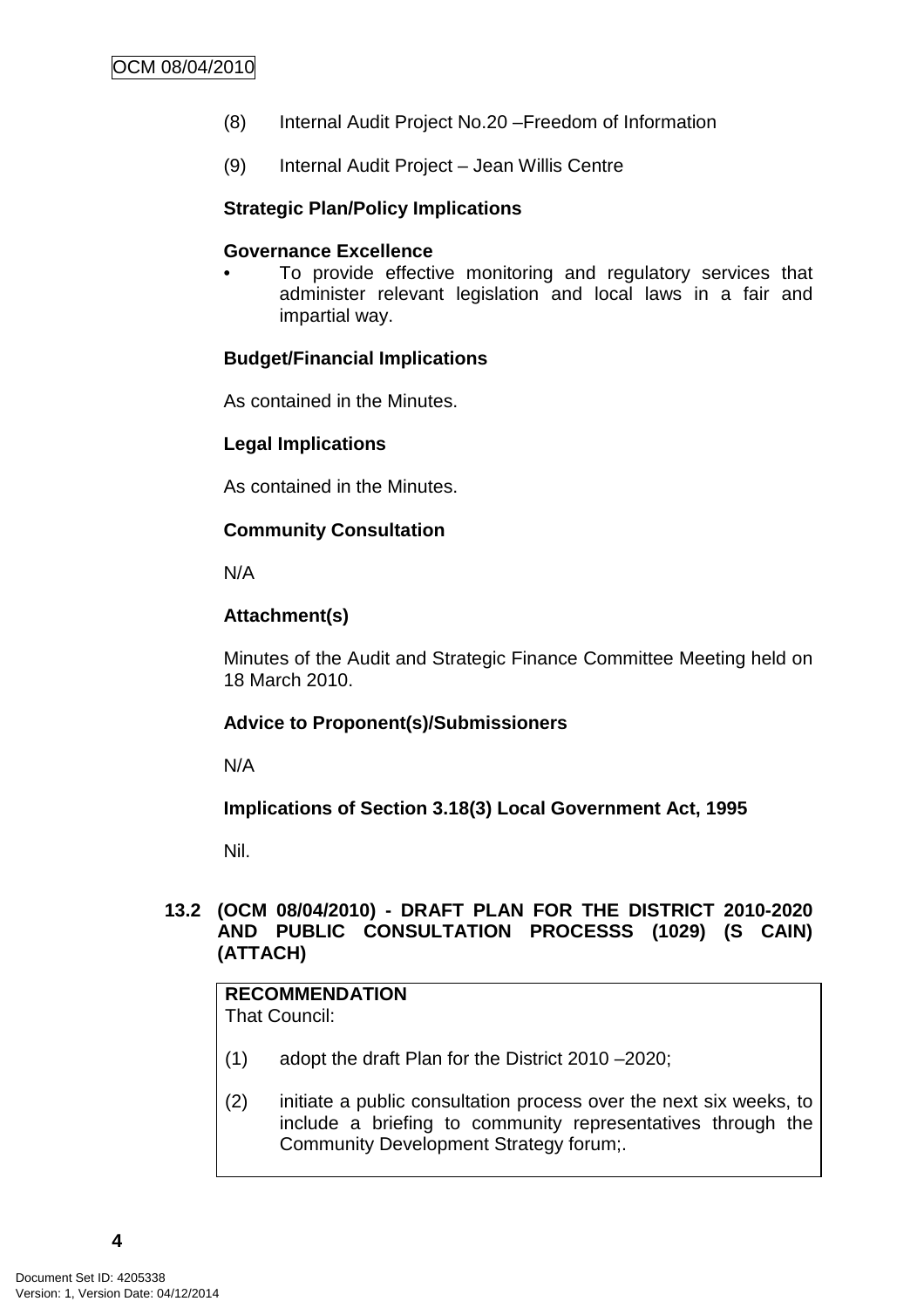- (3) make the draft available via the City's website and initiate other means of communicating the draft plan; and
- (4) following consultation, bring the Plan back to Council for its final consideration at the June 2010 Ordinary Council Meeting.

## **COUNCIL DECISION**

## **Background**

The 2005 review of the Local Government Act 1995 (the Act) required all local authorities to replace their Principle Activities Plan with a 'Plan for the Future', with this reviewed every two years. In June 2008, the City adopted the current plan, this being the second iteration in the new format. Since then, considerable progress has been made on implementing this Plan. As required under the Act, a new version of the Plan has now been produced.

## **Submission**

N/A

## **Report**

The City's Strategic Plan identifies the Plan for the District as one of the major subordinate plans that guides the development of the City. The Plan provides a detailed ten-year program for infrastructure development, services expansion (including future staffing requirements) and the financial projections for future operating and capital finance requirements.

Plan Development – Over the past year the City's staff have developed the draft revision of the Plan. This process was done in conjunction with the strategic planning review process and has incorporated the findings from the 2009 Community Perceptions Survey and Community Needs Survey, completed in March 2008. The Plan also incorporates data from the Sports and Recreation Facilities Plan presented to Council in February 2010. While the essence of the Plan is about providing infrastructure and services the community wants, it has been developed in the context of what is more broadly needed and can be afforded.

Format – The Plan contains a significant amount of information about the City's future development. The existing format has been retained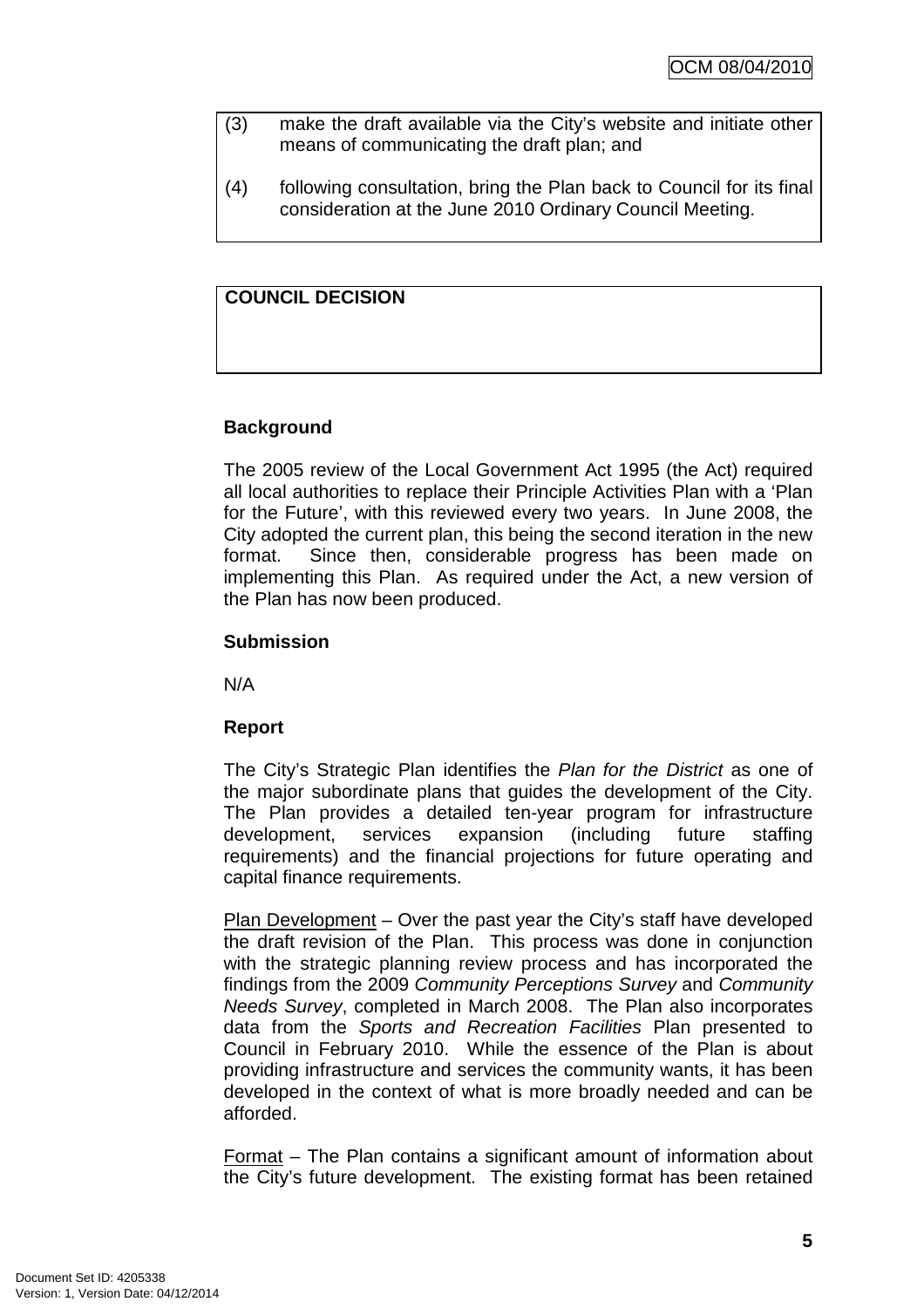with a background section that is intended to give the reader some context about the factors that will affect the City. The background data has been expanded making use of forecasting tools now available to the staff (and residents) through the City's recent purchase of the Forecast.id and Economy.id planning tools. Additionally, the City commissioned an update of its traffic model, which formed part of the City's District Traffic Study 2016 and 2031. As a growing Local Government it is critical that we ensure our road infrastructure is being targeted in the appropriate areas.

The Plan is presented in three main sections, as follows:

Infrastructure Plan – This section contains details on all of the infrastructure projects, including proposed location, development timeframe, capital and operating costs. The projects are separated into:

- Community Infrastructure Projects
- City Infrastructure Projects
- Road and Park Projects

Services Plan – This section contains details of the City's service programs, including a description of the new staff proposals and the requirement for them.

Financial Management Plan – This section details the financial implications of the above development programs. It includes projections of capital costs, sources of funds (existing and new) and projected increases in service charges (rates).

Communication – Upon adoption by Council of the draft Plan it is intended to take this to a public consultation phase. As much of the Plan relates to community infrastructure and services development, it is intended to again use the City's Community Development Strategy forum as a vehicle for soliciting feedback. Community leaders will be provided with copies of the document for further dissemination and additional briefings will be offered to local community groups as required.

The Plan will also be made available via the City's website and information about it communicated via other media, such as Cockburn Soundings and the local newspapers.

Some aspects of the Plan are likely to generate significant community input, while others will have little direct interest. While the Plan is a continuation of its predecessor, it will remain in a draft version with the option for amendment prior to final adoption, scheduled for June 2010.

Review – As the plan is an updated version of the current version, the public consultation phase will run for six weeks at the end of which a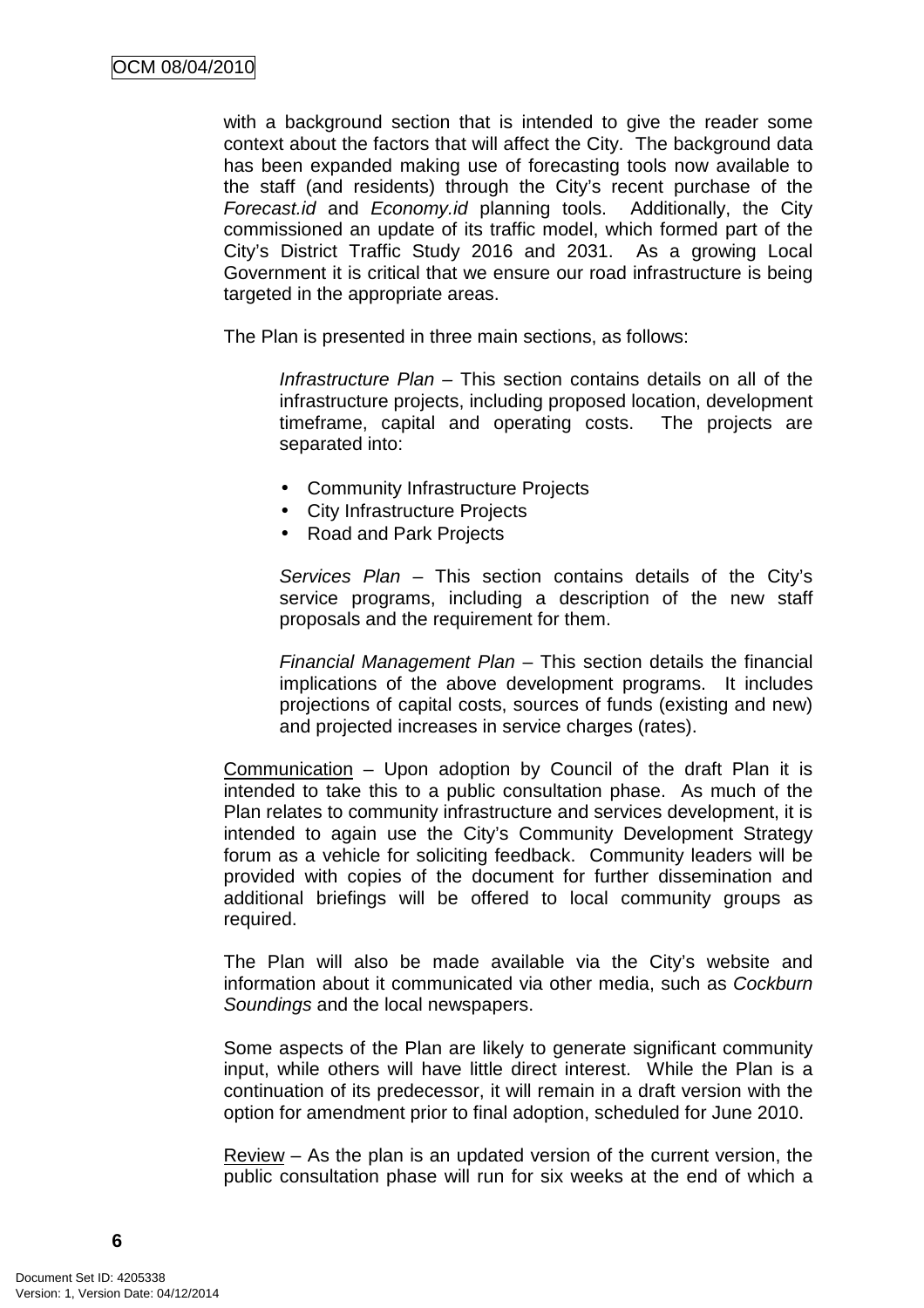final version will be presented to Council. Upon final adoption of the Plan the document will be made available to the community via the website.

While the Plan extends until 2020, it will be reviewed again in two years time. As the 2008 version of the Plan incorporated lessons learned since the first adoption in 2006, it is anticipated that future versions of the Plan will continue to improve as a result of the experiences gained from this version.

## **Strategic Plan/Policy Implications**

#### **Demographic Planning**

• To ensure the planning of the City is based on an approach that has the potential to achieve high levels of convenience and prosperity for its citizens.

## **Budget/Financial Implications**

N/A

## **Legal Implications**

N/A

## **Community Consultation**

The Plan will be advertised for six weeks for public comment as well as being made available via the City's website.

## **Attachment(s)**

Draft Plan for the District 2010-2020.

## **Advice to Proponent(s)/Submissioners**

N/A

## **Implications of Section 3.18(3) Local Government Act, 1995**

The Plan is being adopted as the City's 'Plan for the Future', required under s5.56 of the Local Government Act.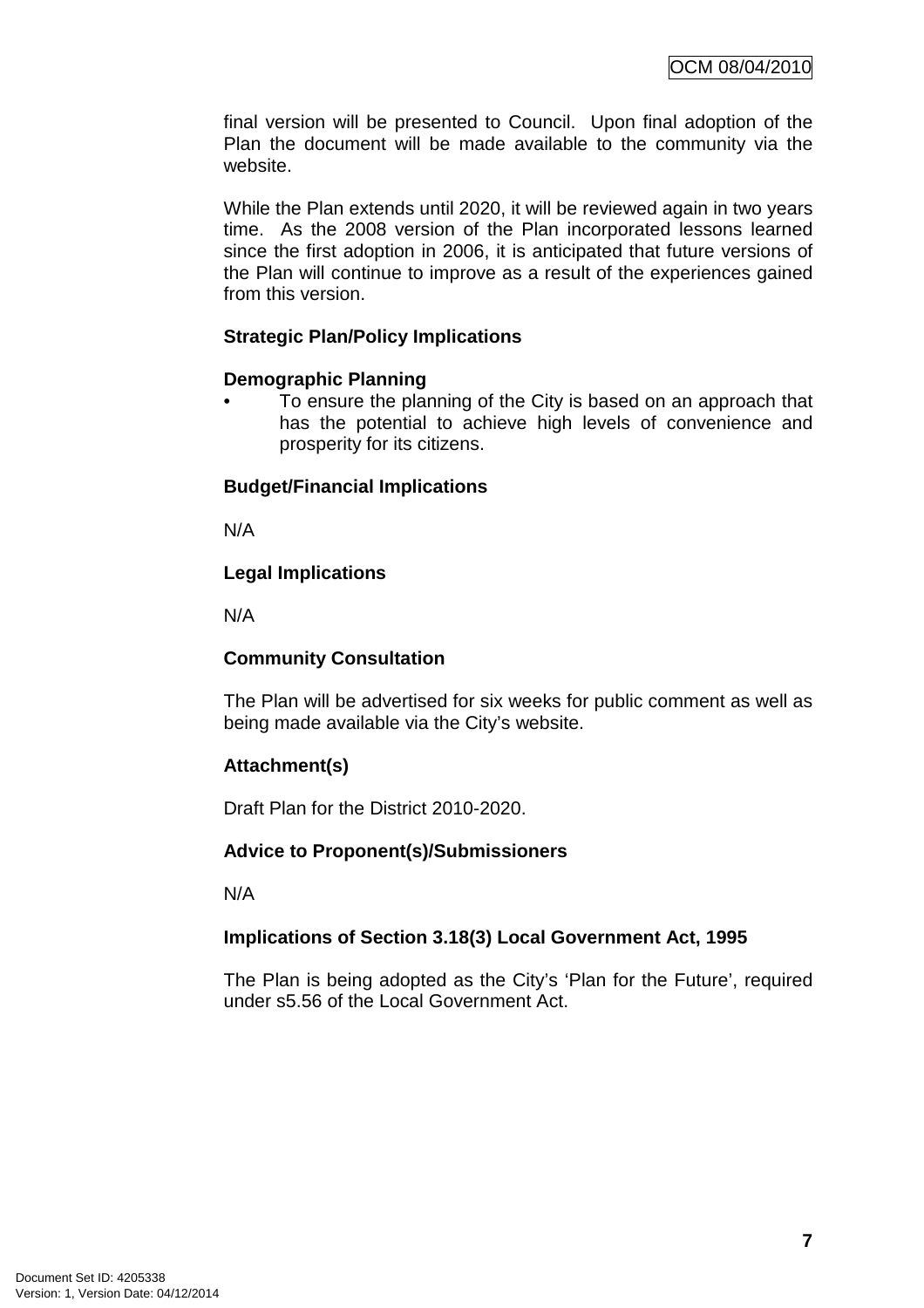#### **14. PLANNING AND DEVELOPMENT DIVISION ISSUES**

#### **14.1 (OCM 08/04/2010) - ADOPTION OF LOCAL PLANNING POLICY, SPD9 'WASTE MINIMISATION, STORAGE AND COLLECTION IN MULTIPLE UNIT DEVELOPMENTS' (9003) (T WATSON/L DAVIESON) (ATTACH)**

#### **RECOMMENDATION** That Council:

- (1) adopts the Policy 'SPD9 'Waste Minimisation, Storage and Collection in Multiple Unit Developments' as a Local Planning Policy in accordance with Clause 2.5 of Town Planning Scheme No. 3;
- (2) publish a notice in the local newspaper advising of the new policy in accordance with Clause 2.5.3 (b) of Town Planning Scheme No. 3; and
- (3) forward a copy of the policy to the Western Australian Planning Commission in accordance with Clause 2.5.3 (b) of Town Planning Scheme No. 3.

### **COUNCIL DECISION**

## **Background**

The City is increasingly receiving development applications for large scale grouped and multiple dwelling proposals, and multiple tenancies in the case of retail, commercial and industrial proposals. When occupied, these developments generate considerable waste. To ensure new development is functional, and for the purpose of protecting the amenity of a locality, particularly residential amenity in the vicinity of larger developments, on-site management and collection of waste requires far greater consideration.

Greater attention also needs to be paid to issues of waste minimisation during the construction stage of the development process (reducing landfill volumes), and the potential for resource recovery across the life of a project.

#### **Submission**

N/A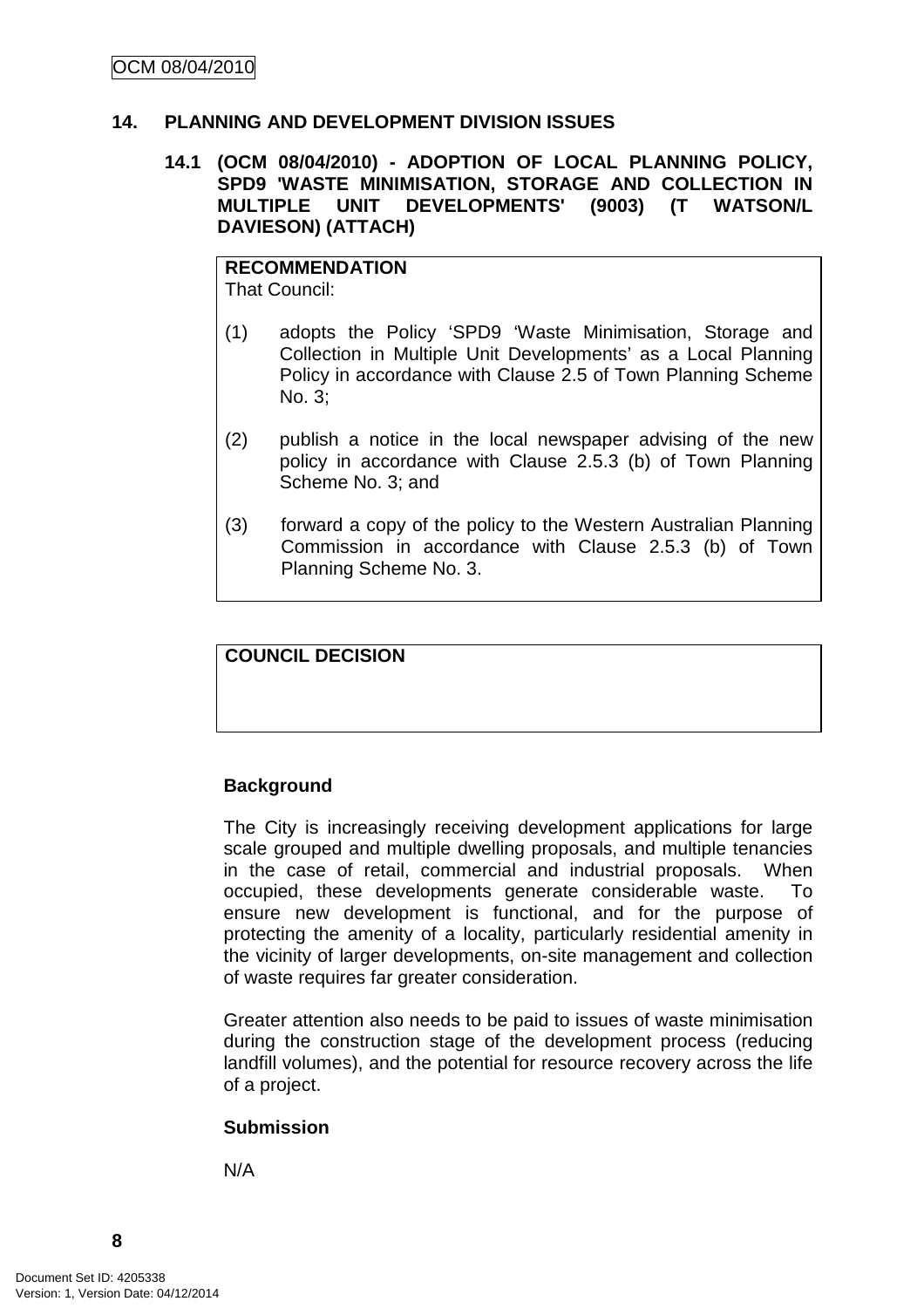## **Report**

The policy details requirements pertaining to waste management and minimisation - to be considered in the redevelopment and/or design, construction and function of larger developments. The policy is informed in part by the principles and objectives of the City's Sustainability Policy and the State Government's Waste Avoidance and Resource Recovery Act.

The general objective of the policy is to achieve consistent, orderly and proper practices in relation to the management and minimisation of waste associated with larger development, both residential and nonresidential, within the City. If this objective is achieved, several environmental objectives will also be achieved including: the more efficient use of, and the greater recovery and recycling of, materials.

The main sections of the policy deal with the following:

- Categories of development in respect of which waste management is to be addressed.
- Application requirements, most notably the submission of a Waste Management Plan as part of a Development Application.
- Requirements to be satisfied in respect of both residential and non-residential development. These requirements are either specific to one type of development, or are generally applicable.

## **Consultation**

The draft policy was advertised for public comment in August 2009. The document was also provided to a number of developers undertaking multiple unit development within the City for consideration and comment. In response, one (1) submission was received (from Australand). The main points raised in the submission are summarised below, followed by the City's comment in respect of each:

The City's  $m<sup>2</sup>$  storage requirement for residential dwellings is excessive.

Comment – the one (1m²) square metre proposed is considered appropriate; catering for an increase in waste volumes and/or changes in waste management practices should such occur. The area required also takes into account potential changes in use, particularly in mixed use development/s.

The requirement for bulky storage rooms or enclosures is excessive. Comment – this requirement has been shifted to the

"preferred/recommended" section of the policy.

• The requirement for waste to be collected on-site is excessive. Comment – this is considered appropriate and in part one of the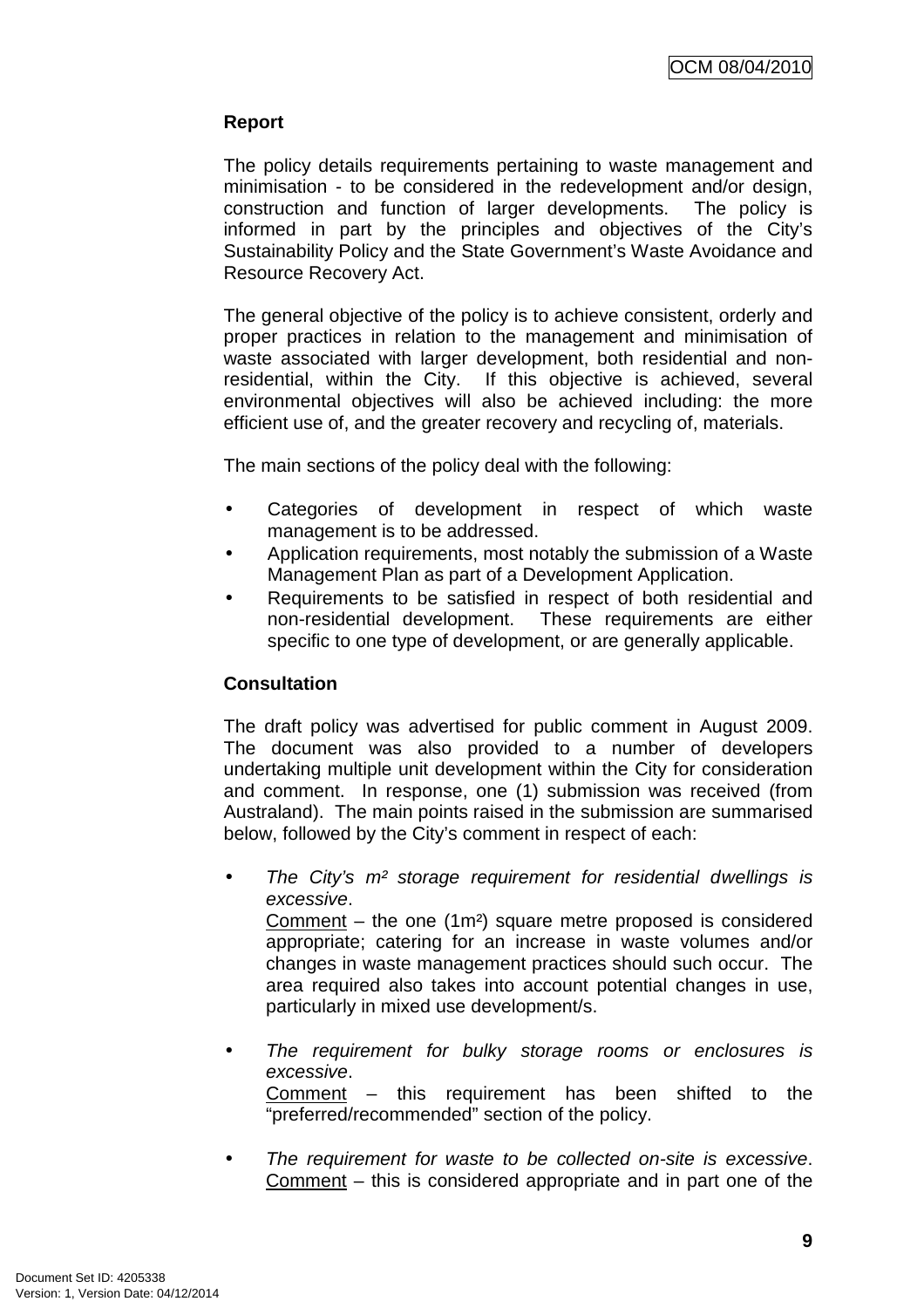reasons for the policy. Waste management aspects to a development should occur on-site, and should be considered 'upfront' as part of the design of a development (and incorporated during construction). On-site waste management protects and preserves the use of the public realm more appropriately for purposes including pedestrian movement and amenity.

The requirement for physical separation of waste storage in mixed-use development is negligible and unreasonable. Comment – this requirement is considered appropriate, protecting the interests of residential and non-residential occupants in a development. Other considerations in requiring separation include: the separation of residential and commercial waste, often different in nature and requiring different storage arrangements/methods, and different collection times.

Having regard for the above, it is recommended Council adopt the local planning policy. Whilst the draft policy has been amended to ensure that it is easy to understand and interpret, the technical content remains largely unchanged.

## **Strategic Plan/Policy Implications**

## **Demographic Planning**

- To ensure the planning of the City is based on an approach that has the potential to achieve high levels of convenience and prosperity for its citizens.
- To ensure development will enhance the levels of amenity currently enjoyed by the community.

#### **Budget/Financial Implications**

N/A

#### **Legal Implications**

In accordance with Town Planning scheme No. 3 requirements.

## **Community Consultation**

Advertised in August 2009.

#### **Attachment(s)**

Policy SPD9 'Waste Minimisation, Storage and Collection in Multiple Unit Development'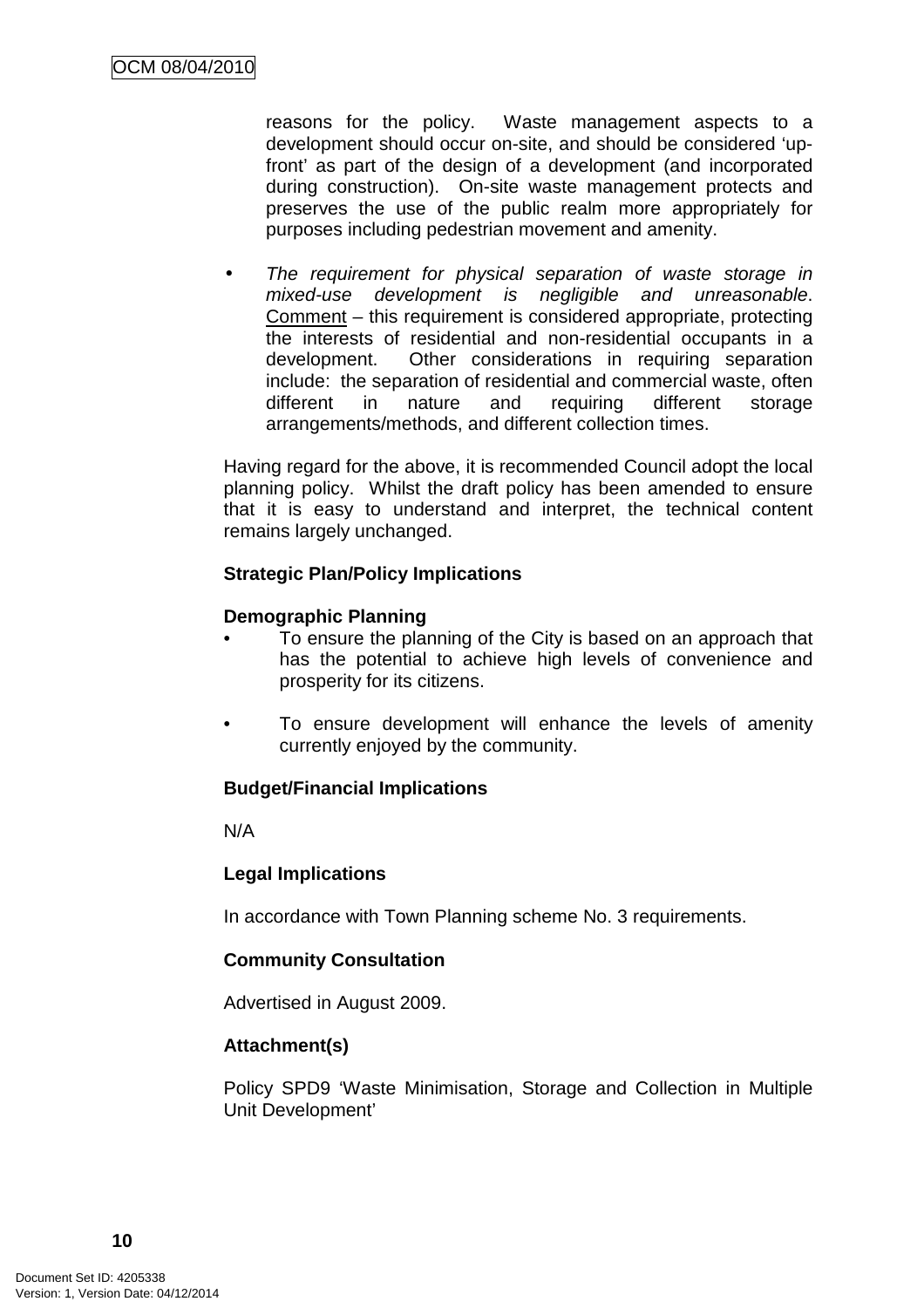## **Advice to Proponent(s)/Submissioners**

The submissioner has been advised the Policy is to be considered by Council at the 8 April 2010 Council Meeting.

## **Implications of Section 3.18(3) Local Government Act, 1995**

N/A

## **14.2 (OCM 08/04/2010) - PROPOSED METROPOLITAN REGION SCHEME AMENDMENT NO. 1180/41 (COCKBURN COAST DISTRICT STRUCTURE PLAN) - LOCATION/OWNER: VARIOUS (D DI RENZO) (ATTACH)**

**RECOMMENDATION** That Council:

- (1) receive the Metropolitan Region Scheme Amendment No. 1180/41; and
- (2) make a submission to the Western Australian Planning Commission as follows:
	- 1. Requesting that the railway crossing points identified on the Cockburn Coast District Structure Plan be rezoned from 'Railway' reserve to 'Urban Deferred' to ensure that some form of grade separated access is both acknowledged and permitted at these strategic points along the railway line.
	- 2. Supporting the remaining proposals contained within Metropolitan Region Scheme 1180/41.

## **COUNCIL DECISION**

#### **Background**

The Western Australian Planning Commission ("WAPC") has resolved to amend the Metropolitan Region Scheme ("MRS") in accordance with the provisions of the Planning and Development Act 2005. The purpose of the amendment is to rezone the North Coogee industrial area to reflect the outcomes of the now adopted Cockburn Coast District Structure Plan ("District Structure Plan") (Attachments 2 and 3).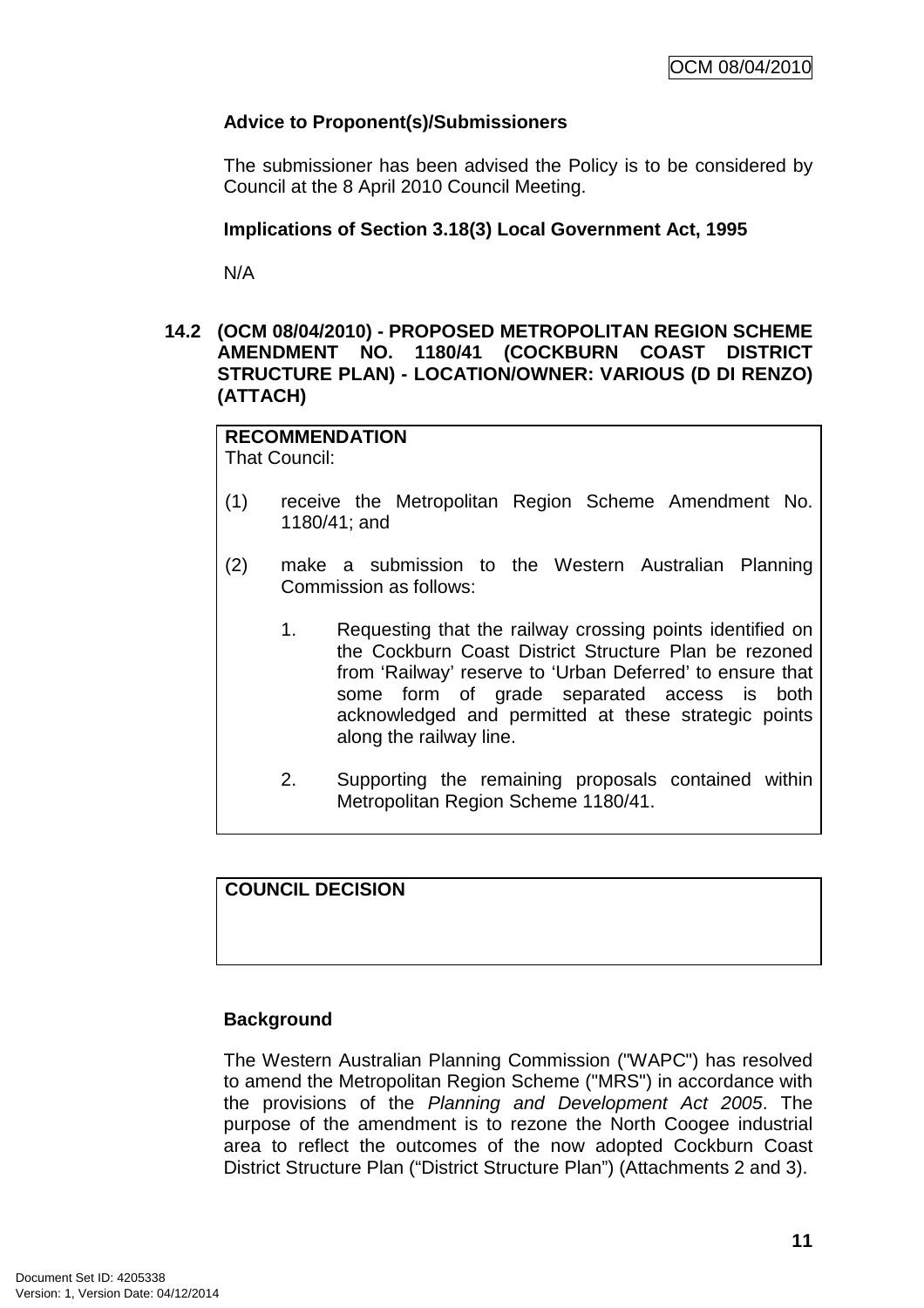The WAPC has recently commenced advertising of the proposed MRS amendment. Submissions are due by 14 May 2010, and as a directly affected agency it is necessary that the City of Cockburn makes submission on the amendment

### **Report**

#### Cockburn Coast District Structure Plan

The District Structure Plan has been prepared to guide future land use and transport initiatives within the area stretching between South Beach and the Port Coogee marina. The WAPC resolved to endorse the District Structure Plan in August 2009.

The District Structure Plan proposes the following key elements:

- An urban, mixed development, focussed on a bus rapid transport system connecting to Fremantle.
- Predominately medium to high density development, with a potential future population of 10,800 residents;
- Regeneration of the South Fremantle power station, as the hub of the new town centre.
- Construction of Cockburn Coast Drive to facilitate regional traffic movements and enable Cockburn Road to facilitate transit oriented development.
- Linear open space corridors connecting the Beeliar Regional Park and the coastal foreshore.

The rezoning of this land under the MRS is one of the first steps that are required to implement the District Structure Plan.

#### MRS Amendment Details

The purpose of the amendment is to rezone the North Coogee industrial area to 'Urban Deferred', and to rationalise the 'Parks and Recreation' and 'Primary Regional Road' reservations to reflect the outcomes of the District Structure Plan (Attachment 2).

The amendment includes the following key proposals which are listed below, with an explanation of their specific purpose.

1. Rezone approximately 91.55 hectares from the industrial zone to the urban deferred zone.

The rezoning the majority of the District Structure Plan area to 'Urban Deferred' is proposed, given that there are a number of strategic and statutory issues that need to be resolved prior to the urban zone being applied to the subject land.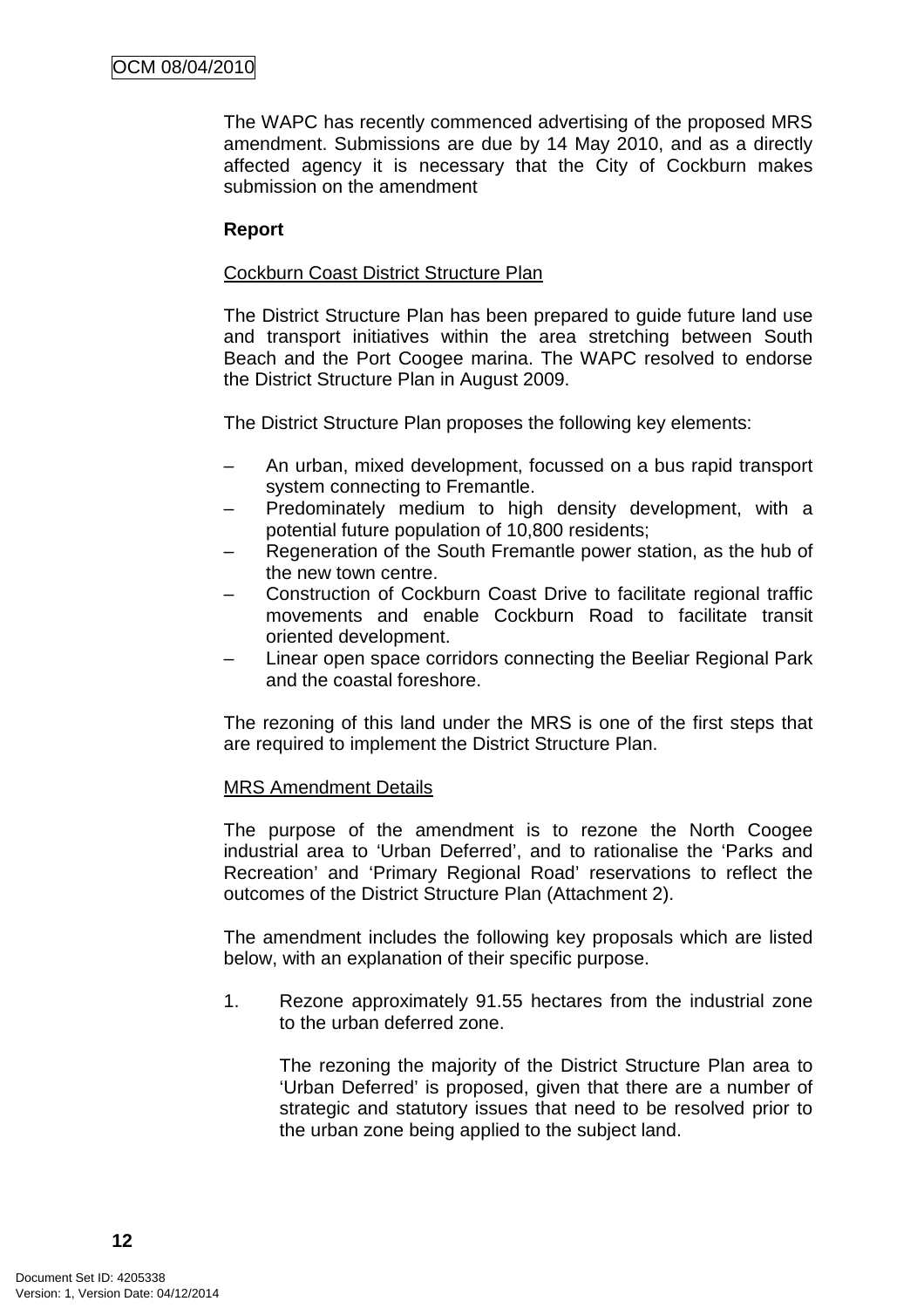The WAPC Development Control Policy Guidelines for the Lifting of Urban Deferment (2007) set out the criteria for the lifting of urban deferment, and these requirements will need to be addressed prior to the WAPC agreeing to the transfer of land from 'Urban Deferred' to 'Urban' . In addition, the WAPC have set out further details regarding what will be required in this regard, including:

- \* Substantially progressed, advertised draft amendments to the Local Planning Scheme.
- \* Preparation of a district water management strategy; and
- An infrastructure master plan indicating the necessary provision of major infrastructure.
- 2. Realignment and rationalisation of the Primary Regional Roads reservation between Rockingham Road and the Fremantle Port freight rail line.

The Fremantle to Rockingham "Controlled Access Highway" (CAH) 'Primary Regional Roads' reservation is currently located to the western extent of Manning Reserve. Transport analysis undertaken to support the District Structure Plan has identified the need for construction of this portion of the CAH (referred to as Cockburn Coast Drive), to support the redevelopment of the Cockburn coast area, and growth in the corridor generally. Therefore realignment and rationalisation of the Primary Regional Roads reservation is proposed to enable the establishment of a lower design speed road. This realignment will also reduce the potential impact on Beeliar Regional Park and the ridgeline in this location, with Cockburn Coast Drive proposed to be located to the western aspect of the ridgeline.

The portions of the existing 'Primary Regional Road' reserve (to the east of the realigned reserve) are proposed to be rezoned to 'Parks and Recreation' reserve.

3. Minor rationalisation of parks and recreation reservation to the west of the primary regional roads reservation (Fremantle to Rockingham Controlled Access Highway) and within the coastal Parks and Recreation Reserve (CY O'Connor Reserve), to the Urban Deferred zone.

The realigned Primary Regional Road results in 2.65 ha of fragmented 'Parks and Recreation' reserve to the east of the proposed road. This land is not covered by the Beeliar Regional Park Management Plan or the Bush Forever site, and the vegetation is in degraded condition. This land is proposed to be rezoned to 'Urban Deferred'.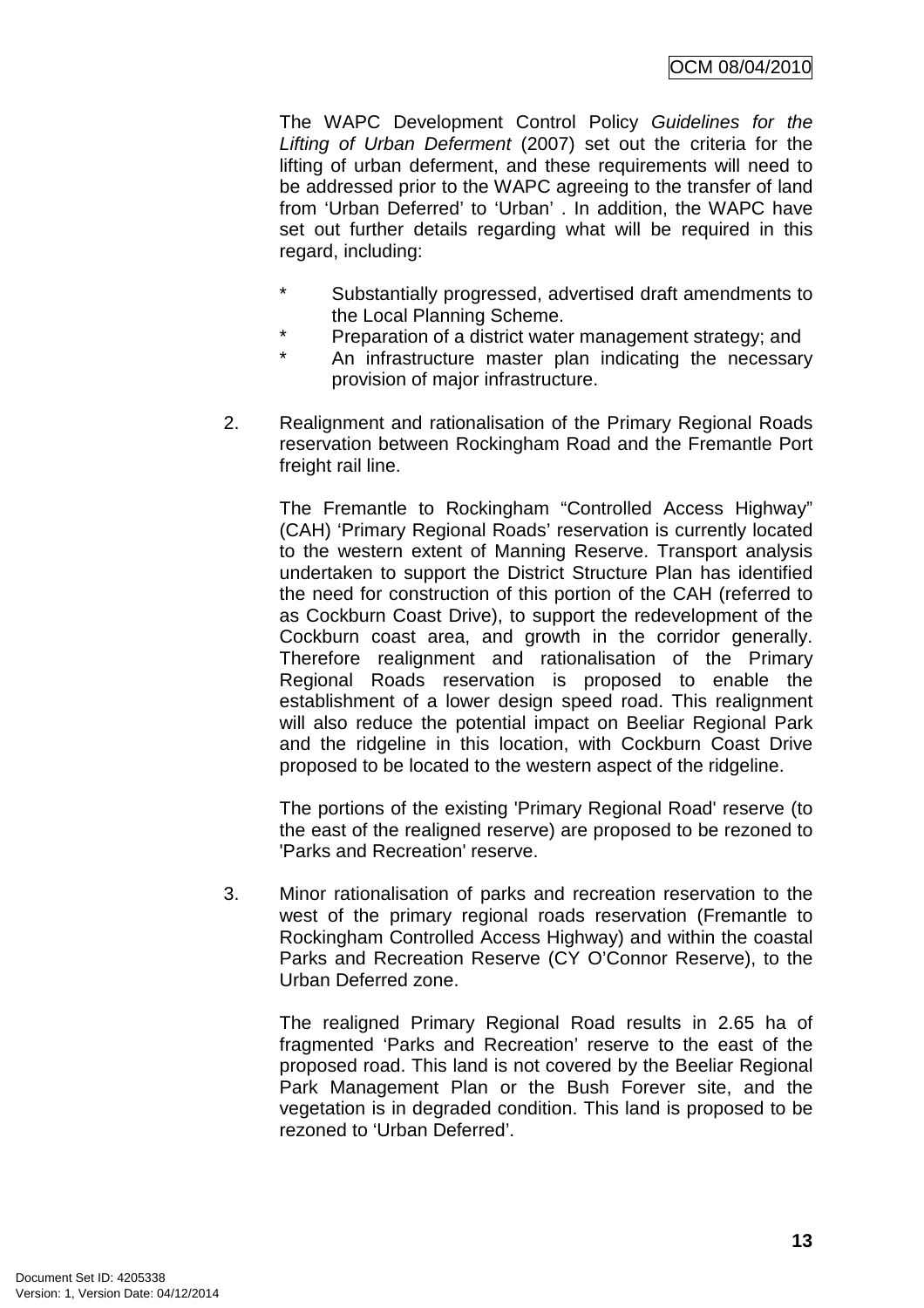To the west of existing freight rail line there is 2.3 ha of 'Parks and Recreation' reserve proposed to be rezoned to 'Urban Deferred'. This corresponds with the land development area depicted in the District Structure Plan, which will serve to provide passive surveillance and activation adjacent to the coastal foreshore.

4. Rezoning part of the South Fremantle Power Station site (part of Lot 3) from 'Parks and Recreation' to 'Public Purposes – Special Use' and a portion of Lot 3 and all of Lot 2 Robb Road to 'Urban Deferred'.

The South Fremantle Power Station site is currently reserved for 'Parks and Recreation'; however, public access to the site is prohibited, given that it is owned in freehold by Verve Energy, and there are safety risks associated with the current state of the building.

The purpose of the proposed rezoning of this site to 'Public Purposes – Special Use' is to enable the future retention and adaptive reuse of the power station building, while providing ongoing development approval responsibility with the WAPC. The site would remain in state ownership and be developed on a leasehold basis to ensure that outcomes relating to public use, land use mix and access are met.

It is proposed that 2.13 ha of land within the balance of Lots 2 and 3 are to be rezoned to 'Urban Deferred' to enable private land development to support the refurbishment of the Power Station building. The remainder of Lot 3, adjacent to the coast, is proposed to be retained as 'Parks and Recreation' reserve.

## City of Cockburn's Comments

The proposals contained within the MRS Amendment are consistent with the outcomes of the District Structure Plan. It is considered that 'Urban Deferred' is the appropriate zoning for land identified for future urban uses where there are still environmental and planning issues to be resolved. This is certainly the case for the land within the Cockburn Coast District Structure Plan.

The proposed rezoning of the South Fremantle Power Station site supports the intent outlined in the District Structure Plan for the future regeneration of the South Fremantle Power Station as the mixed use hub of the redevelopment.

#### Specific Comment - Crossings of the 'Railways' Reservation

The District Structure Plan (Attachment 3) appropriately shows four strategic access points across the 'Railways' reserve. It is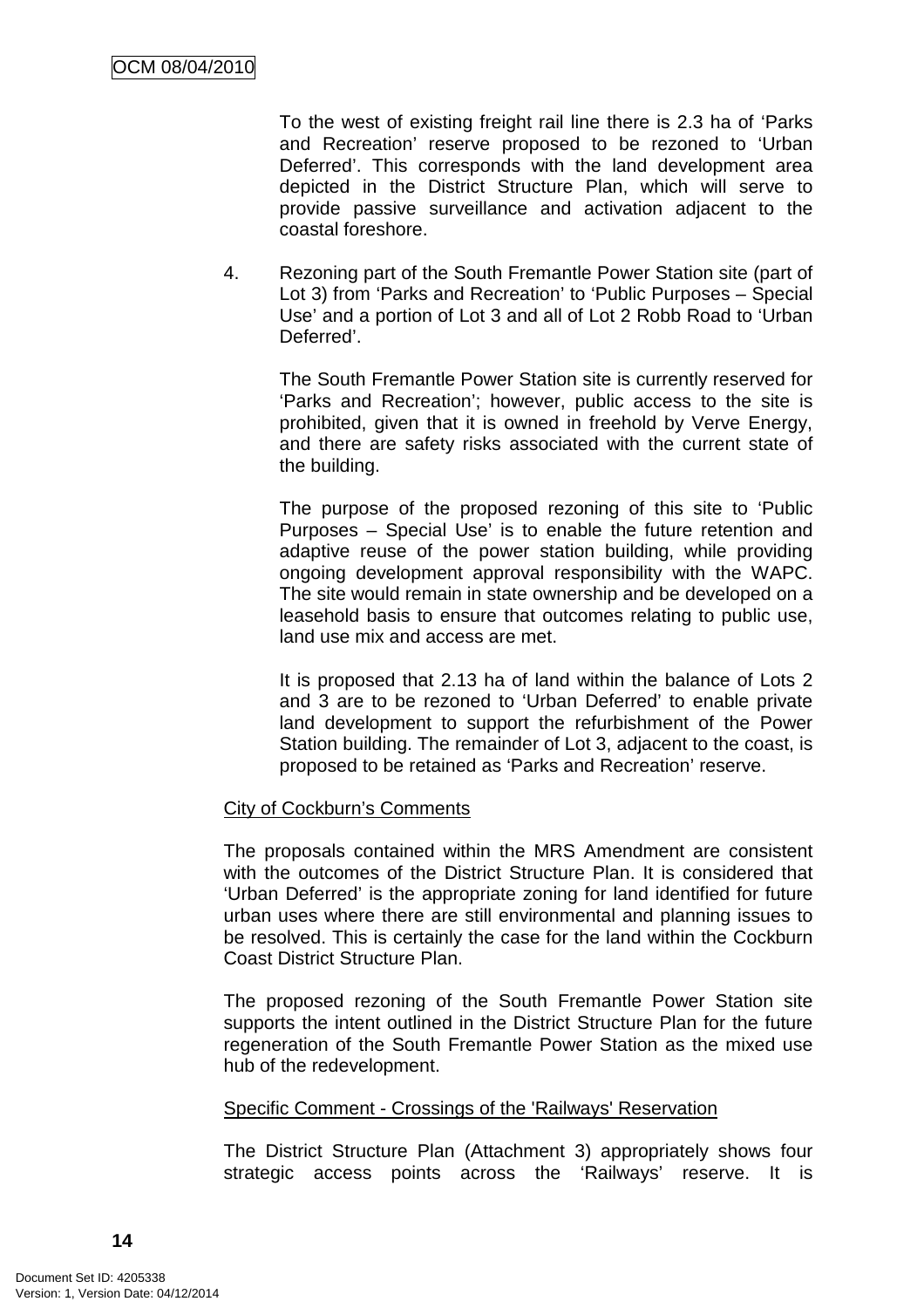recommended that these crossings be rezoned to 'Urban Deferred', as it is considered that the success of the District Structure Plan will be largely measured by the manner in which it reunites the public with the coast. By rezoning these crossing points from 'Railway' reserve to 'Urban Deferred' this will ensure that some form of grade separated access is both acknowledged and permitted at these strategic points along the railway line.

### Town Planning Scheme Implications

In terms of implications on City of Cockburn Town Planning Scheme No. 3 ("TPS3"), the MRS Amendment will require amendments to be undertaken to ensure consistency between the MRS and TPS3.

The majority of the area identified for proposed 'Urban Deferred' under the MRS is currently zoned 'Industry' under TPS3. The City intends to rezone this land to 'Development' zone. This area will also be included within a 'Development Area', and a 'Developer Contribution Area'. The 'Development Area' provisions for the area will underpin the 'Development' zoning for the area, and will set out more detailed guidance on the development of local structure plans (within Schedule 11 of the Scheme).

It is therefore recommended that Council make a submission to the WAPC as per the content of this report.

## **Strategic Plan/Policy Implications**

#### **Demographic Planning**

• To ensure the planning of the City is based on an approach that has the potential to achieve high levels of convenience and prosperity for its citizens.

#### **Natural Environmental Management**

• To conserve, preserve and where required remediate the quality, extent and uniqueness of the natural environment that exists within the district.

#### **Transport Optimisation**

To ensure the City develops a transport network that provides maximum utility for its users, while minimizing environmental and social impacts.

#### **Budget/Financial Implications**

Nil

#### **Legal Implications**

Nil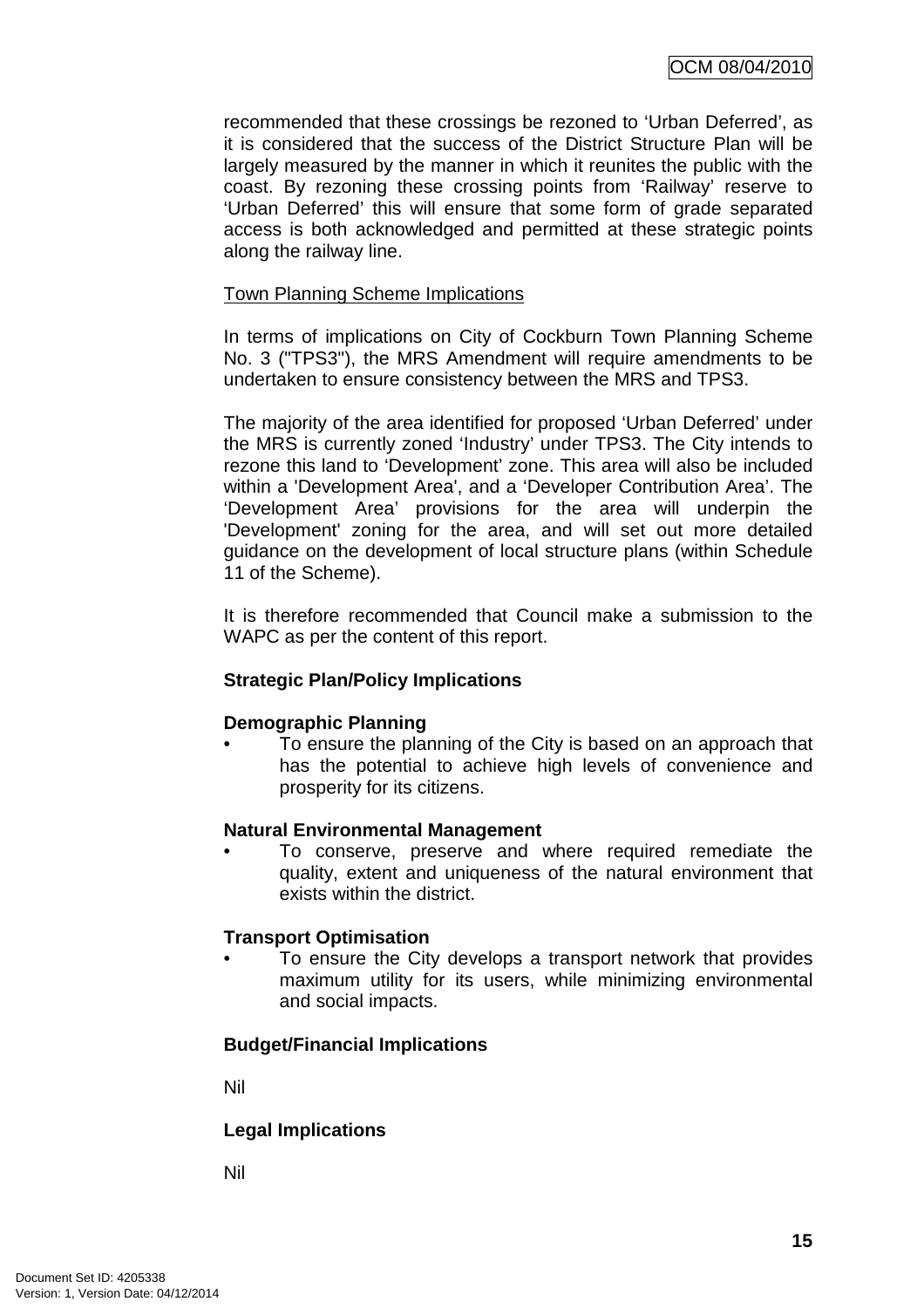## **Community Consultation**

Submissions on the MRS Amendment are due to the WAPC by 14 May 2010.

The District Structure Plan was subject to extensive community consultation, and was advertised for four months between June and October 2008.

No consultation on the MRS Amendment is required by the City of Cockburn; however, a notice has been included on the City's website advising that the amendment is being advertised for public comment. Affected landowners have also been advised by the WAPC.

The City of Cockburn will undertake community consultation on all future amendments to TPS3 in accordance with the Town Planning Regulations 1967

## **Attachment(s)**

- 1. Location Plan
- 2. Proposed MRS Amendment 1180/41
- 3. Cockburn Coast District Structure Plan

#### **Advice to Proponent(s)/Submissioners**

NA

**Implications of Section 3.18(3) Local Government Act, 1995**

Nil

#### **14.3 (OCM 08/04/2010) - CONSIDERATION TO ADOPT DRAFT LOCAL PLANNING POLICY APD58 'RESIDENTIAL DESIGN GUIDELINES' - APPLICANT: CITY OF COCKBURN - OWNER: VARIOUS (93076) (D DI RENZO) (ATTACH)**

**RECOMMENDATION**  That Council:

- (1) in pursuance of Clause 2.5.2(b) of City of Cockburn Town Planning Scheme No. 3 ("Scheme"), resolves to adopt Local Planning Policy APD58 'Residential Design Guidelines' with modifications reflected in Attachment 1;
- (2) publishes a notice of the adopted Local Planning Policy APD58 'Residential Design Guidelines' in accordance with Clause 2.5.3(a) of the Scheme; and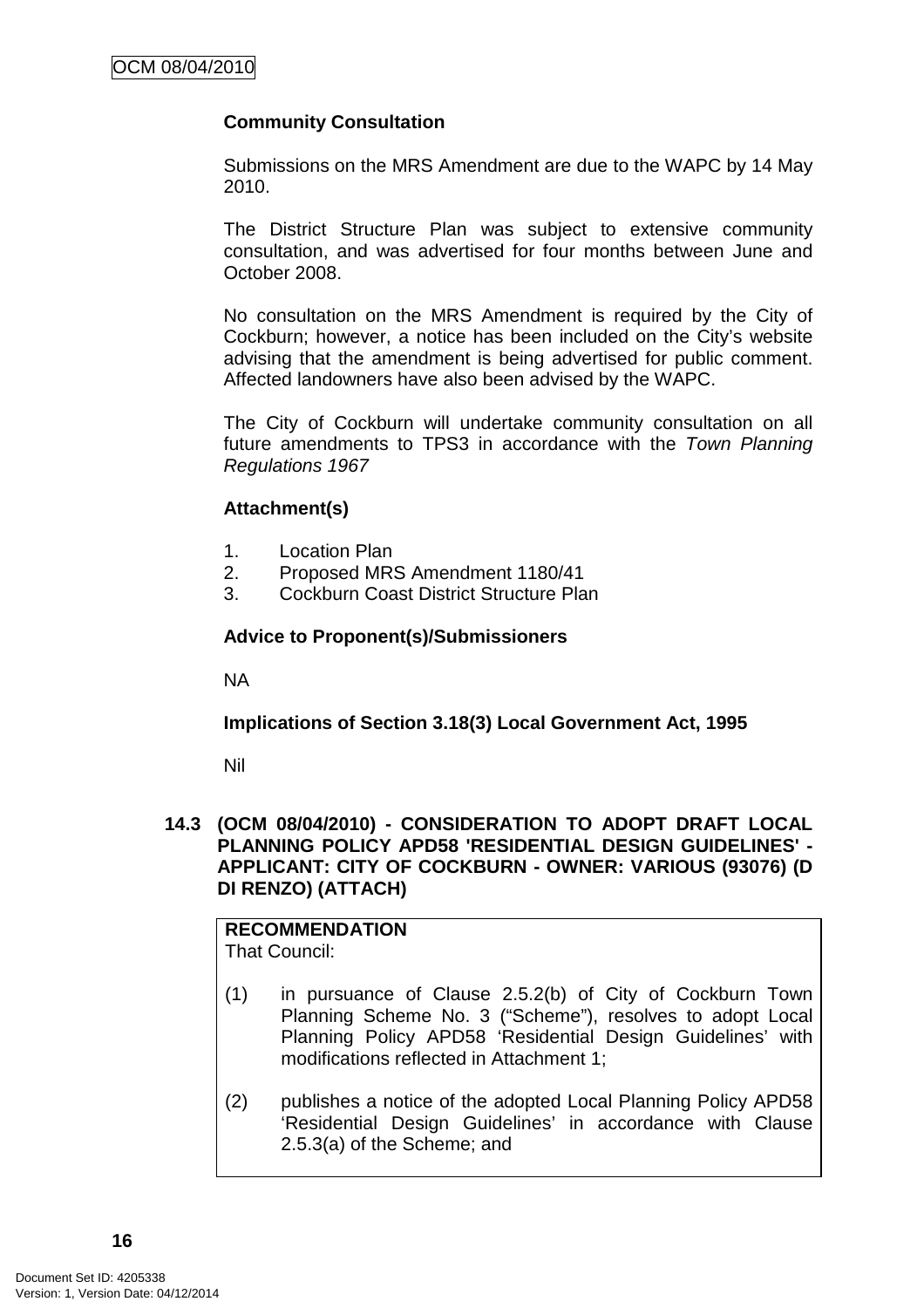(3) advise those who have made a submission of Council's decision accordingly.

## **COUNCIL DECISION**

#### **Background**

The Phoenix Central Revitalisation Strategy ("Revitalisation Strategy") provides a strategic framework for improvements to the Phoenix Town Centre, and the surrounding suburbs of Spearwood and Hamilton Hill.

The Revitalisation Strategy includes a recommendation for the preparation of design guidelines to encourage good development and encourage surveillance of public open space ("POS"). At its meeting held on 10 September 2009 (Item 14.1) Council adopted a Draft Local Planning Policy APD58 (Medium Density Residential Design Guidelines) for the purposes of community consultation.

#### Scheme Amendment No. 76

At their meeting of 11 March 2010 Council resolved to adopt Scheme Amendment No. 76 for final approval. The main purpose of Scheme Amendment No. 76 is to implement the proposed residential zoning changes that were identified in the Phoenix Central Revitalisation Strategy. It also includes changes to the Scheme text to insert provisions for medium density development, in particular to ensure that it is consistent with the draft policy.

The Scheme provisions proposed by Scheme Amendment No. 76 set out the statutory framework to ensure that the proposed split codings (R30/R40) are implemented in accordance with the Policy. This includes a provision stipulating that in considering applications for the subdivision of land within any of the R30/40 split coded areas, the Council may only support subdivision (in the absence of built development) up to a maximum density of R30.

Proposed Clause 5.8.7(c) stipulates that in considering applications for the development of land within any of the R30/40 split coded areas depicted on the Scheme Map, the Council may support development up to the maximum density of R40 subject to the application fulfilling the provisions and objectives of Local Planning Policy No. APD58 'Medium Density Residential Design Guidelines'. The draft policy then sets out the performance criteria.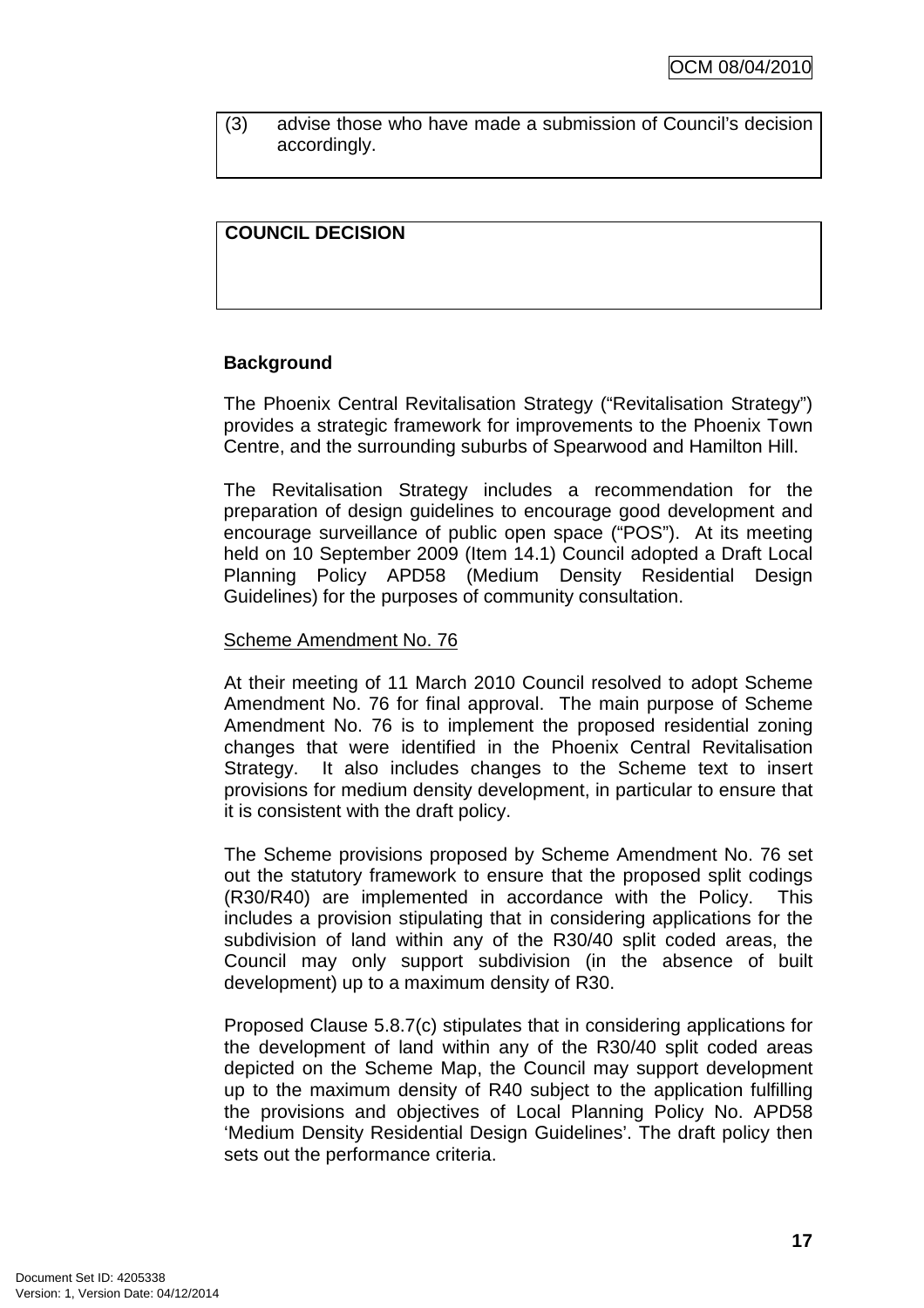## **Submission**

N/A

#### **Report**

The purpose of the draft policy is to provide a comprehensive set of criteria for new grouped dwellings; and single house developments on lots less than 350 sqm within the City of Cockburn. It is considered appropriate this Policy applies across the City to ensure that all new development enhances and revitalises existing neighbourhoods, and appropriately embraces principles of sustainability. The Policy seeks to expand on the requirements of existing statutory documents, including the Residential Design Codes of Western Australia ("R-Codes") and Building Code of Australia.

The draft policy was advertised for public comment in conjunction with Scheme Amendment No. 76 from 22 December 2009 to 16 February 2010.

There were a total of seven submissions received regarding the draft policy. There were five submissions of support, and one objection which have been addressed in the Schedule of Submissions (Attachment 2).

The advertised draft policy included some policy provisions duplicating requirements of the R-Codes, and the Scheme. To prevent duplication and simplify the policy it is recommended that some of these provisions be deleted.

Specific sections of the Policy are outlined below, including the recommended changes that have been incorporated into a reviewed draft policy (Attachment 1). All recommended changes and the reason for these changes have also been summarised in Attachment 3.

#### Retained Dwellings

This section of the draft policy applies to developments which seek to retain one or more existing dwellings as part of a grouped dwelling development. Section 6.2.9 of the R-Codes stipulates that where an existing dwelling is retained as part of a grouped dwelling development the dwelling appearance is to be upgraded externally to an equivalent standard to the rest of the development.

The draft policy seeks to provide more details on what is expected in this regard, given that the upgrading of existing housing stock will enhance existing streetscapes and contribute greatly to the revitalisation of urban areas where recoding has occurred. The extent of upgrading will depend on the condition of the individual retained dwelling and could include upgrading external walls, roofs, driveways,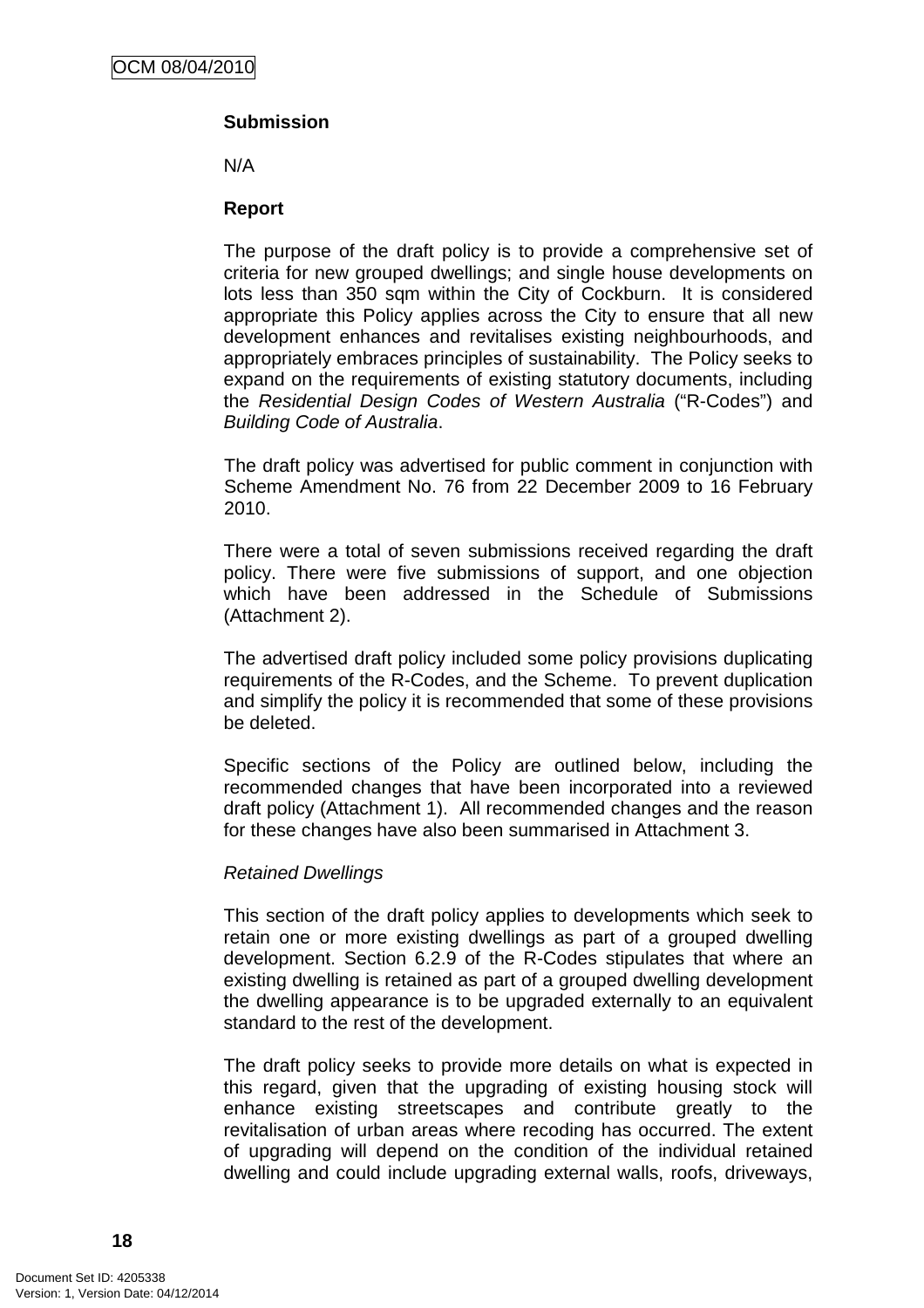window frames, gutters, down pipes, landscaping and removal of unauthorised or poorly maintained additions. The upgrading of retained dwellings will not only improve existing streetscapes and contribute to an enhanced sense of place, but will also add to the landowners' investment.

#### Minimum Lot Frontages

The width of a residential lot can determine the built form and presentation of the dwelling to the street. Whilst there is a general move to narrower lots, the garaging of vehicles is also a key requirement for many home owners and developers. Narrow lots with dominating double garages can detract from streetscapes, reduce surveillance opportunities between the dwelling and the street and contribute negatively to the character of an area. The R-Codes do not require a minimum lot frontage for medium density coded areas so this policy seeks to clarify that for lots with a frontage less than 10 m single storey dwellings with a double carport or garage will not be supported.

It is recommended that the policy provision stipulating that lots must have a minimum frontage of 8 m where single width garages are proposed should be removed, as this would be problematic for lots under 350  $m^2$  that have already created.

#### Vehicle Access and Parking

The paving width of access ways, design of car parking spaces and sitting of crossovers are important to ensure safe and efficient traffic flows are maintained within urban infill areas. This section of the Policy seeks to minimise crossovers and require new carports and garages to remain in keeping with the retained dwelling.

It is recommended that the provision relating to the required width of battleaxe legs be deleted, as this is covered by WAPC policy.

#### Corner Lot Development

Redevelopment of corner lots provides an excellent opportunity to remove blank fences and provide new frontages to former secondary streets, thus increasing passive surveillance and enhancing existing streetscapes. To ensure this occurs, the Policy prescribes general dwelling layouts and subdivision design.

#### Sustainable Building Design

This section ensures that all new development of grouped dwellings and single houses on lots less than 350  $m^2$  embrace the principles of sustainability through innovative dwelling design. The requirements are relatively simple and often inexpensive but can make a big difference to the overall energy consumption (and costs) and comfort of the home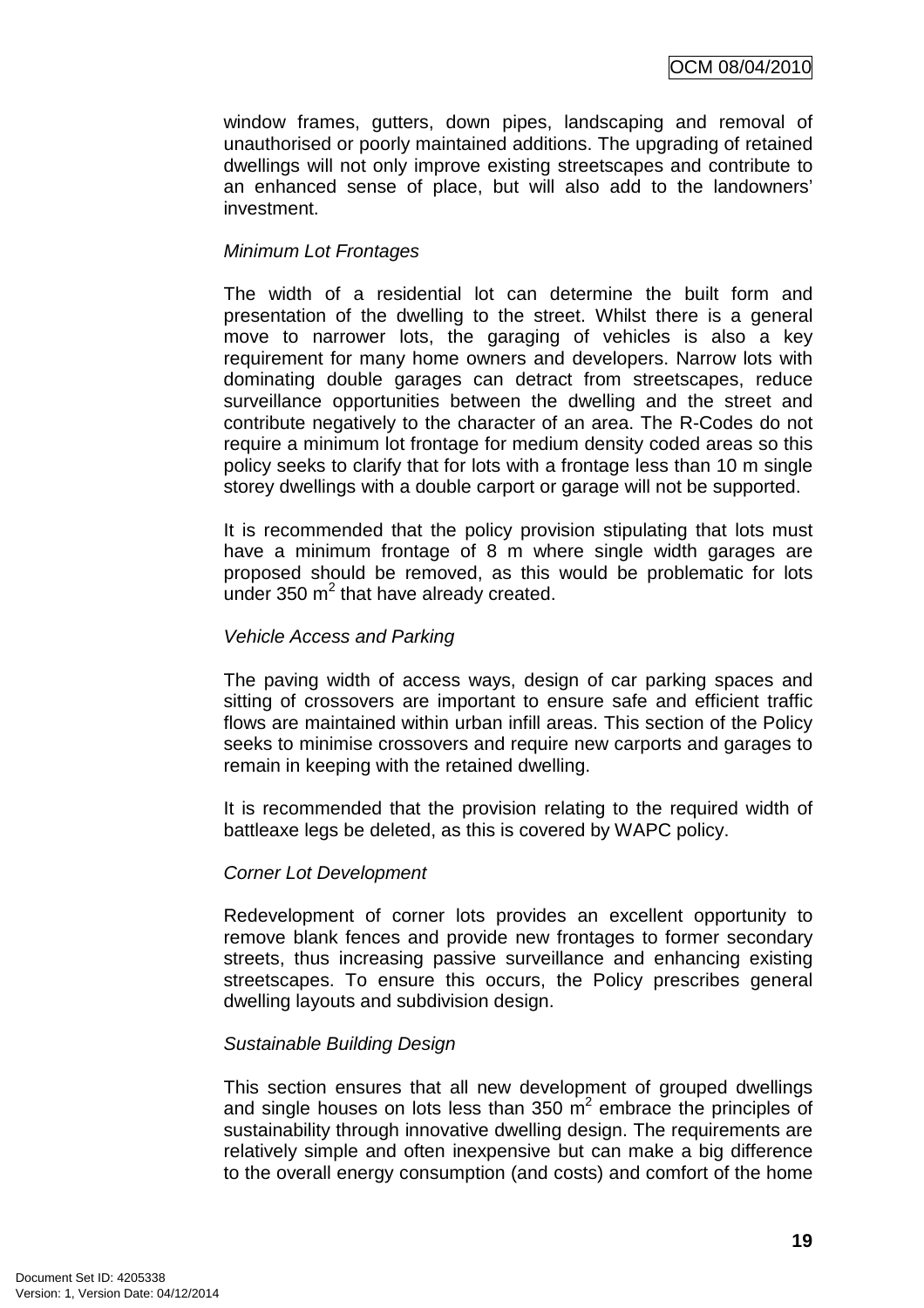whilst reducing carbon emissions. The requirements include location of indoor and outdoor living areas, positioning of windows, provision of eaves and selection of external colours.

#### Outdoor Living Areas

Outdoor living areas are a requirement for all dwellings and should provide useable and functional living spaces but can also provide passive surveillance and activity to the street. This section of the Policy provides for the location of the outdoor living area in relation to the dwelling and street and also the appearance of any covered alfresco areas or patio structures visible from the street.

#### **Landscaping**

The provision of landscaping in an urban area can contribute greatly to streetscapes and add to a sense of place and character of an area. Landscaping can provide vital shade and screening to outdoor living areas. The Policy requires landscape plans for larger grouped dwelling developments and encourages the use of native low-water usage species.

#### **Fencing**

The fencing section of the Policy (Section 10) seeks open style fencing abutting the street for new dwellings in order to contribute positively to streetscapes and maintain passive surveillance.

This section makes reference to the requirement for front walls and fencing to comply with the R-Codes and it is recommended that this be deleted to avoid duplication. It is recommended that the provision relating to secondary street fencing should be retained, as the R-Codes are silent on fencing in the secondary street.

#### Boundary Walls

The draft policy encompassed matters relating to boundary walls; however these matters are already covered by the R-Codes. The purpose of including this provision was to set out circumstances where Council considered certain development met the relevant performance criteria of the R-Codes in relation to boundary walls. Therefore, it is considered more appropriate that these matters be included in the City of Cockburn Local Planning Policy APD49 'Residential Design Codes – Alternative Acceptable Development Provisions' when it is next reviewed.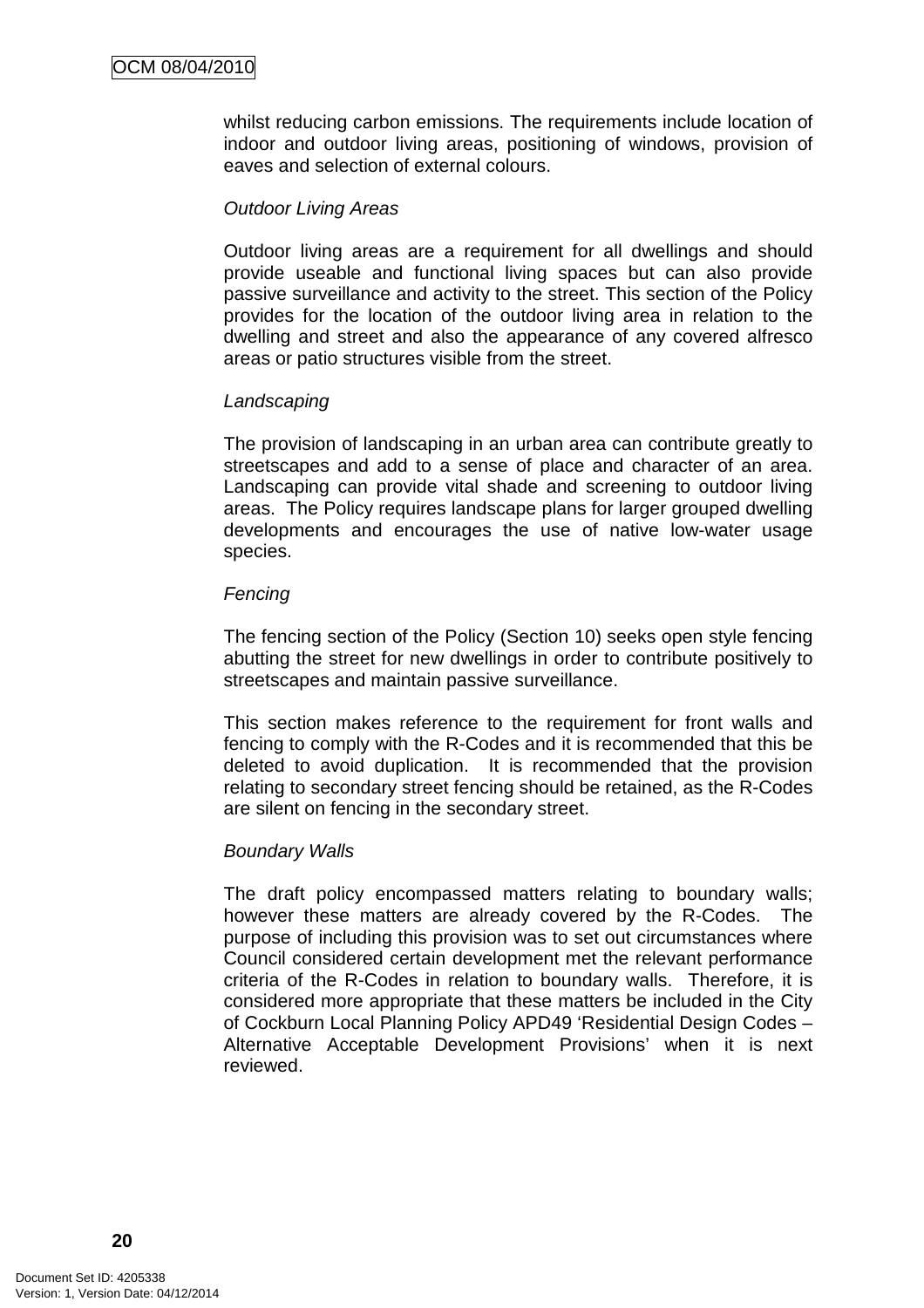## Split Coded Lots (R30/R40)

The draft policy sets out the criteria for when split coded lots (located opposite or adjacent to POS) may be developed up to the stated maximum R40 density.

The draft policy seeks better design outcomes for split coded lots opposite or adjacent to POS. The provisions provide an opportunity for landowners in these locations to achieve a density bonus subject to specific dwelling design requirements.

The specific requirements aim to provide a variety in the design, height and roofline of dwellings and maximise passive surveillance of POS areas. To ensure these specific requirements are achieved, landowners wishing to subdivide in the absence of dwellings being constructed will be limited to the lower coding (i.e. R30).

The majority of the properties proposed to be rezoned to R30/R40 are between 600 m<sup>2</sup> and 800 m<sup>2</sup> in area. However, it is noted that there are some substantially larger lots that will make it difficult to apply the proposed criteria for achieving the higher R40 coding. On larger lots the provision of one two-storey dwelling, potentially amongst a number of single storey grouped dwellings will not achieve the objectives of the split-coding. Therefore, on further consideration of this matter the inclusion of an additional clause under this section is recommended to ensure the objectives of the split-coding are taken into consideration on larger lots.

The draft policy that was advertised for public comment included a Section 13 that duplicated the Scheme provisions proposed by Scheme Amendment No. 76. It is recommended that this section be deleted as it is not required.

#### Other Recommended Changes to Draft Policy

It is recommended that the background section and purpose section of the draft policy be amalgamated and reworded so that they do not focus primarily on development within existing areas and infill development. While these are the key areas where the policy will be applicable, it is still considered appropriate to apply it to all development of grouped dwellings and single houses on lots less than 350  $m^2$ , including in newer areas to achieve better built form outcomes where there are no Detailed Area Plans ("DAPs") to guide development. It is recommended as an alternative that further details are included in the 'Purpose' section of the report; including refined objectives that reflect the specific policy provisions contained within the Policy (see Attachment 1).

It is also recommended that the Policy be renamed to avoid confusion with definition of 'medium density' as defined in the R-Codes. The R-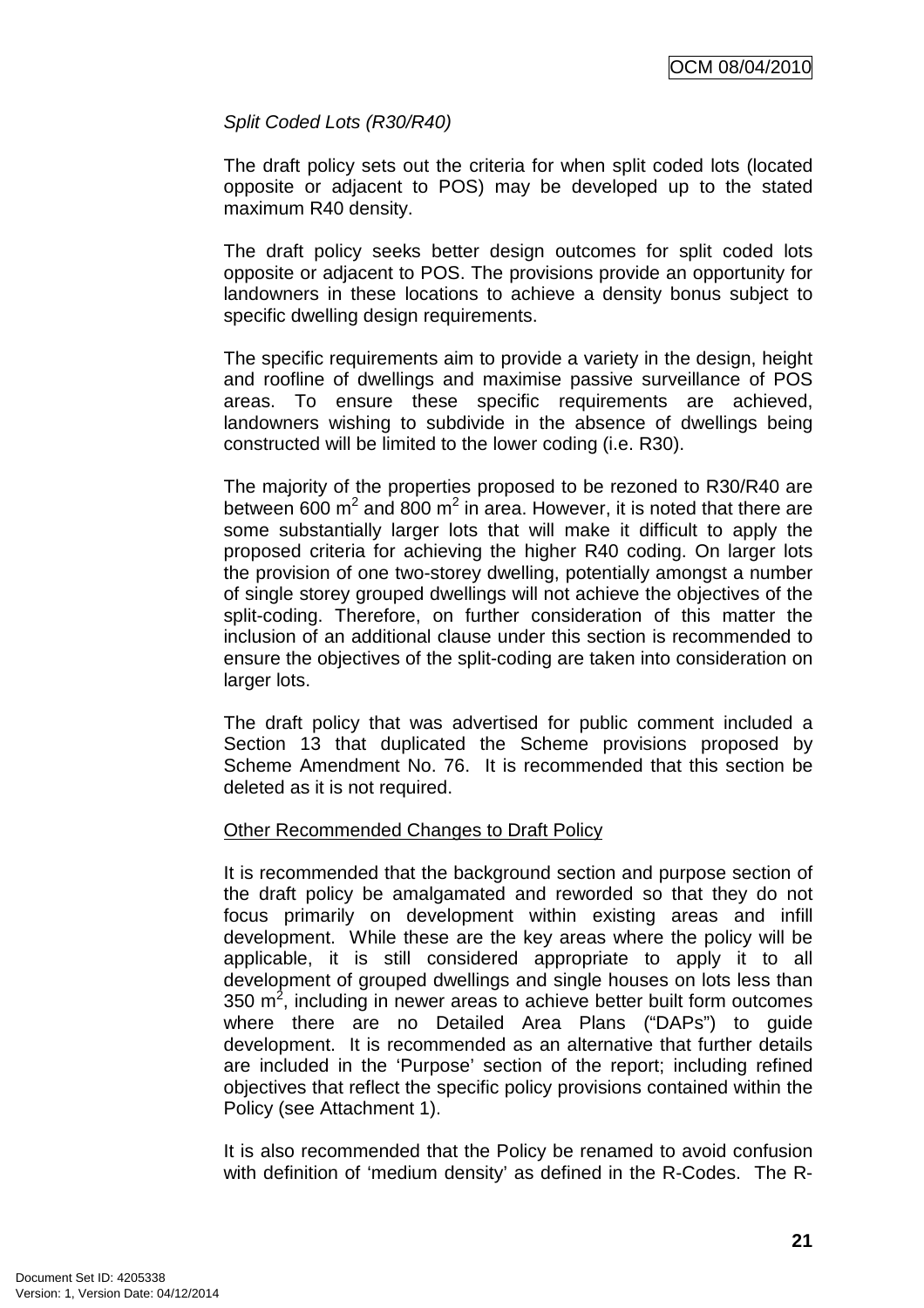Codes define 'medium density development' as R30 to R60; however, the intention of the draft policy is that it applies to all grouped dwelling developments, which may occur on lots coded R20.

#### **Conclusion**

The draft policy is consistent with the recommendations of the Revitalisation Strategy, and will provide a comprehensive set of criteria for new grouped dwelling developments, and development of single houses on lots less than  $350 \text{ m}^2$  within the City of Cockburn. This will encourage good development that contributes to the revitalisation of urban areas.

A summary of the recommended modifications are included in Attachment 3, and it is not considered that any of the proposed modifications change the intent of the policy, or represent a major modification.

It is therefore recommended that that Council, in pursuance of Clause 2.5.2(b) of the Scheme, resolves to adopt Local Planning Policy APD58 'Residential Design Guidelines' with modifications as reflected in Attachment 1.

#### **Strategic Plan/Policy Implications**

#### **Demographic Planning**

- To ensure the planning of the City is based on an approach that has the potential to achieve high levels of convenience and prosperity for its citizens.
- To ensure development will enhance the levels of amenity currently enjoyed by the community.

#### **Lifestyle and Aspiration Achievement**

• To foster a sense of community spirit within the district generally and neighbourhoods in particular.

#### **Budget/Financial Implications**

The funds required for the preparation, advertising and finalisation of the draft policy are covered within the 2009/10 and 2010/2011 budget for the Revitalisation Strategy.

#### **Legal Implications**

N/A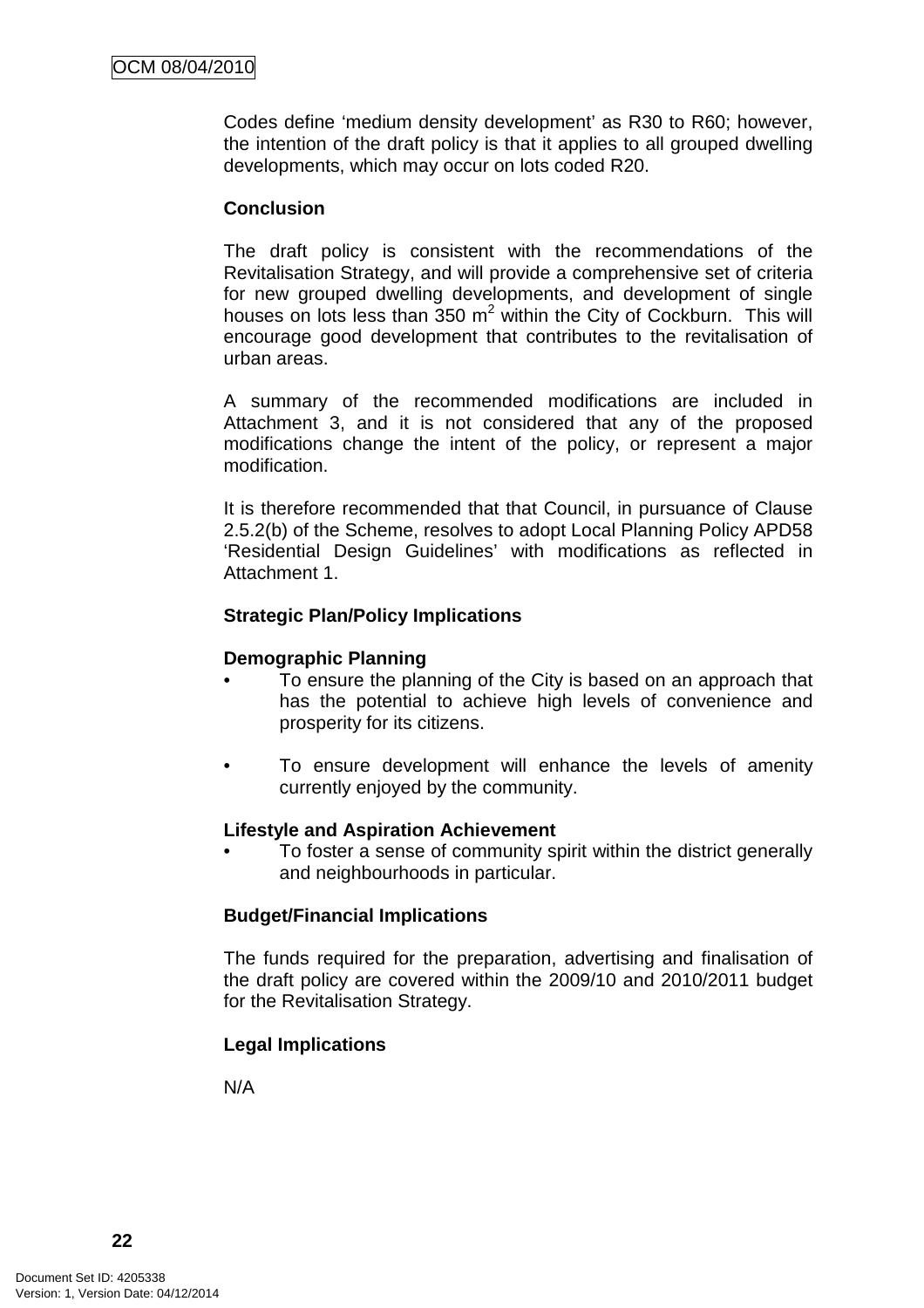## **Community Consultation**

Extensive community consultation has been undertaken in the preparation of the Revitalisation Strategy which included the recommendation to develop residential design guidelines.

The draft policy was advertised in accordance with Clause 2.5 of the Scheme. This included a notice of the proposed Policy in a newspaper for two consecutive weeks in accordance with Clause 2.5.1(a), and notice of the draft policy was also included as part of the advertising of the amendment as follows:

- Letters to all landowners within the Phoenix and Packham areas, and landowners adjacent to these areas.
- Advertisements in the Cockburn Gazette.
- Display of information at the City's administration building and Spearwood Library, including information brochure.

## **Attachment(s)**

- 1. Draft Modified Local Planning Policy APD58 'Residential Design Guidelines'.
- 2. Schedule of Submissions.
- 3. Summary of Recommended Key Changes.

## **Advice to Proponent(s)/Submissioners**

All submissioners received a letter advising that this matter is to be considered at the 8 April 2010 Council Meeting.

#### **Implications of Section 3.18(3) Local Government Act, 1995**

Nil.

**14.4 (OCM 08/04/2010) - FINAL CONSIDERATION OF AMENDMENT NO. 75 TO CITY OF COCKBURN TOWN PLANNING SCHEME NO. 3 - MINOR REZONING PROPOSALS FOR LOTS 144 AND 145 THE COVE, COOGEE; THE CLOSED PEDESTRIAN ACCESS WAY BETWEEN EGEUS WAY AND WAVERLEY ROAD, COOLBELLUP; LOT 188 BUCAT STREET, HAMILTON HILL AND; LOT 915**  GOLDSMITH ROAD, SPEARWOOD - OWNER: VARIOUS **APPLICANT: CITY OF COCKBURN (93075) (M CARBONE) (ATTACH)** 

**RECOMMENDATION** That Council:

(1) adopt the Schedule of Submissions;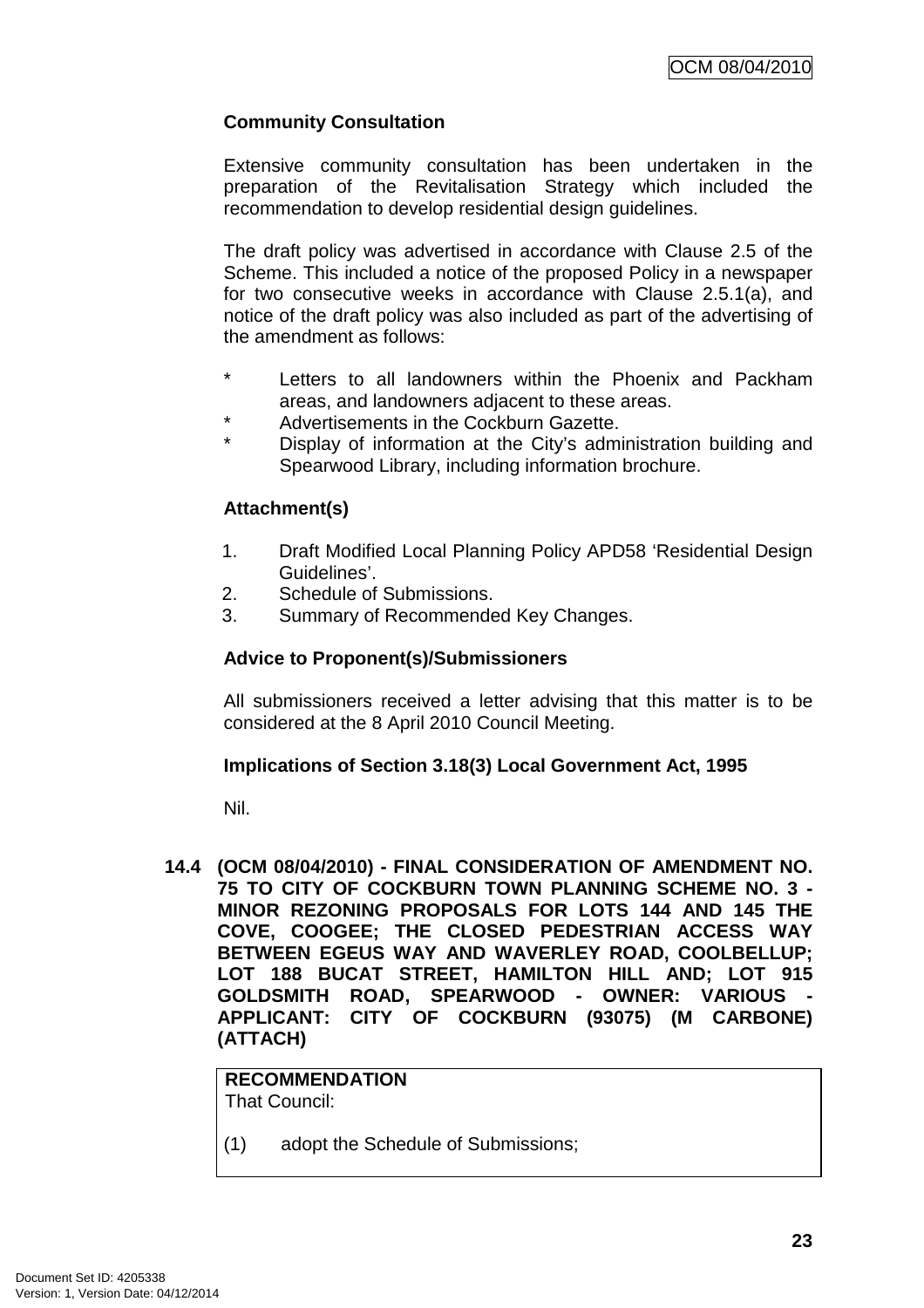- (2) adopt the amendment without modifications and in anticipation of the Hon. Minister's advice that final approval will be granted, the documents be signed, sealed and forwarded to the Western Australian Planning Commission; and
- (3) advise the people who made submissions and the Western Australian Planning Commission of Council's decision.

## **COUNCIL DECISION**

## **Background**

Council at its meeting held on 10 September 2009 resolved to initiate Amendment No. 75 to City of Cockburn Town Planning Scheme No. 3 ("Scheme") for the purposes of advertising. The amendment involves rezoning various lots to resolve minor zoning anomalies and allow for land exchanges within the localities of Coogee, Coolbellup, Hamilton Hill and Spearwood.

The amendment consists of four proposals as detailed below:

#### **Proposal 1:**

- Rezoning portion of Lots 144 and 145 The Cove and Lot 230 (Reserve 46261) Mayor Road, Coogee from Local Reserve - 'Parks and Recreation' to 'Residential R20'.
- Rezoning portion of Lot 149 Shoal Court, Coogee from Local Reserve - 'Local Road' to 'Residential R20' and portion of Reserve 44789 from Local Reserve - 'Local Road' to Local Reserve - 'Parks and Recreation'.

#### **Proposal 2:**

- Rezoning portion of the Egeus Way/Waverley Road closed pedestrian access way (Lot 55) adjacent to Lot 1 Egeus Way, Coolbellup from 'No Zone' to 'Residential R40'.
- Rezoning portion of the Egeus Way/Waverley Road closed pedestrian access way (Lot 55) adjacent to Lots 386 and 387 Waverley Road, Coolbellup from 'No Zone' to 'Residential R20'.

## **Proposal 3:**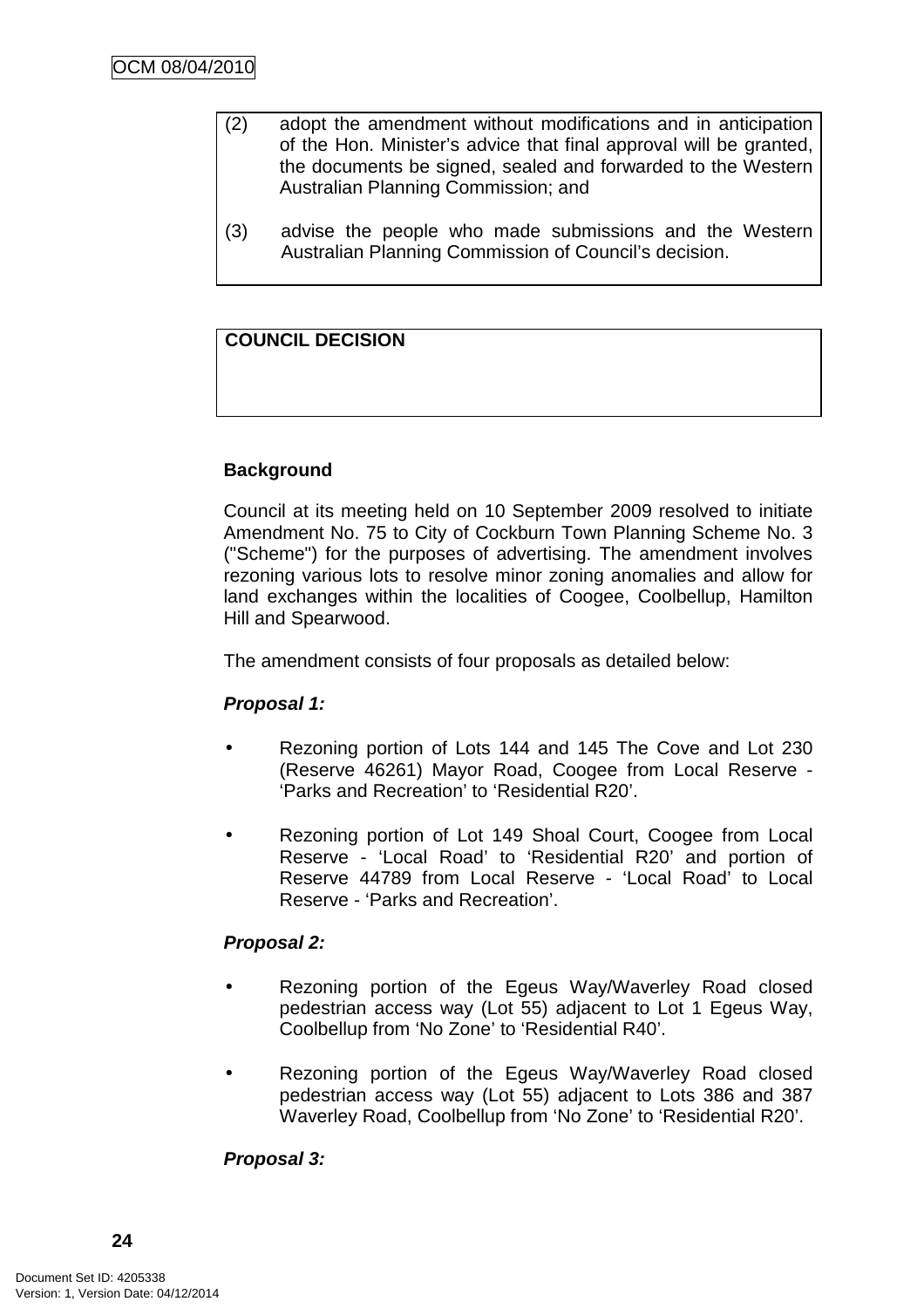• Rezoning Lot 188 Bucat Street, Hamilton Hill from Local Reserve - 'Lakes and Drainage' to 'Residential R20'.

## **Proposal 4:**

• Rezoning portion of Lot 915 Goldsmith Road, Spearwood from Local Reserve - 'Parks and Recreation' to 'Residential R20'.

## **Submission**

The amendment has been advertised for the required period and is being presented to Council for final consideration.

#### **Report**

The amendment was referred to the Environmental Protection Authority ("EPA") in accordance with Section 7 of the Environmental Protection Act 1986. The EPA advised that the overall environmental impact of the amendment would not be severe enough to warrant formal assessment under the Environmental Protection Act 1986. The amendment was subsequently advertised seeking public comment in accordance with the Town Planning Regulations 1967 for 42 days.

The amendment attracted eight submissions, five from government agencies/service authorities providing advice, two no objections from adjoining landowners and one no comment from a landowner. It is considered that the submissions do not require explanation over and above that outlined in the schedule of submissions contained within the agenda attachments.

The proposed Scheme Amendment will resolve zoning anomalies which have resulted from the closure of a road reserve, PAW and drainage sump within Coogee, Coolbellup and Hamilton Hill respectively. The zoning changes are required in order to reflect existing and proposed changes to cadastral boundaries and will ensure that the subject lots and reserves are correctly and entirely zoned for their intended purpose.

The Scheme amendment will also ensure Lot 915 Goldsmith Road, Spearwood is appropriately zoned for a proposed land exchange.

#### **Conclusion**

It is recommended that Amendment No. 75 be adopted by the Council and forwarded to the WA Planning Commission for final approval.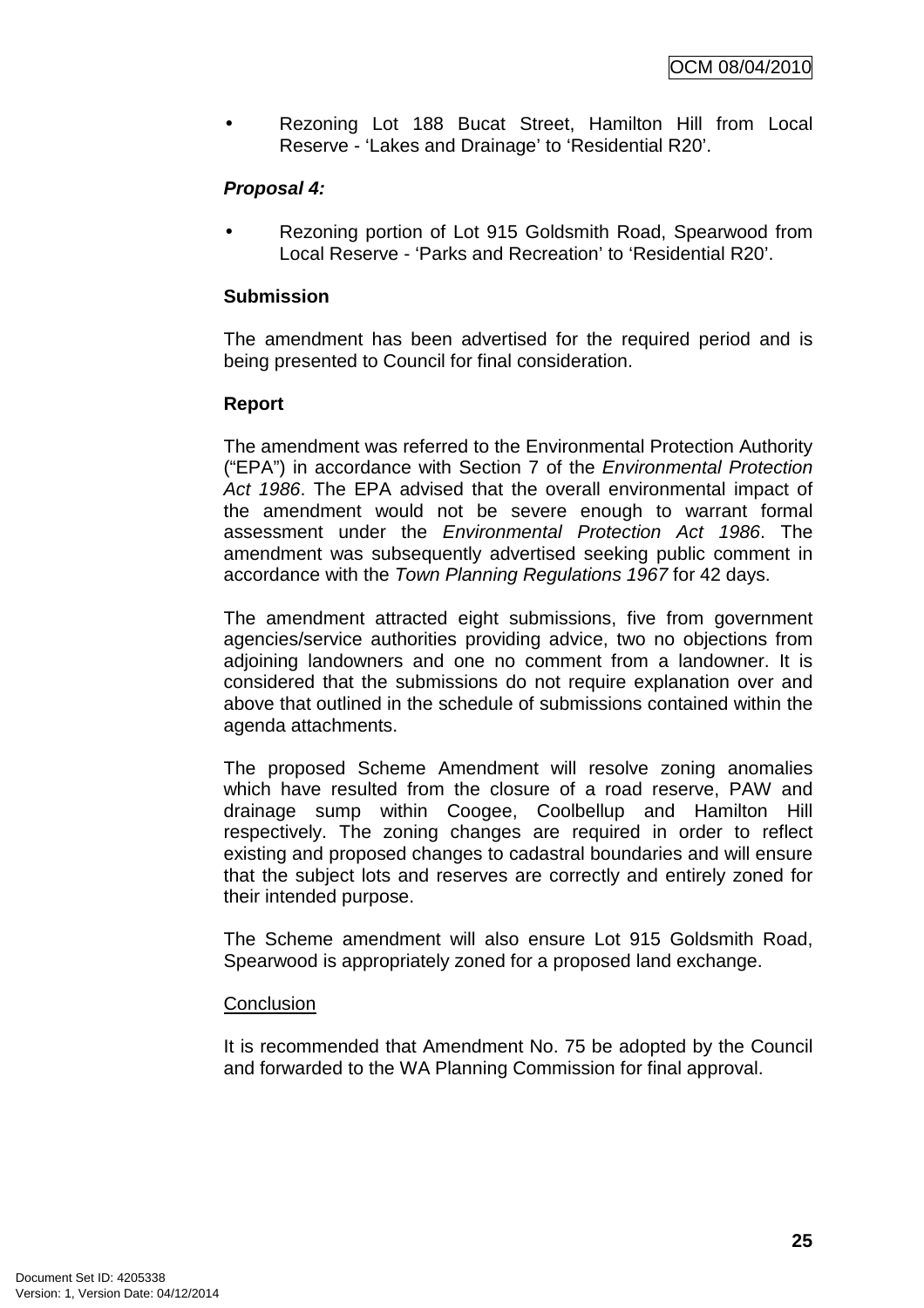## **Strategic Plan/Policy Implications**

#### **Infrastructure Development**

• To construct and maintain parks and bushland reserves that is convenient and safe for public use, and does not compromise environmental management.

#### **Natural Environmental Management**

• To conserve, preserve and where required remediate the quality, extent and uniqueness of the natural environment that exists within the district.

#### **Budget/Financial Implications**

NA

#### **Legal Implications**

Planning and Development Act 2005 City of Cockburn Town Planning Scheme No. 3 Town Planning Regulations 1967

#### **Community Consultation**

Following receipt of advice from the EPA, the amendment was advertised for a 42 day period. This concluded on 19 January 2010. The Scheme Amendment attracted eight submissions, five from government agencies/service authorities providing advice/no objections, two from adjoining landowners providing no objections and one landowner providing no comment.

#### **Attachment(s)**

- 1. Location plan
- 2. Proposed zoning plans
- 3. Schedule of submissions

#### **Advice to Proponent(s)/Submissioners**

Those who lodged a submission have been advised that the matter will be considered at 8 April 2010 Council Meeting.

#### **Implications of Section 3.18(3) Local Government Act, 1995**

Nil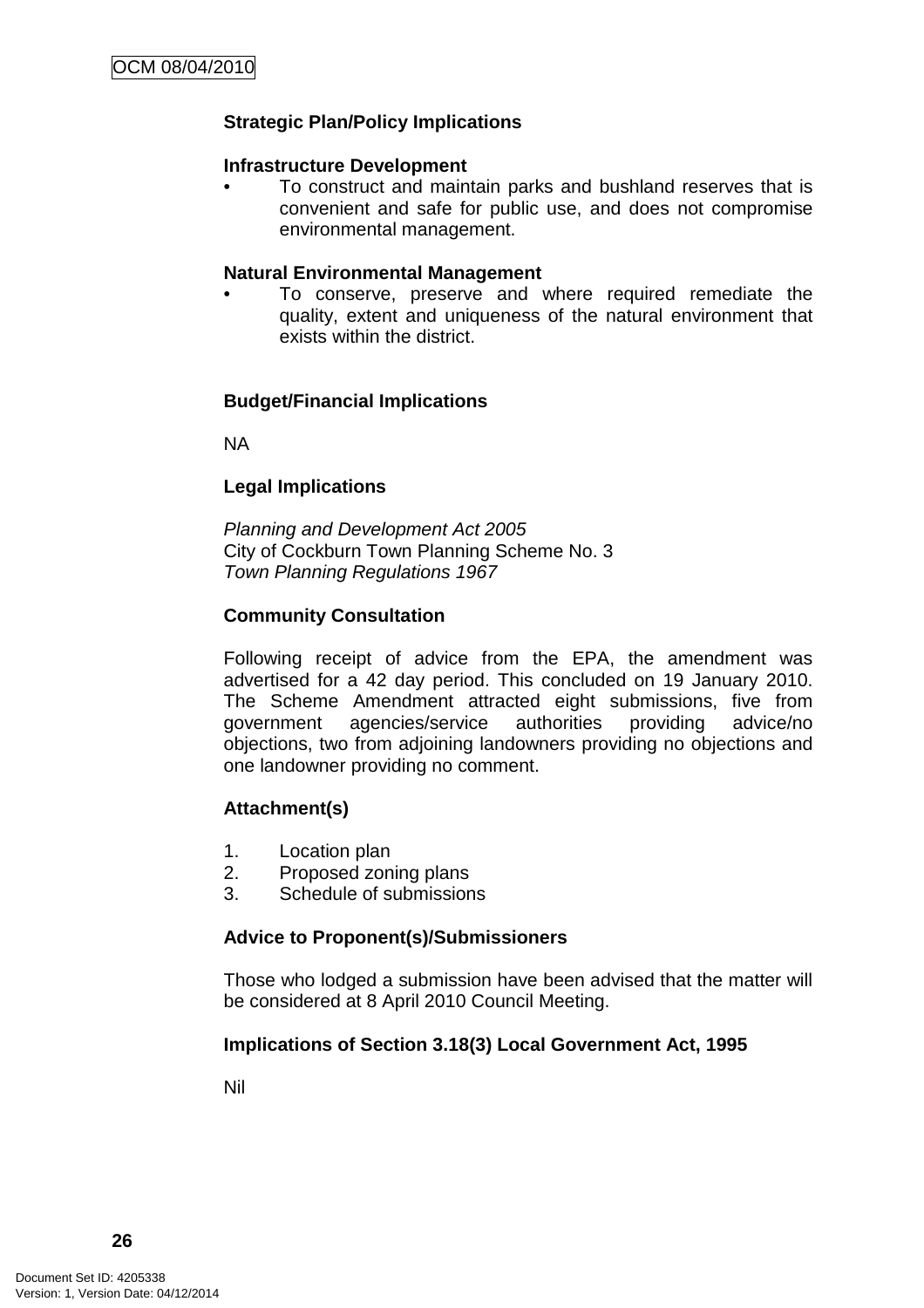**14.5 (OCM 08/04/2010) - DETAILED AREA PLAN FOR LOT 749 PORT COOGEE, NORTH COOGEE - PREPARED BY: TAYLOR BURRELL BARNETT - PROPONENT: AUSTRALAND (PS/A/001) (T WATSON) (ATTACH)** 

## **RECOMMENDATION**

That Council:

- (1) approve the Detailed Area Plan (DAP) presented for Lot 749 Port Coogee, North Coogee, prepared by Taylor Burrell Barnett for Australand, pursuant to the provisions contained under Clause 6.2.15 of the City of Cockburn Town Planning Scheme No. 3 subject to, the illustration of Lot 749 in the DAP being amended to extend vehicular access restrictions for the length of Orsino Boulevard i.e. between Cockburn Road and Perlinte View;
- (2) delegate authority to the Manager of Statutory Planning to consider and approve the required change to vehicular access where depicted on the DAP; and
- (3) advise the applicant of Council's decision, and that a further DAP (or DAP's) will be required in the event subdivision of the land into smaller lots is proposed (to be approved by Council).

## **COUNCIL DECISION**

## **Background**

The DAP for Lot 749 has been prepared noting the following:

- The development area provisions in the City's Scheme (DA22) require DAP's to be prepared for designated parcels of land within Port Coogee including Lot 749;
- The City has recently provided clearance to the Title for Lot 749 in the knowledge:
	- o the ground levels of the lot have been reworked to reflect the requirements of the Structure Plan (Australand was advised to remove additional fill from the land to comply with the Structure Plan); and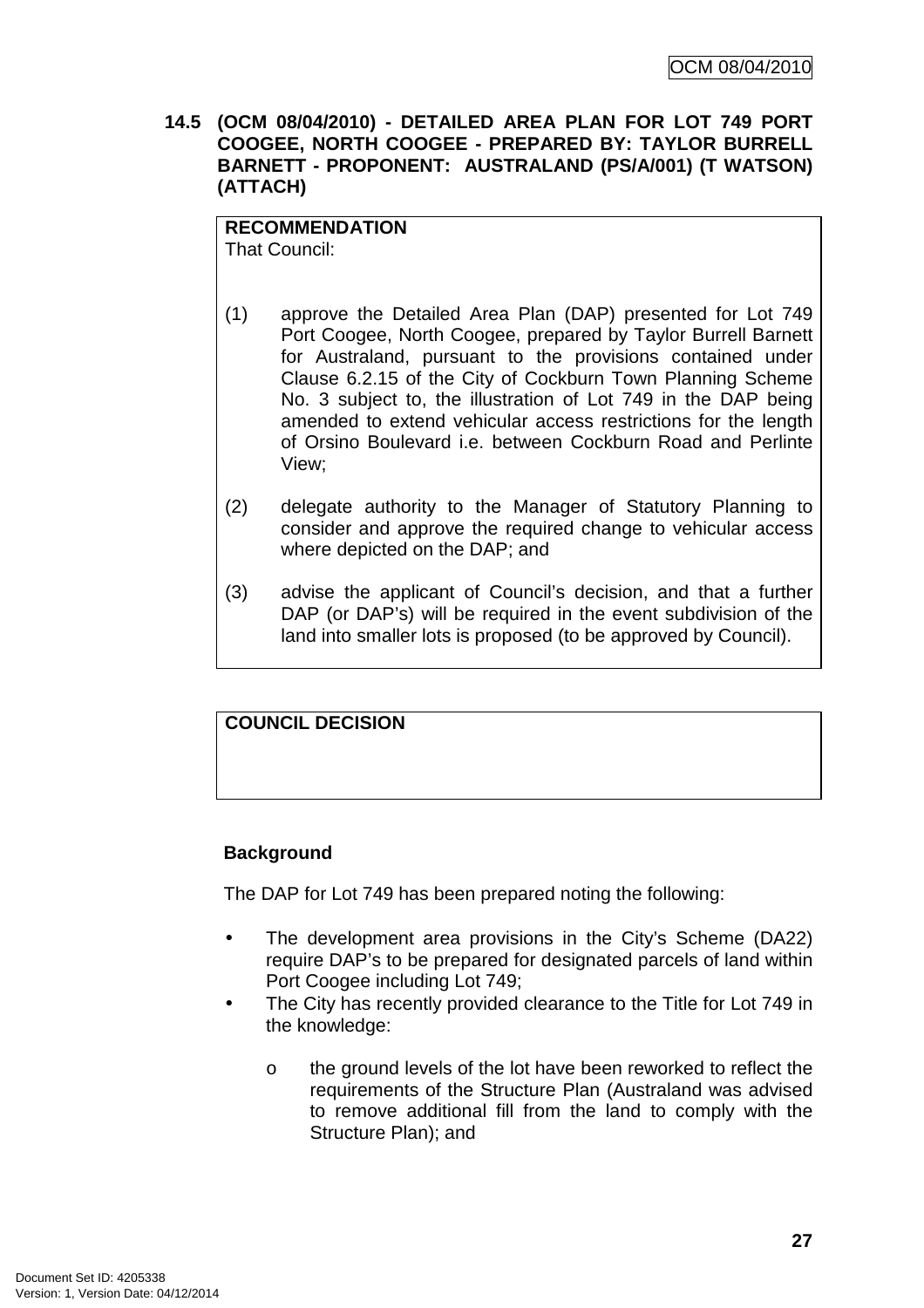- o on the basis a DAP would be prepared for the lot, to be submitted to and approved by Council for the purposes of determining basic development parameters for the land;
- Australand is in the process of selling the lot.

Lot 749 is situated at the southern end of the Port Coogee project area. Under the current Local Structure Plan (April 2007), the land is identified for development as a 'Local Centre' with an underlying residential density of R80. Under the revised Local Structure Plan (the subject of mediation at the State Administrative Tribunal (SAT)), the land is identified for residential development with the requirement for a minimum 200 square metres of retail use on the southern tip of the lot.

The ground levels of Lot 749 are currently being reworked to reflect the requirements of the Structure Plan. Australand was recently advised to remove additional fill from the land to comply with the Structure Plan. In some parts, 1–1.5 metres of additional fill have been placed on the land, that is, additional to the 2.0 metres permitted under the Structure Plan (i.e. above pre-development levels).

## **Submission**

The DAP presented for Lot 749 assumes multiple dwelling development in the first instance and details basic development parameters for the land. The DAP presented addresses amongst matters:

- The interface of future development on the land to the lot frontages, including Cockburn Road, Orsino Boulevard and Perlinte View Coogee.
- Building design considerations, including: open space provision, the requirement for engaging street elevations, appropriately located service areas and positioning of related hardware.
- Vehicular access limitations.
- Fencing (along Cockburn Road in particular).

Where the DAP does not refer to an alternate standard, the applicable standard/s are those prescribed in the Residential Design Codes (R-Codes) and Town Planning Scheme No. 3 where the R-Codes do not apply. For instance, the parking standards for residential development on the subject land are those detailed in the R-Codes, to be considered in conjunction with the access requirements of the DAP.

It is noted a general statement regarding building height has been incorporated in the DAP, stating this is to be as per the Local Structure Plan. The applicable heights will be those agreed or determined via the SAT.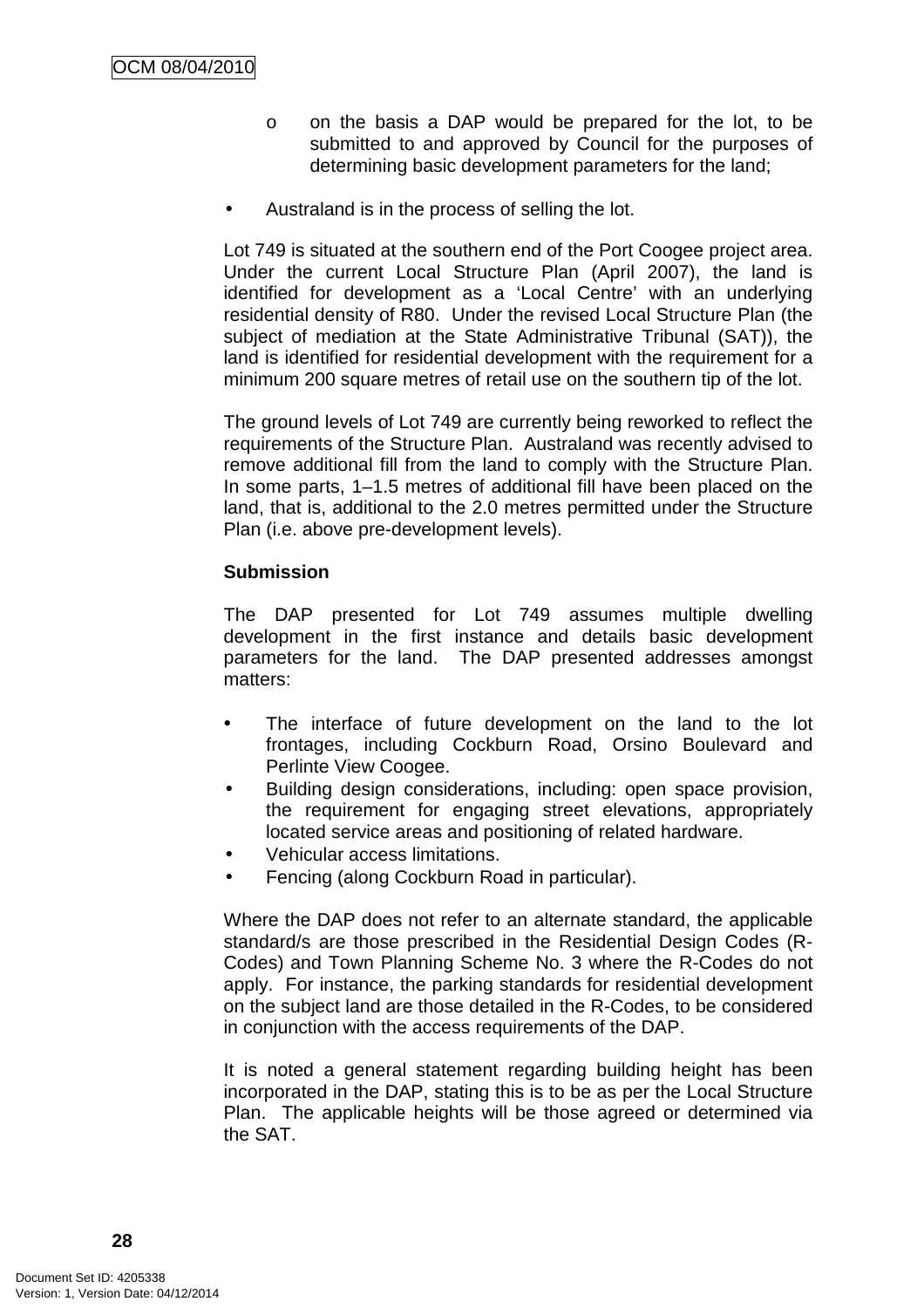## **Report**

The DAP for Lot 749 provides a site-specific layer of planning information to be considered in the design and development of the land in question. The information is to be considered within the framework of the Local Structure Plan for Port Coogee, as well as the City's Planning Scheme and the R-Codes. With the exception of a concern regarding the potential for vehicular access across the Orsino Boulevard frontage of the lot, the DAP is generally considered acceptable.

The concerns regarding access from Orsino Boulevard are as follows:

- The principle pertaining to vehicular access within Port Coogee serves to reduce the emphasis and impact of this aspect of development. To this end, the majority of DAP's for the area refer to a hierarchy of preferred access arrangements: from a laneway first  $(1<sup>st</sup>)$ , a secondary street second  $(2<sup>nd</sup>)$  and the primary street last. This approach should also apply to Orsino Boulevard, the main north-south road traversing the project. The intersection of laneways with this important road should be minimised;
- The section of Orsino Boulevard shown as available for access on the DAP is the same location of a future bus stop. Concern is expressed in regard to the conflict likely to arise if access is permitted in the same location as the bus stop (all in close proximity to the intersection of Orsino Boulevard and Cockburn Road).

Bearing the above points in mind, it is recommended the illustration of Lot 749 in the DAP be amended to extend vehicular access restrictions for the length of Orsino Boulevard i.e. between Cockburn Road and Perlinte View.

Additionally, if in the event application is made to subdivide the land into smaller lots, the requirement for a DAP dealing with small lot development will apply.

#### **Conclusion**

The DAP for Lot 749 generally reflects the content of the Structure Plan for the site and location. It is, therefore, recommended the DAP be adopted by Council subject to the requirement for access arrangements on Orsino Boulevard to be amended, and advice to the applicant explaining that in the event subdivision of the land is proposed, the requirement for a further DAP (or DAP's) will apply.

Approval of a DAP is in accordance with the provisions of 6.2.15 of the Scheme. The provisions identify planning considerations to be included in a DAP and the process for adopting such.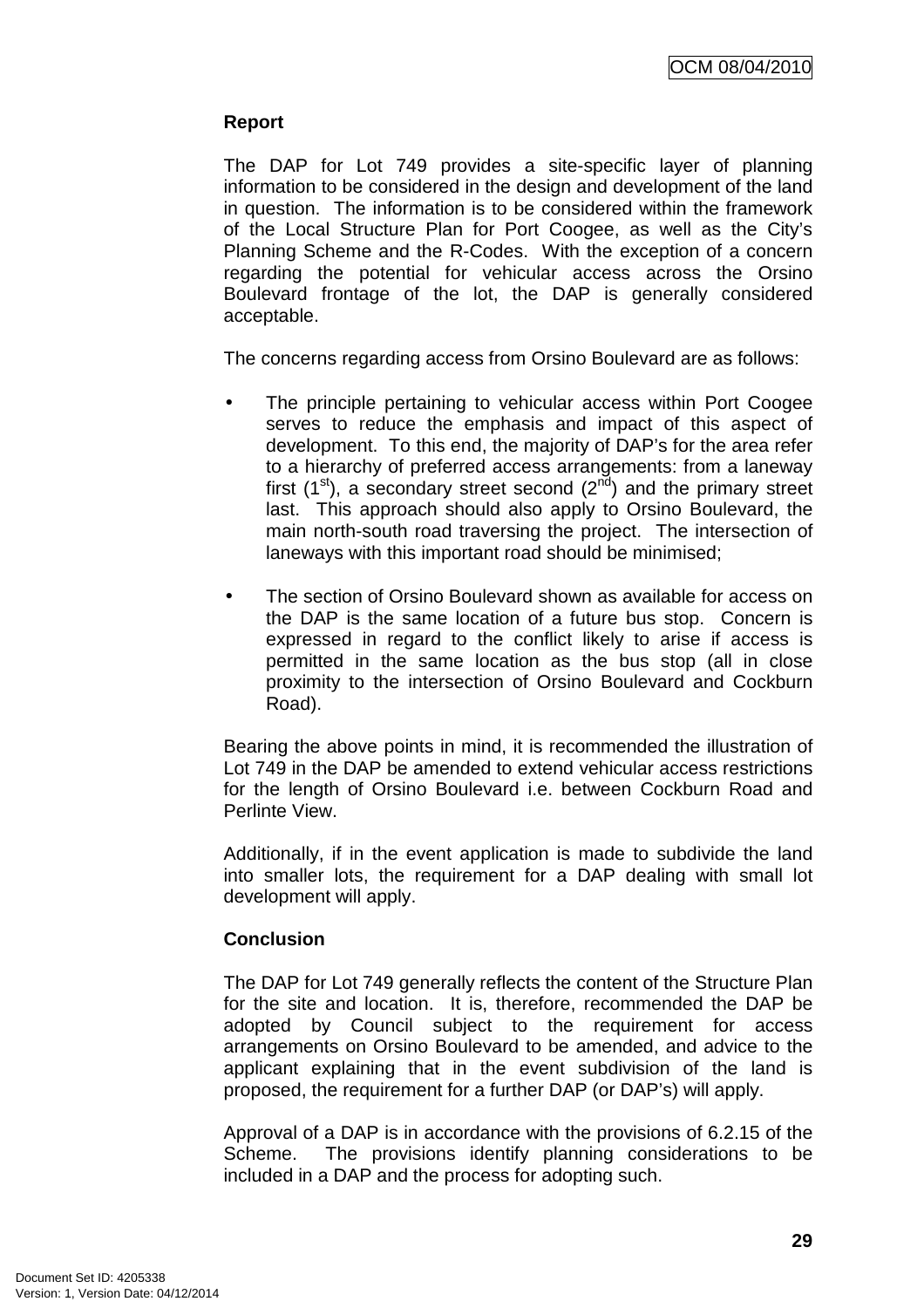Where a DAP may affect landowners other than the owner of the land subject of the plan, the City may undertake consultation. Four (4) lots in private ownership sit adjacent to the north eastern boundary of the lot. The main impact on these lots from development on Lot 749 will be building height. This is not proposed to change under the revised Local Structure Plan, in part recognising the private ownership of the adjacent lots. The northern part of Lot 749 continues to provide for development up to 10 metres in height (to top of pitch). Accordingly, the DAP has not been the subject of consultation.

Clause 6.2.15.8 provides scope for a DAP to be amended.

#### **Strategic Plan/Policy Implications**

Policy APD31 'Detailed Area Plans'

#### **Demographic Planning**

- To ensure the planning of the City is based on an approach that has the potential to achieve high levels of convenience and prosperity for its citizens.
- To ensure development will enhance the levels of amenity currently enjoyed by the community.

#### **Governance Excellence**

• To conduct Council business in open public forums and to manage Council affairs by employing publicly accountable practices.

#### **Budget/Financial Implications**

N/A

#### **Legal Implications**

Town Planning Scheme No. 3 Planning and Development Act 2005

#### **Community Consultation**

The DAP has not been the subject of consultation.

#### **Attachment(s)**

- 1. Structure/Location Plan
- 2. Detailed Area Plan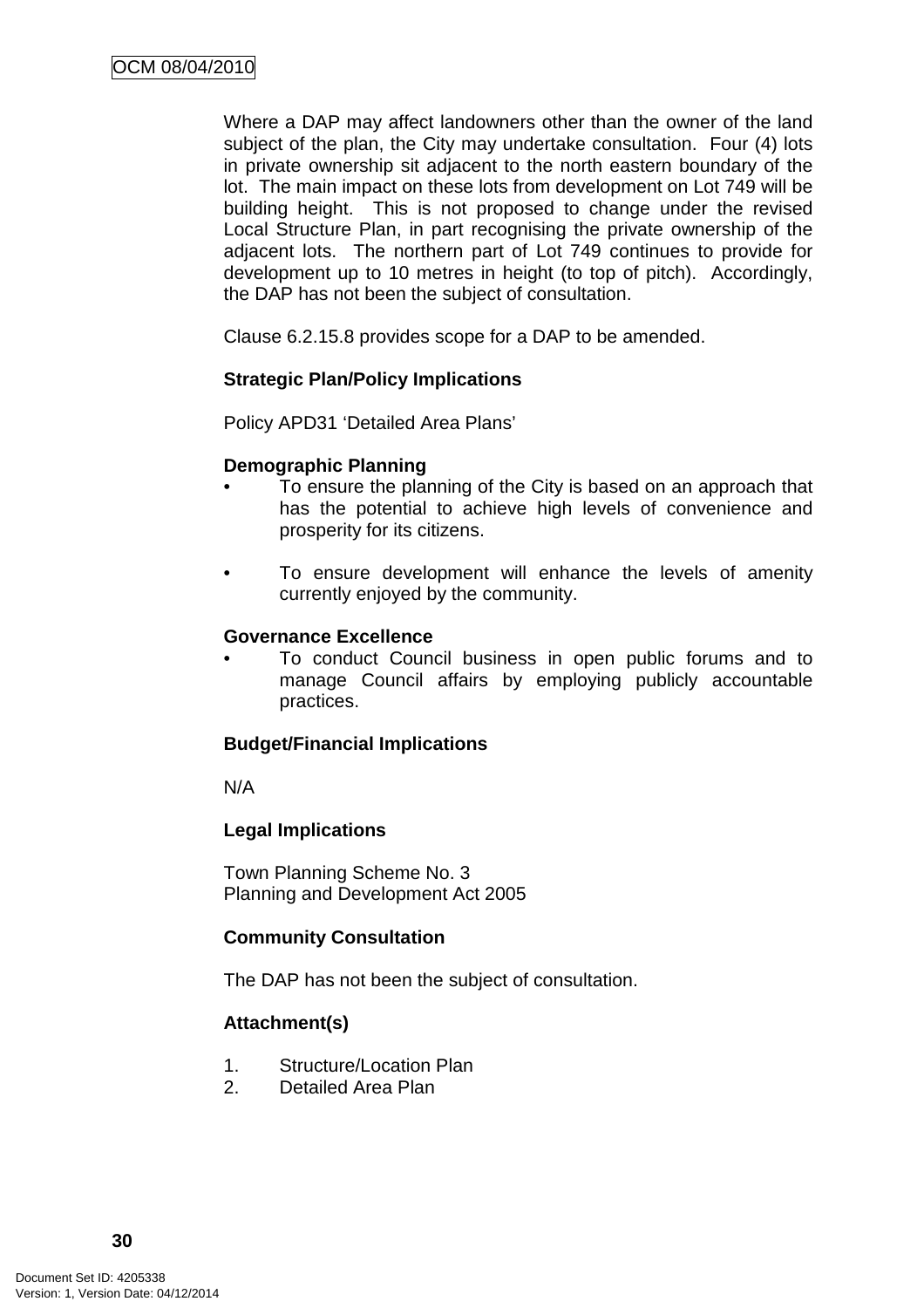## **Advice to Proponent(s)/Submissioners**

The proponent has been advised that this matter is to be considered at the 8 April 2009 Council Meeting.

## **Implications of Section 3.18(3) Local Government Act, 1995**

Nil.

**14.6 (OCM 08/04/2010) - PREPARATION OF DRAFT LOCAL PLANNING POLICY APD60 'MURIEL COURT STRUCTURE PLAN DESIGN GUIDELINES' AND MINOR MODIFICATION TO MURIEL COURT STRUCTURE PLAN - OWNER: VARIOUS - APPLICANT: CITY OF COCKBURN (9681) (M CARBONE) (ATTACH)** 

## **RECOMMENDATION**

That Council:

- (1) in pursuance of Clause 2.3.1 of City of Cockburn Town Planning Scheme No. 3 ("Scheme"), resolves to prepare a Local Planning Policy for the purposes of applying design guidelines to the Muriel Court Structure Plan area;
- (2) notes the minor modifications proposed to the Structure Plan in the form of additional laneways within the R60 area adjacent the realigned Semple Court and southern R80 to R160 coded areas as part of the Draft Local Planning Policy; and
- (3) publishes notice of the Draft Local Planning Policy in accordance with Clause 2.5.1(a) of the scheme as well as advertising the proposed minor modifications to the Structure Plan.

## **COUNCIL DECISION**

## **Background**

Council approved the Muriel Court Structure Plan ("Structure Plan") in November 2008 following which it was endorsed by the Western Australian Planning Commission ("WAPC") on 16 February 2010 (refer agenda attachments for copy of the Structure Plan).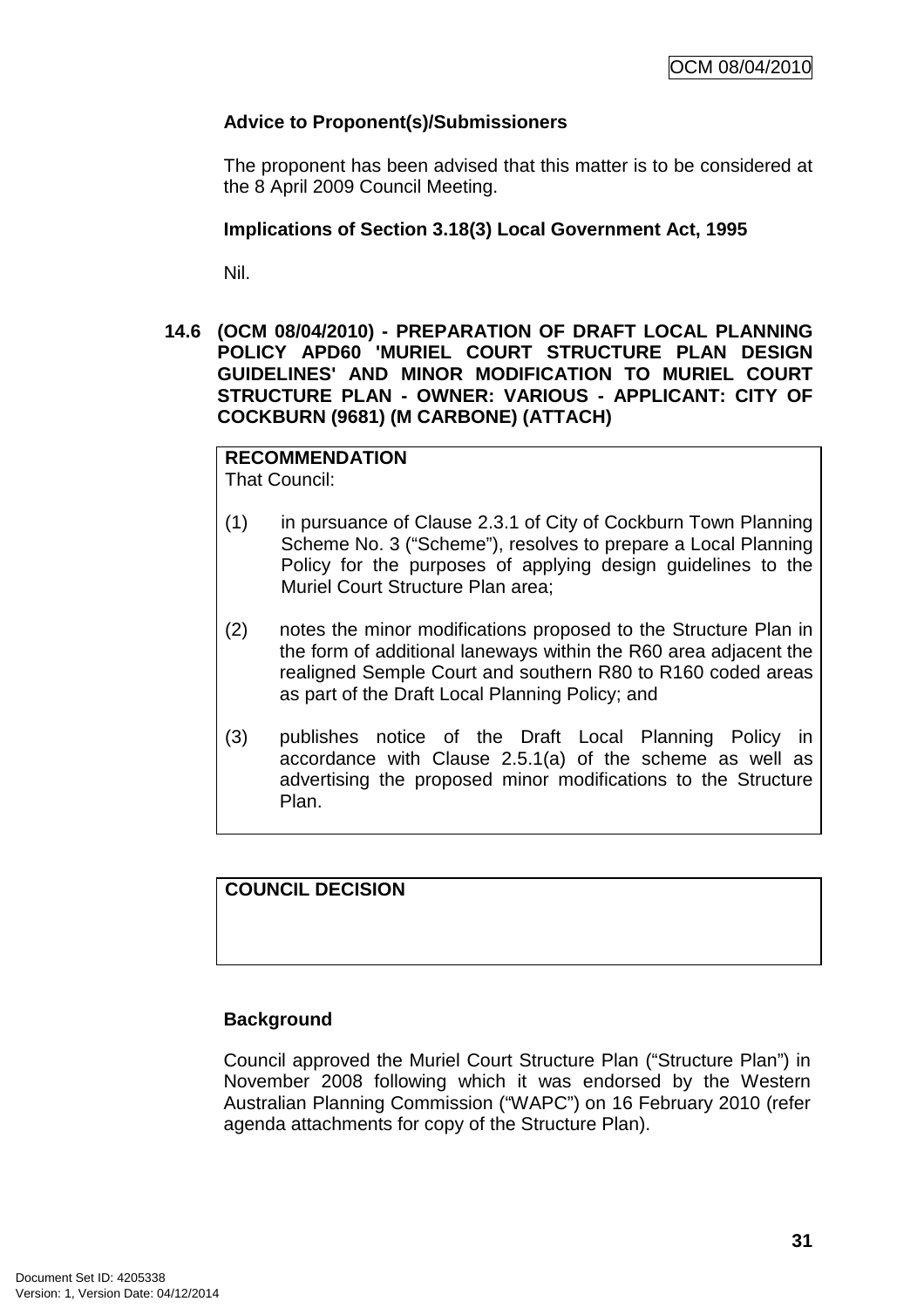Both the Structure Plan and City of Cockburn Town Planning Scheme No. 3 ("Scheme") require design guidelines to be adopted, in order to achieve some degree of uniformity in design outcomes notwithstanding the highly fragmented land ownership which exists. This is also important given the range of densities as part of the Structure Plan (R20 to R160), and that the Structure Plan seeks to accommodate a transit orientated development which takes advantage of the Cockburn train station.

Following a tendering process, the City engaged Hassell in March 2009 to prepare design guidelines for the Structure Plan. Hassell has liaised extensively with the City's officers and the design guidelines are now considered suitable to present to Council as a Draft Local Planning Policy.

The design guidelines seek to establish the character of the buildings, public spaces and streets and will guide development and subdivision applications. The design guidelines also require a minor modification to the Structure Plan, in the form of additional laneways in the southern R80 to R160 coded areas of the Structure Plan.

#### **Submission**

N/A

#### **Report**

The Muriel Court Structure Plan has been based on transit orientated development principles given the proximity to the Cockburn train station. It aims to provide a range of dwelling types and maximise the number of people living and working near the Cockburn Central Activity Centre. The design guidelines are important to create an attractive and well designed urban village, which readily allows the principles and intent of the Structure Plan to be achieved. The design guidelines will be similar to those within the Cockburn Central Town Centre.

The design guidelines stipulate a number of standards that are different or beyond the requirements of the R-Codes and the Scheme which are important to be considered within this precinct. The design guidelines encourage good urban design principles such as buildings addressing the street, interesting and articulated facades, building expression and safety in design.

The requirements for the design guidelines have generally been categorised according to density such as low density (R20 to R25), medium density (R40 to R60) and high density (R80 to R160). Different standards have been applied to each of the density categories to ensure suitable provisions apply to the different precincts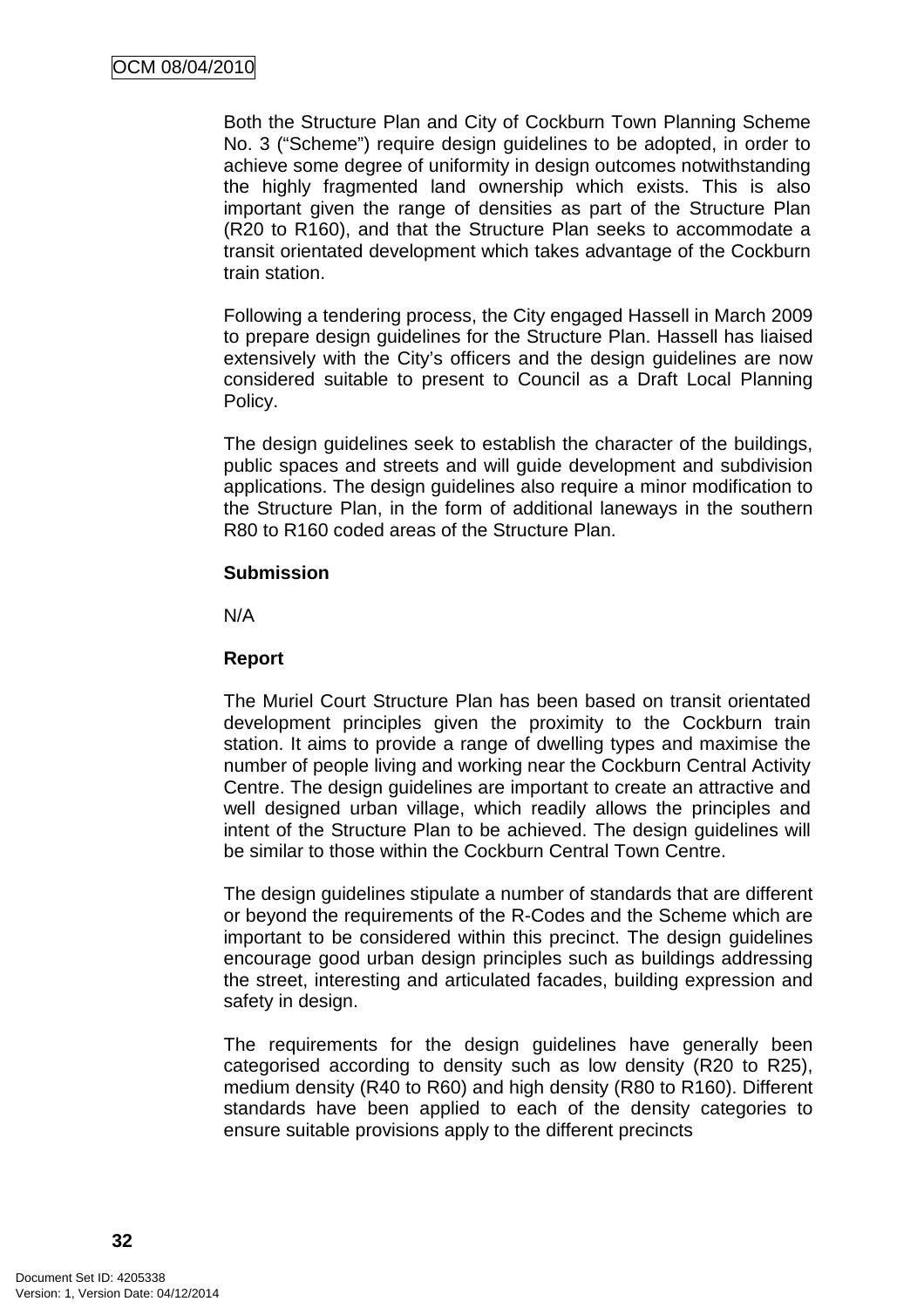The table below provides a summary of some of the requirements for the different densities. A full copy of the design guidelines document is located in the agenda attachments.

|                                     | Low<br><b>Density</b>                         | <b>Medium Density</b>               |                      | <b>High Density</b>    |                                  |                           |
|-------------------------------------|-----------------------------------------------|-------------------------------------|----------------------|------------------------|----------------------------------|---------------------------|
|                                     | R <sub>20</sub> & R <sub>25</sub>             | <b>R60</b>                          | <b>R40</b>           | R80 Low<br><b>Rise</b> | <b>R160 Low</b><br><b>Rise</b>   | R <sub>160</sub><br>Tower |
| Build to line<br>(front<br>setback) | $3 - 4.5m$                                    | $2-4m$                              | $2-4m$               | 4m                     | 4m                               | Podium: 4m<br>Tower: 8m   |
| Side<br>setback                     | R-Codes                                       | 0 <sub>m</sub>                      | R-Codes              | Nil                    | Nil                              | Podium: 5m<br>Tower: 8m   |
| Rear<br>setback                     | R-Codes                                       | R-Codes                             | R-Codes              | 4 <sub>m</sub>         | 4m                               | Podium: 5m<br>Tower: 9m   |
| Minimum lot<br>width                | 12 <sub>m</sub>                               | 6m                                  | 6m                   | 24m                    | 24m                              | 30 <sub>m</sub>           |
| Maximum<br>lot width                | 20 <sub>m</sub>                               | 8m                                  | 10 <sub>m</sub>      | 30 <sub>m</sub>        | 30 <sub>m</sub>                  | 60 <sub>m</sub>           |
| Minimum<br>height                   |                                               | Two storeys<br>6m wall<br>8.5m roof | <b>No</b><br>minimum | 3 storeys<br>and 9m    | 3 storeys and<br>10 <sub>m</sub> | 18 <sub>m</sub>           |
| Maximum<br>height                   | Two storeys<br>6m wall<br>9 <sub>m</sub> roof | 12m wall<br>15m roof                | 9m wall<br>12m roof  | 5 storeys<br>and 15m   | 18 <sub>m</sub>                  | 29 <sub>m</sub>           |

# Car Parking

Given the subject land is a transit orientated development with good access to the Cockburn train station and bus services, it is proposed that the car parking provisions relating to R40 to R160 development be as follows:

- Single bedroom dwellings (up to 60 m<sup>2</sup>) 1 bay only.
- Dwellings containing 2 or more bedrooms minimum of 1 bay and maximum of 2 bays.

The car parking standards for land zoned R20 and R25 are as per the requirements of the R-Codes.

### Single Bedroom Dwellings

Single bedroom dwellings are encouraged in this important strategic location to assist in providing a range of dwellings types and accommodate smaller households. For mixed use and multiple dwelling developments where more than 5 dwellings are proposed, a minimum of 1 or 10% (whichever is the greater) single bedroom dwellings shall be required. This will ensure a suitable amount of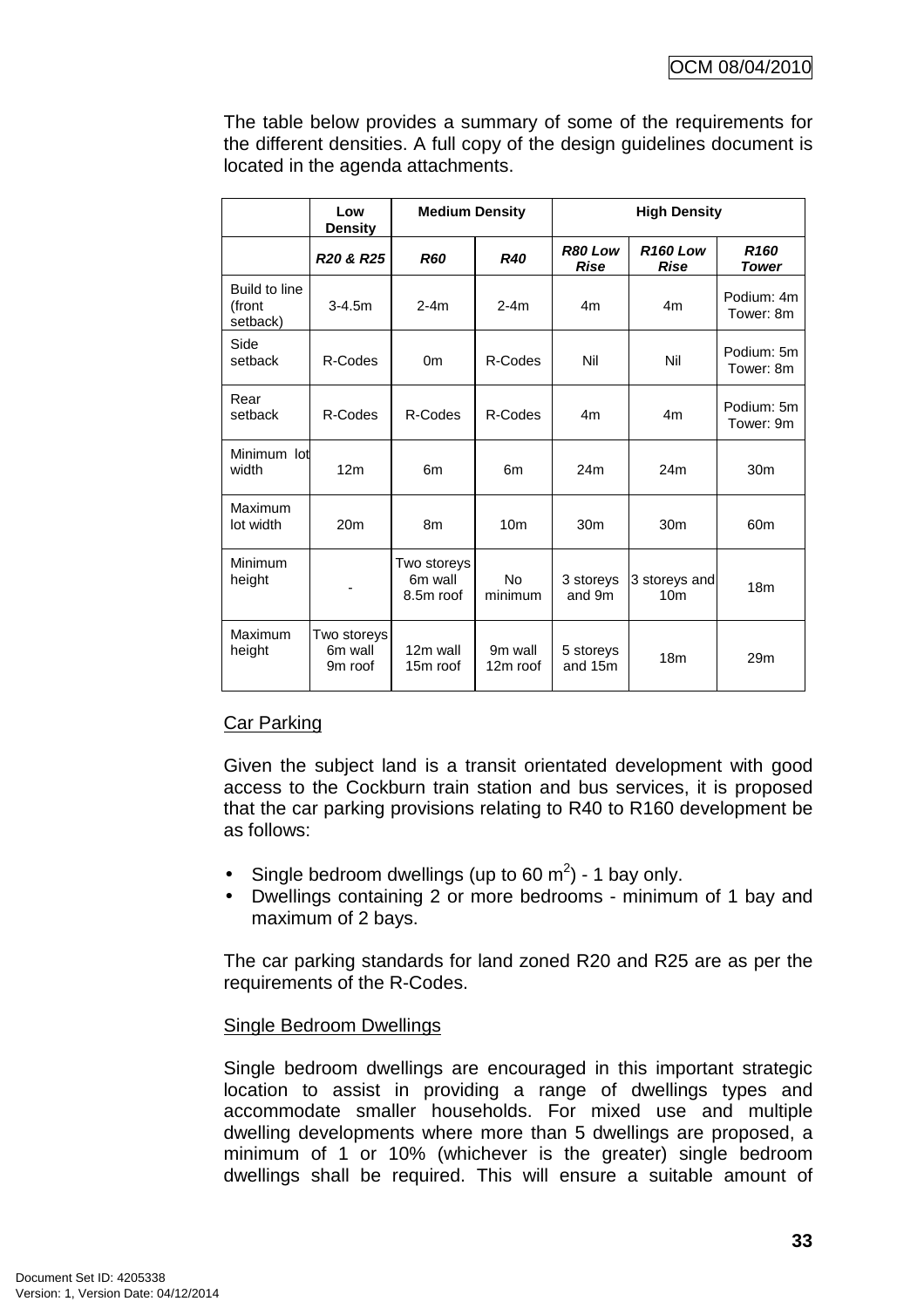smaller dwellings are provided to meet the future housing needs and provide more affordable housing options.

### Flexibility within the Design Guidelines

The design guidelines will not be able to accommodate every development scenario and accordingly need to include some flexibility. Development that varies from the requirements of the design guidelines can be approved if the variations are consistent with the objectives and neighbourhood character statement of the design guidelines and Clause 5.6 of the scheme.

## Variation to the Structure Plan

Through the preparation of the design guidelines and the assessment of the possible development scenarios, it has been determined that in some of the medium and high density areas additional laneways are required to accommodate the intended built form outcome. These new laneways are identified in the agenda attachments.

In order to accommodate this aspect, the Structure Plan needs to be modified. It is recommended that this minor modification be advertised at the same time as the Draft Local Planning Policy, in order to clearly establish the reasoning behind the modifications.

### **Conclusion**

It is therefore recommended that Council resolves to prepare a Draft Local Planning Policy for the purposes of applying design guidelines to the Muriel Court Structure Plan area. As part of this, Council should also note the minor modifications proposed to the Structure Plan in the form of additional laneways within the R60 area adjacent the realigned Semple Court and southern R80 to R160 coded areas. This will enable both the Draft Local Planning Policy and minor modifications to be advertised for public comment.

### **Strategic Plan/Policy Implications**

### **Demographic Planning**

- To ensure the planning of the City is based on an approach that has the potential to achieve high levels of convenience and prosperity for its citizens.
- To ensure development will enhance the levels of amenity currently enjoyed by the community.

### **Employment and Economic Development**

• To plan and promote economic development that encourages business opportunities within the City.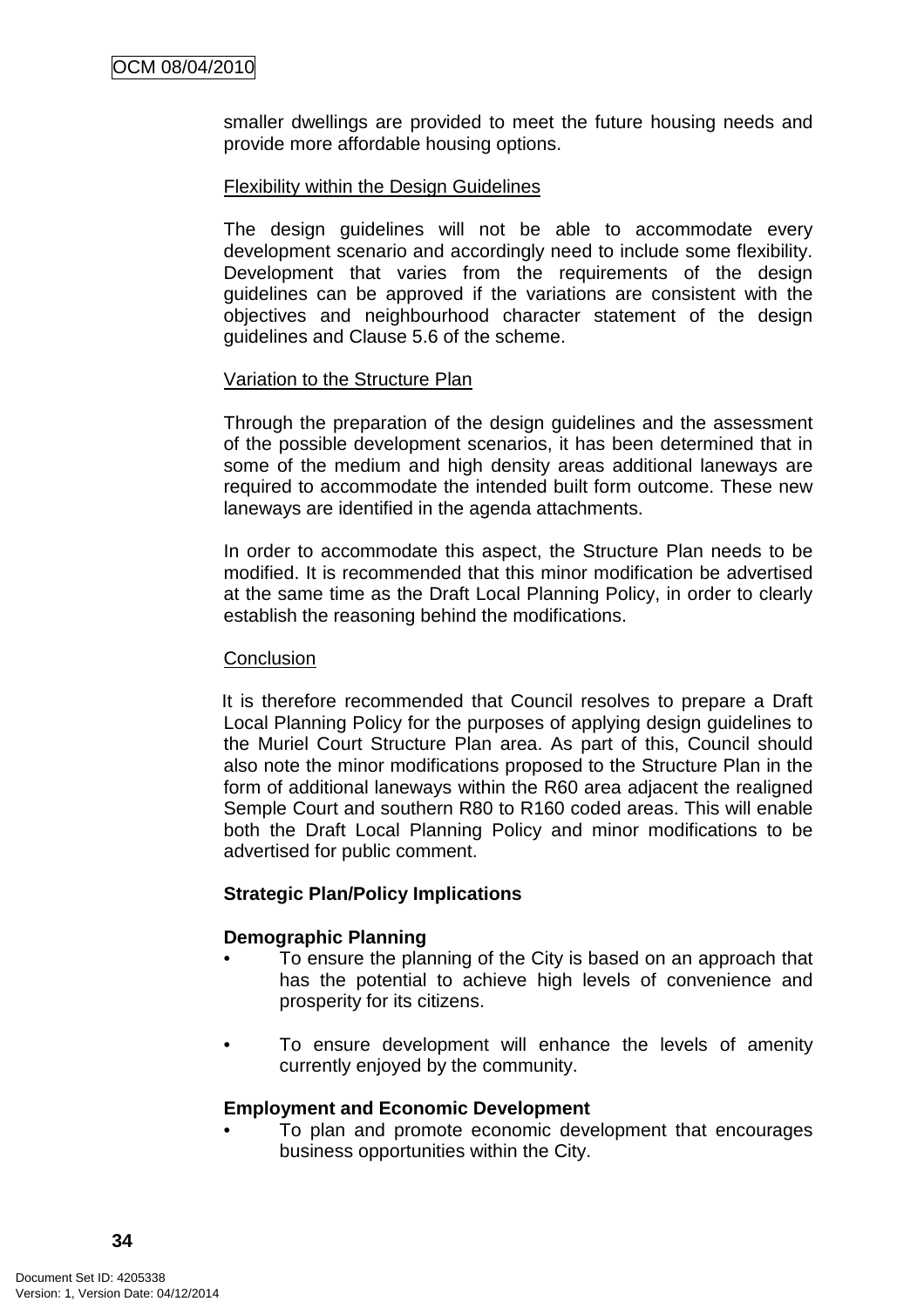# **Transport Optimisation**

• To achieve provision of an effective public transport system that provides maximum amenity, connectivity and integration for the community.

# **Budget/Financial Implications**

N/A

# **Legal Implications**

Planning and Development Act 2005 City of Cockburn Town Planning Scheme No. 3 Town Planning Regulations 1967

# **Community Consultation**

The Draft Local Planning Policy and minor modifications to the Structure Plan will be advertised in accordance with the requirements of the scheme. This includes a notice of the Draft Local Planning Policy in a newspaper for two consecutive weeks in accordance with Clause 2.5.1(a) of the scheme.

# **Attachment(s)**

- 1. Adopted Muriel Court Structure Plan
- 2. Draft Local Planning Policy No. APD60 'Muriel Court Structure Plan Design Guidelines'
- 3. Minor modifications to Muriel Court Structure Plan

# **Advice to Proponent(s)/Submissioners**

N/A

**Implications of Section 3.18(3) Local Government Act, 1995**

Nil.

## **14.7 (OCM 08/04/2010) - PROPOSED OUTBUILDING - LOCATION: 4 CRESTIA COURT, BIBRA LAKE - OWNER / APPLICANT: M HILL (1115544) (B HOGARTH-ANGUS) (ATTACH)**

#### **RECOMMENDATION** That Council:

(1) grant approval for an outbuilding at 4 Crestia Court, Bibra Lake in accordance with the approved plan and subject to the following conditions:-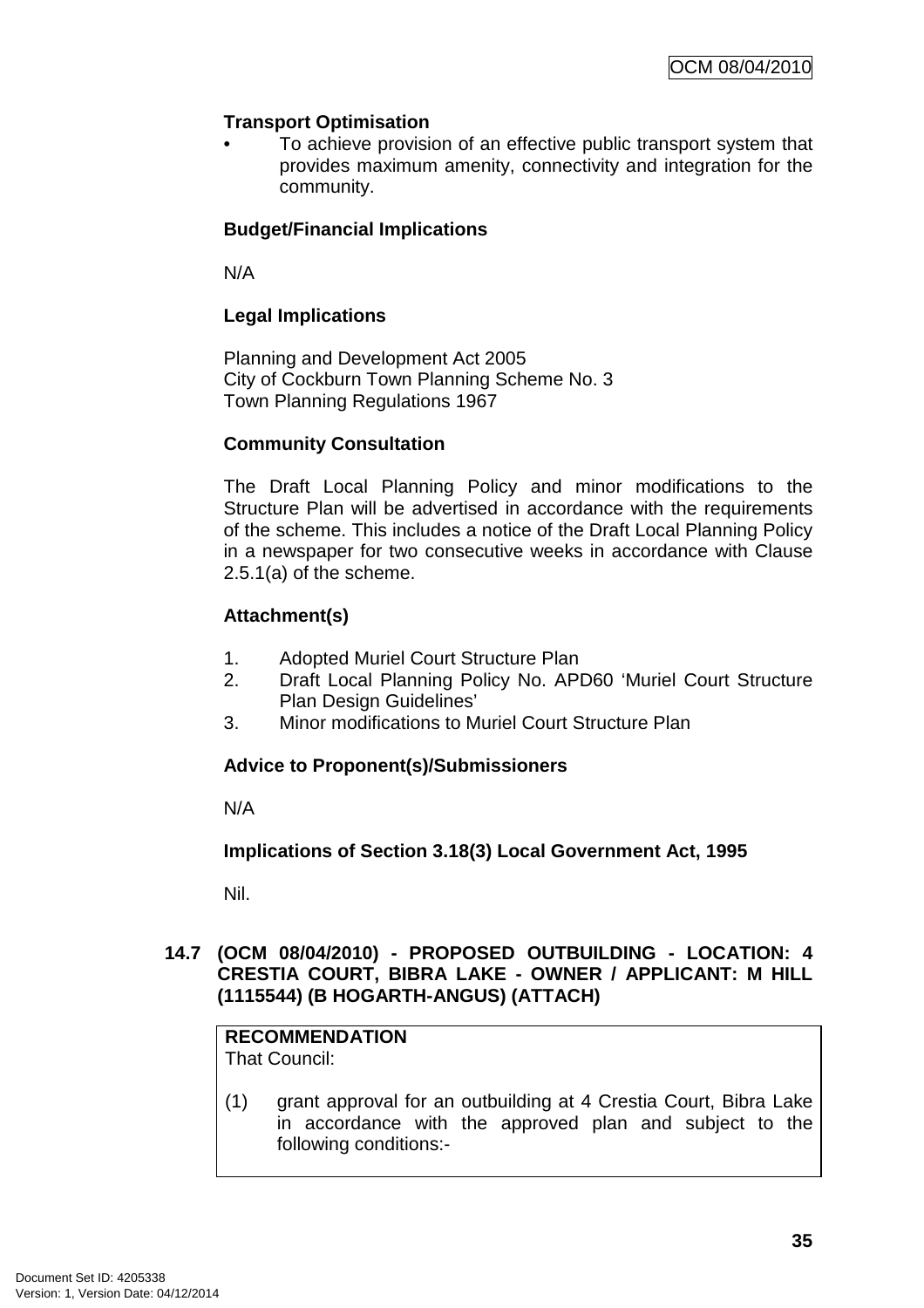### **STANDARD CONDITIONS**

- 1. All stormwater being contained and disposed of on-site to the satisfaction of the Council.
- 2. No construction related activities causing noise and/or inconvenience to neighbours being undertaken after 7.00 p.m. or before 7.00 a.m., Monday to Saturday, and not at all on Sunday or Public Holidays.
- 3. The approved shed shall be clad or coloured to complement the surroundings using non reflective materials and colours to the satisfaction of the City.

### **SPECIAL CONDITIONS**

- 4. The existing outbuildings being demolished and removed from the property as indicated on the attached plan. Removal should occur within 28 days of the occupation of the new outbuilding hereby approved.
- 5. The outbuilding hereby approved shall be setback a minimum of 1m from the southern side boundary, as shown on the attached plan.
- 6. Notwithstanding the submitted details, no part of the wall along the southern elevation shall exceed a height of 2.72m. The outbuilding shall be re-designed to reflect this requirement, the details of which should be submitted to and approved by the City at Building Licence stage.
- (2) advise the applicant of Council's decision accordingly.

#### **COUNCIL DECISION**

#### **Background**

| Zoning:    | MRS:                       | Urban           |  |
|------------|----------------------------|-----------------|--|
|            | TPS3                       | R <sub>20</sub> |  |
| Land use:  | Single House (Outbuilding) |                 |  |
| Lot size:  | 703 sqm                    |                 |  |
| Use class: |                            |                 |  |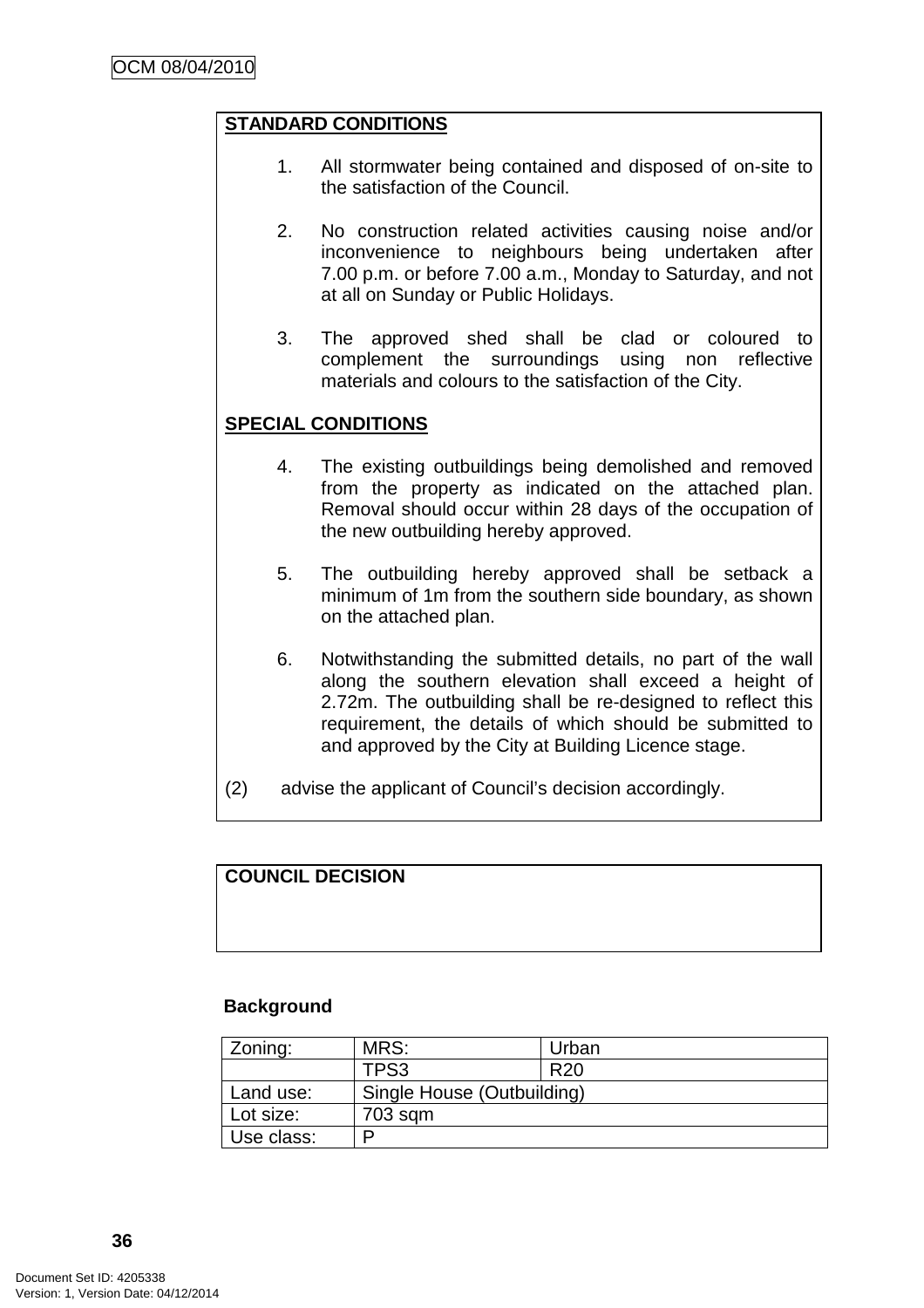# **Submission**

The applicant proposes an oversized shed measuring 80 m².The applicant has provided the following justification in support of the need for an oversized shed which has been summarised accordingly:-

- To store two (2) vintage cars and store a boat.
- To store other materials currently located in the existing sheds which will be demolished as part of this approval.
- To provide a workshop area, so home vehicles can have maintenance work carried out

A copy of the applicant's full submission should be read in conjunction with this report and is contained in the agenda attachments.

## **Report**

The subject land is zoned for residential purposes with a density of R20 under the provisions of the City of Cockburn Town Planning Scheme No. 3 (TPS No. 3). In accordance with scheme requirements, the Council has the discretion to either approve (with or without conditions) or to refuse the application.

The proposed development has been assessed against the standards and provisions of TPS No. 3, Clause 6.10.10 of the Residential Design Codes (R-Codes), and Council Policy APD18 "Outbuildings" The proposed development conflicts with the acceptable development standards of this Policy Framework for the following reasons:

- The proposed outbuilding has a floor area of 80 m<sup>2</sup> which conflicts with Clause 6.10.10 of the R-Codes and Council Policy APD18 which restrict the floor area of such structures in the Residential Zone to a maximum of 60 m²".
- Under Policy APD18, outbuilding wall heights should not exceed 2.4 m in a Residential zone, and ridge heights are to not exceed 4.2 m. In this case a maximum wall and ridge height of 4.3 m is sought.
- Under the provisions of Clause 6.3.2 A2 (ii) of the R-Codes and Council Policy APD49 "Residential Design Codes-Alternative Acceptable Development Provisions", a building can be constructed on the boundary of a property provided the wall height does not exceed 3.0 m, and it's length does not exceed 9.0 m. The subject proposal has a wall constructed on the boundary to a length of 10.0 m.

### **Comment**

In respect of the increase sought to the maximum floor area provisions of Policy APD18, it is considered that the 80 m² floor area sought by the applicant is acceptable in this case. This conclusion is reached as the subject lot, at 703 m² in area, has a substantial rear garden area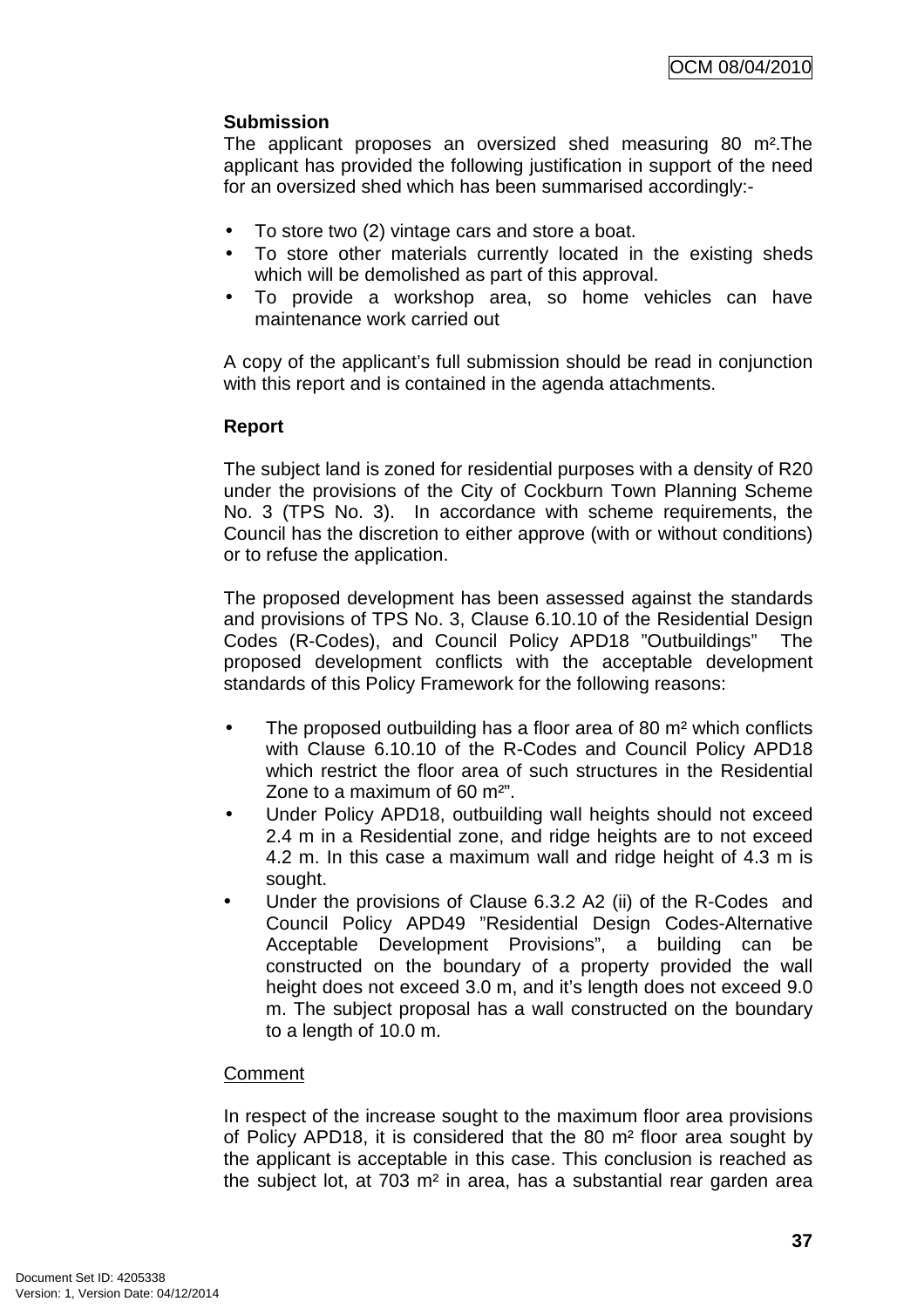which can readily accommodate an outbuilding of this size without prejudice to the levels of residential amenity enjoyed by its residents.

In respect of the increase sought to the maximum wall and ridge height provisions of Policy APD18, it is noted that the Policy incorporates a provision to increase maximum wall heights by a further 10% i.e. a wall height of 2.64 m is considered acceptable. In the case of the subject proposal, the maximum wall height is 4.3 m. This represents a significant variation to Council Policy, which if permitted would result in an over height and bulky structure, detrimental to residential and visual amenity.

In view of this, it is considered that the proposed outbuilding should be re-designed to reduce the wall heights to a level more commensurate with the expectations of Council Policy. To that end, the current design of the outbuilding, incorporating a gable pitched roof to the northern and southern boundaries, and a raised central ridge line, should be replaced with a design that incorporates a part hipped roof construction, with a maximum wall height of 2.72 m where it abuts it's southern neighbour. This approach will enable a design that incorporates an over height wall on the northern internal elevation, safeguarding his domestic storage requirements whilst ensuring any adverse impact on neighbouring occupiers is minimised.

It is recommended that approval of this proposal should therefore be conditional upon the submission of suitable revised design details which can be endorsed by the City at Building Licence application stage.(Proposed Special Condition No. 6 refers).

In respect of the variation sought to the provisions of Council Policy APD49 in respect of the length of the proposed boundary wall, it is considered that the proposed outbuilding should be set back from the southern boundary by 1.0 m, and the applicant be required to provide a landscaped screen along that boundary. This will provide further mitigation to the over height structure in the interests of visual amenity.

It is recommended that approval of this proposal should therefore be conditional upon the outbuilding being setback a minimum of 1m from the southern side boundary (Proposed Special Condition No. 5 refers).

In general support of the proposed development, the applicant has provided the City with a letter of justification, a copy of which is attached to this report. This confirms that the applicant is a member of the Vintage Automobile Association of WA and has storage needs for two vintage cars in his ownership. In addition, the applicant has a boat to store, as well as general domestic paraphernalia, the bulk of which is currently housed in two existing sheds which would be removed should planning approval be granted for the current development proposal. (Proposed Special Condition No. 4 refers).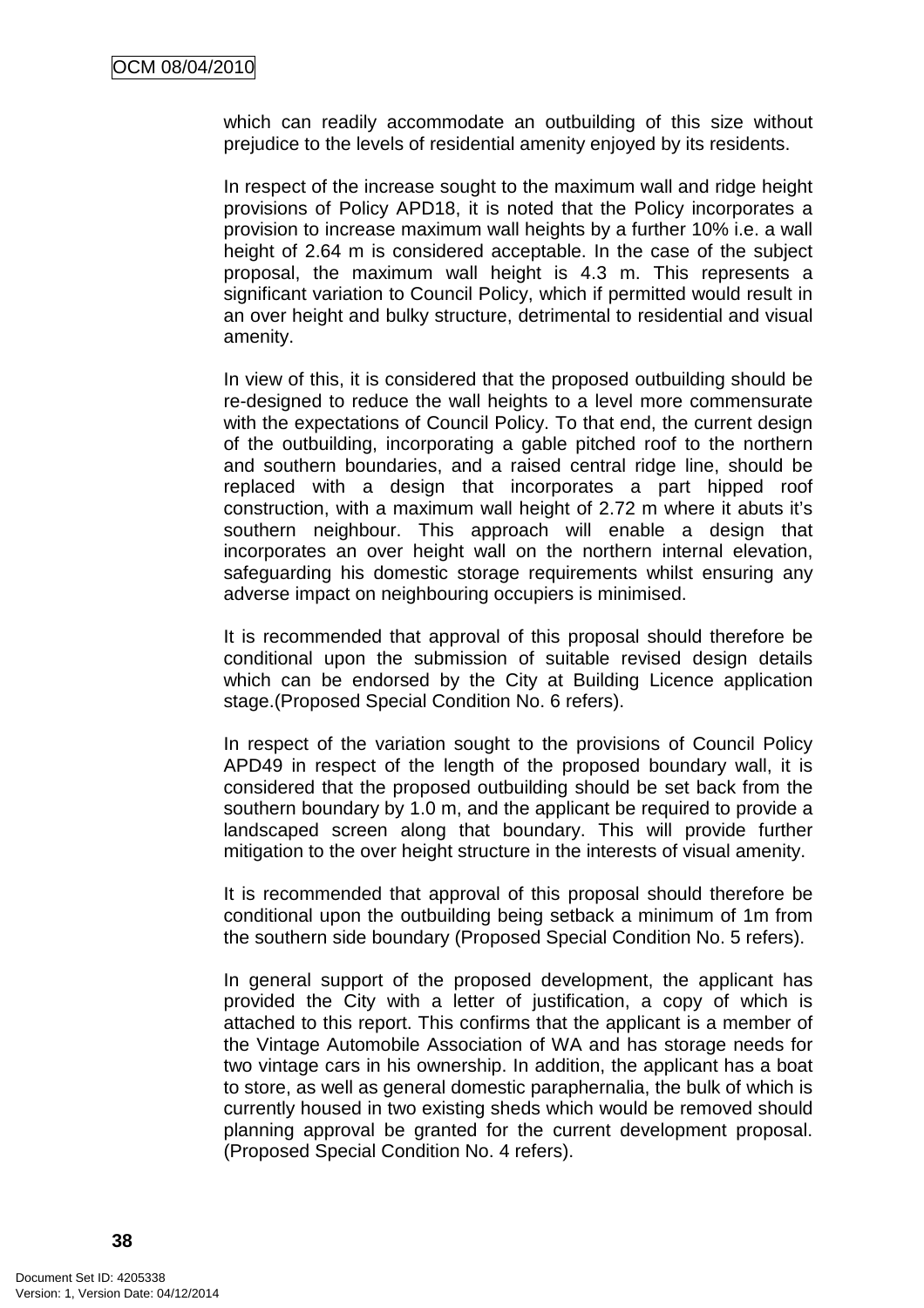## **Strategic Plan/Policy Implications**

The Planning Policies which apply to this item are:-

APD18 'Outbuildings'

APD49 'Residential Design Codes- Alternative Acceptable Development Provisions'

### **Demographic Planning**

• To ensure the planning of the City is based on an approach that has the potential to achieve high levels of convenience and prosperity for its citizens.

## **Budget/Financial Implications**

N/A

## **Legal Implications**

Town Planning Scheme No. 3 Council Policy Planning and Development Act 2005 State Administrative Tribunal Regulations

### **Community Consultation**

Two (2) landowners were advised of the development application. No submissions were received.

# **Attachment(s)**

- 1. Location Plan.
- 2. Site Plan
- 3. Elevations
- 4. Applicant's justification

### **Advice to Proponent(s)/Submissioners**

The proponent has been advised that this matter is to be considered at the 8 April 2010 Council Meeting.

### **Implications of Section 3.18(3) Local Government Act, 1995**

Nil.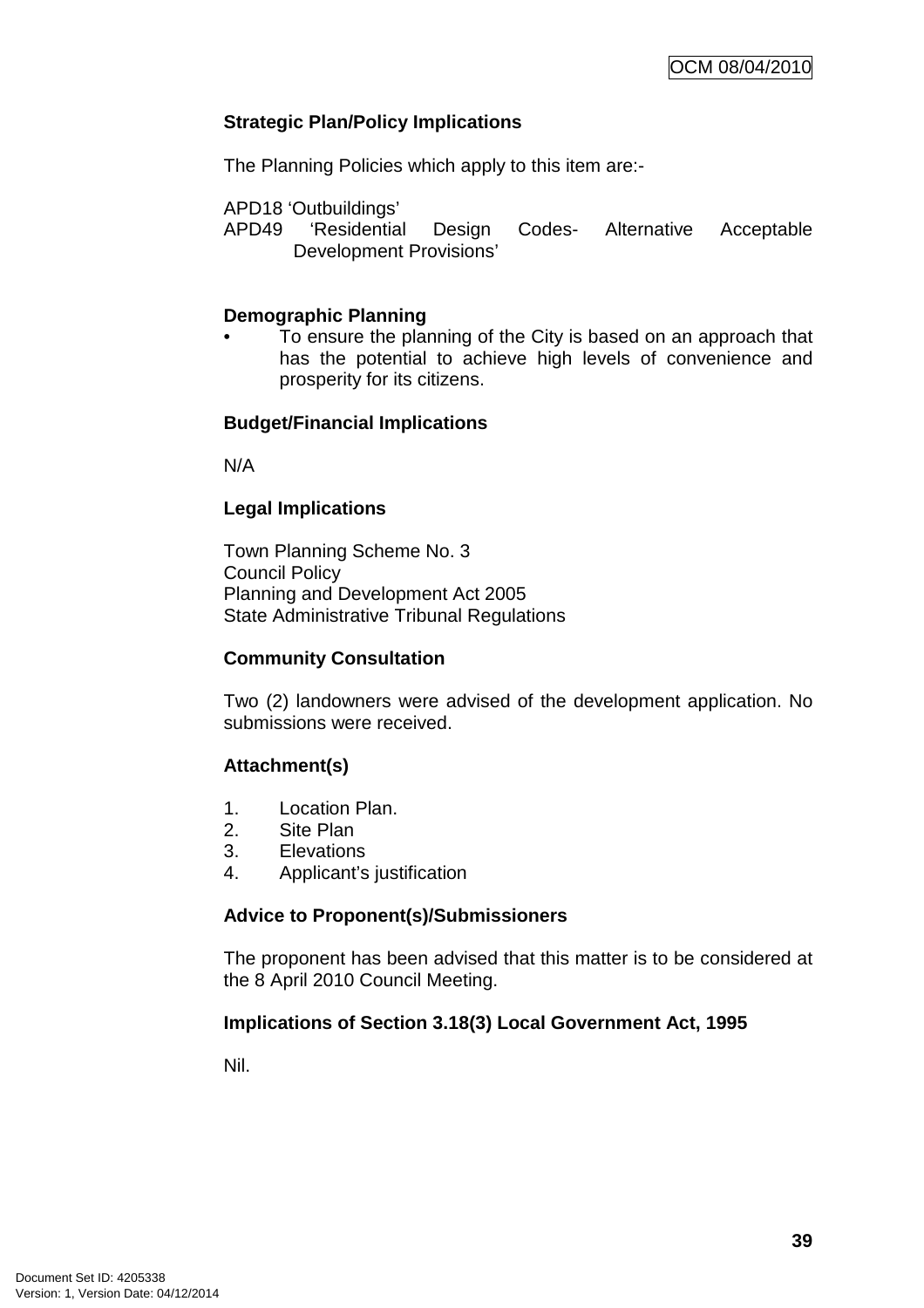## **14.8 (OCM 08/04/2010) - CONSIDERATION FOR FINAL ADOPTION OF PROPOSED SCHEME AMENDMENT NO. 79 LOCATION: LOT 885 WENTWORTH PARADE, SUCCESS - OWNER: VARIOUS - APPLICANT: N/A (93079) (R DONG) (ATTACH)**

# **RECOMMENDATION**

That Council:-

- (1) adopt the schedule of submissions as contained in the agenda attachments;
- (2) adopt the amendment for final approval subject to the RU13 provisions be reworded to read as follows;

| No           | <b>Description of Land</b>           | <b>Restricted Use</b>                                                                                                                                                                                    | <b>Conditions</b>    |
|--------------|--------------------------------------|----------------------------------------------------------------------------------------------------------------------------------------------------------------------------------------------------------|----------------------|
| <b>RU 13</b> | Lot 885 Wentworth<br>Parade, Success | 1. Land<br>use<br>permissibility<br>shall<br>in accordance<br>be<br>with the Regional<br>Centre Zone as set<br>out in Table 1 -<br>Zoning<br>Table<br>subject<br>the<br>to<br>following<br>requirements: | Planning<br>approval |
|              |                                      | i.<br>A 'shop'<br>use<br>being limited to<br>the<br>following<br>subset of uses<br>only<br>'pharmacy',<br>'chemist',<br>'restaurant',<br>'café;<br>ii.<br>All other shop<br>uses<br>are<br>prohibited.   |                      |
|              |                                      | 2. A 'pharmacy'<br>or<br>'chemist' use shall<br>be restricted to one<br>tenancy only, with a<br>maximum floor area<br>of $150m^2$ .                                                                      |                      |
|              |                                      | 3. A 'restaurant'<br>or<br>'café' use shall be<br>restricted to<br>one<br>tenancy only.                                                                                                                  |                      |
| (3)          |                                      | in anticipation of the Hon. Minister's advice that final approval<br>will be granted, the modified documents be signed, sealed and                                                                       |                      |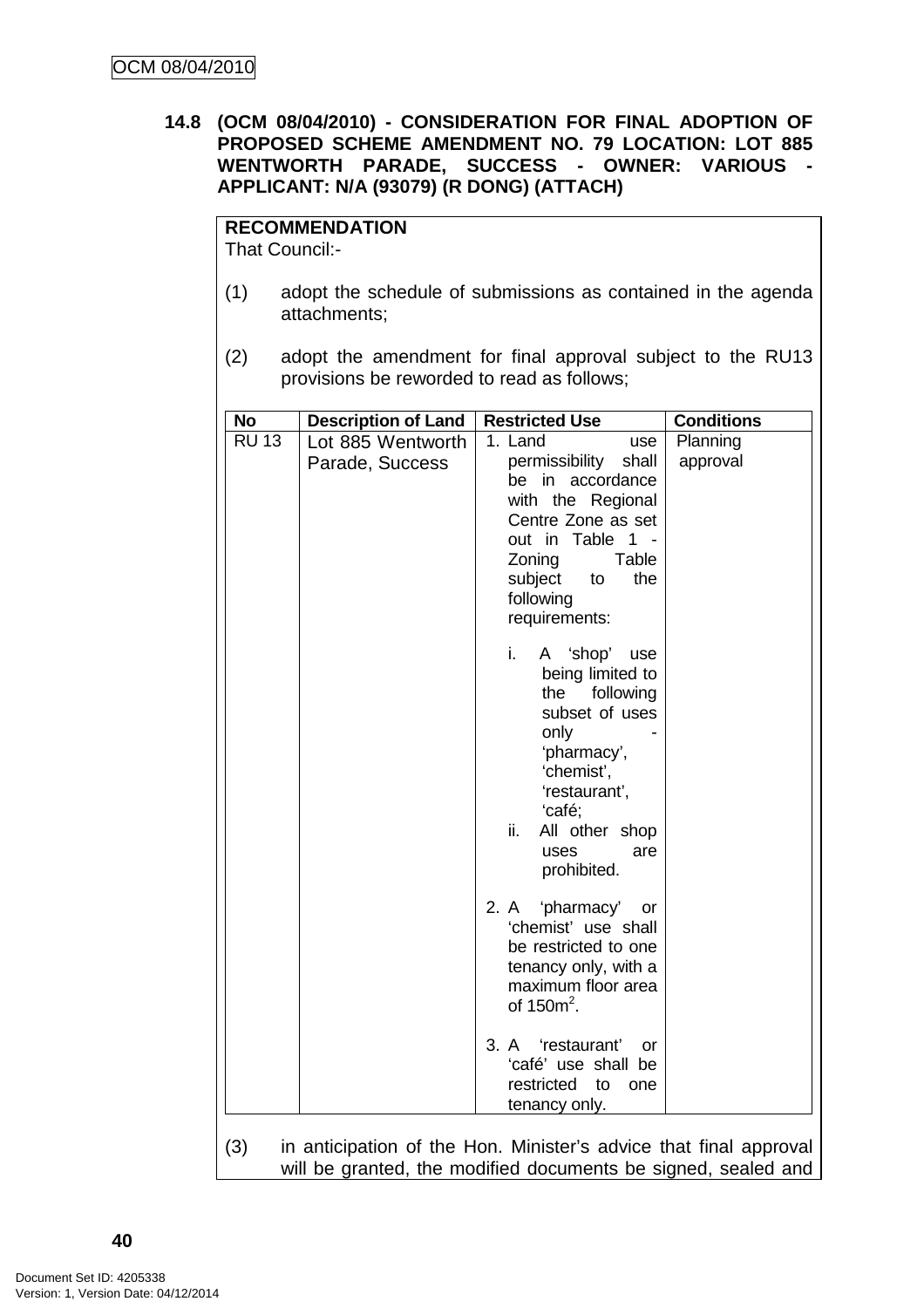forwarded to the Western Australian Planning Commission; and

(4) advise the persons lodging submissions of Council's decision accordingly.

## **COUNCIL DECISION**

# **Background**

The land subject of this amendment is located on the south-east corner of Wentworth Parade and Beeliar Drive, 20 km south of the Perth CBD (Attachment 1). The lot is currently known as Part Lot 885 Wentworth Parade and is owned by the City. A subdivision application (WAPC Ref: 136144) has been approved to subdivide Lot 885 into two lots (Lots 400 and 401) to accommodate the Youth Centre and the subject land respectively. Whilst the new titles have not been issued yet, the total area of the subject land (Lot 400) is expected to be 1.0004ha (Attachment 2 refers).

In 2009, the Federal Government approved funding to the City of Cockburn for the construction of a GP Super Clinic on the subject land, which prompted proposed Scheme Amendment No. 79. Council at its meeting held on 12 November 2009 resolved to initiate Scheme Amendment No. 79 to Town Planning Scheme No. 3, which is proposed to amend existing Restricted Use No. 13 (RU 13) to allow uses such as pharmacies, chemists, restaurants and cafés on the subject land (Attachment 3 refers).

The proposed amendment has been advertised for a period of 42 days. This report seeks Council support to the final adoption of Scheme Amendment No. 79.

### **Submission**

N/A

# **Report**

The amendment was referred to the Environmental Protection Authority ("EPA") in accordance with the requirements of the Environmental Protection Act 1986. The EPA decided that the amendment should not be formally assessed, and no advice and recommendations were necessary for the amendment proposal.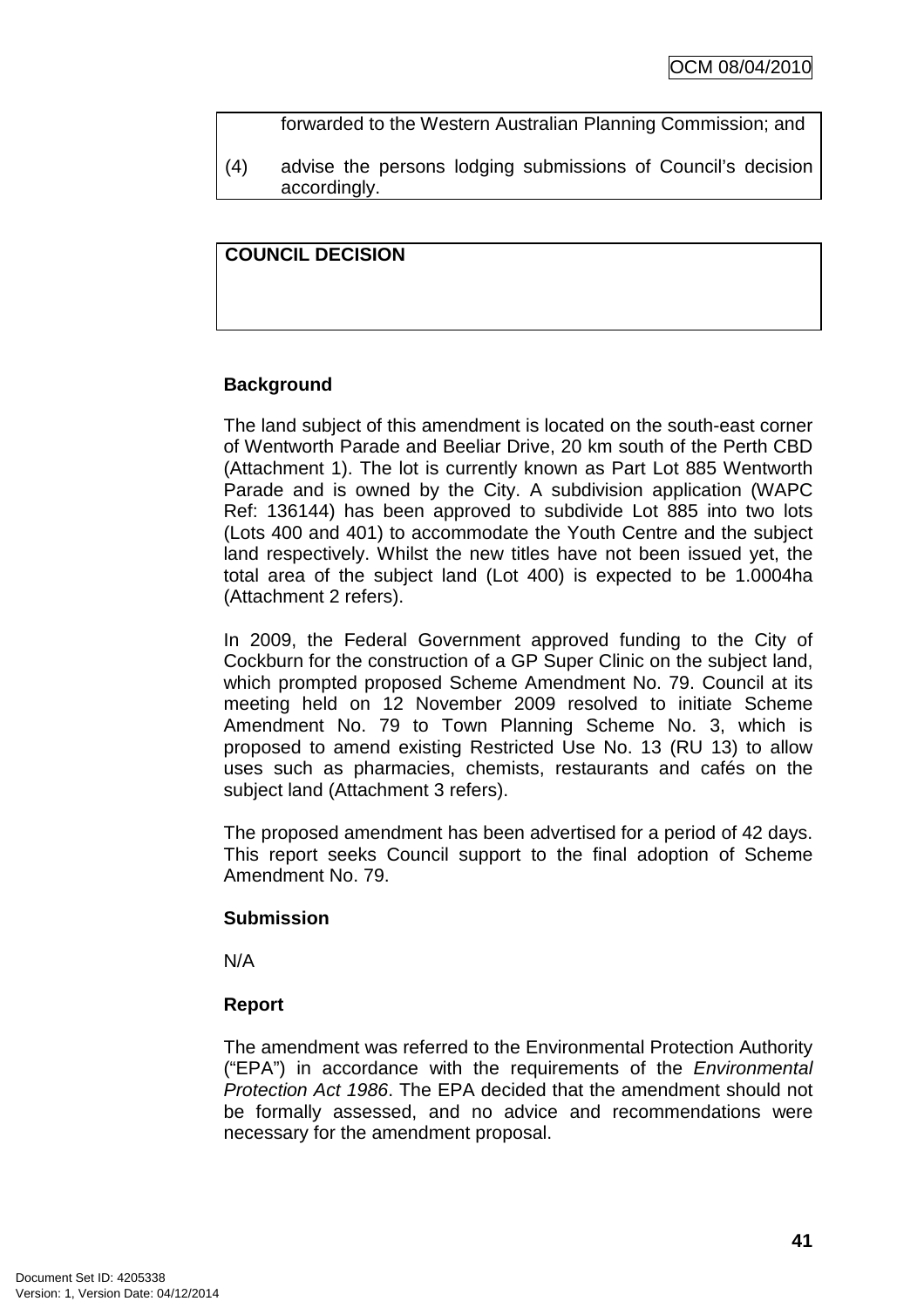Following clearance from the EPA, the amendment was advertised for public comment for a period of 42 days, concluding on 16 March 2010. This included an advertisement being placed in the Cockburn Gazette and affected landowners and government agencies being notified in writing and invited to make comment. Information was also made available at the City of Cockburn ("City") Administration Office and on the City's website.

Advertising of the amendment resulted in a total 10 submissions being received, including eight non-objections and two objections. All the issues raised in these submissions have been suitably addressed in detail in the Schedule of Submissions (Attachment 4 refers).

It should be noted that with regard to the two submissions of objection, one is prepared by The Planning Group (TPG) on behalf of Perron Group (Owner of the Gateways) which objects to the proposed amendment in its current form; the other is submitted by the owner of Greg's Discount Chemist (Shop 104 Gateways Shopping Centre) concerning the possible pharmacy/chemist may cause competition to his business. The detailed justifications for their objections and the officer recommendation addressing their issues are articulated in the Schedule of Submissions, and further comment in this report is unnecessary.

It is worthwhile to bring up some of the issues raised by TPG's submission in this report. In the submission, TPG concludes that proposed Amendment No. 79 in its current form is not acceptable; however, it suggests that a revised amendment which restricts the scale and operation of the proposed activities to a level appropriate with the future intended use of the RU 13 area would be acceptable to Perron, and this includes the following suggestions:

- 1. Any pharmacy or chemist within the RU 13 area being a dispensary only and being restricted to a maximum size of  $75 \text{ m}^2$ , to service any future development.
- 2. The number of restaurants and cafés within the RU 13 area being restricted to one tenancy only to service the patrons of any future development.

### **Discussion**

With regard to 2 in the above, it is considered that restricting the number of restaurants/cafes to one tenancy is a reasonable suggestion, and has the following planning merits:

• It offers necessary service to the patrons of future development within the RU 13 area without compromising the operation of compatible uses both within the Gateways Shopping Centre and Town Centre, which has been acknowledged by the TPG's submission.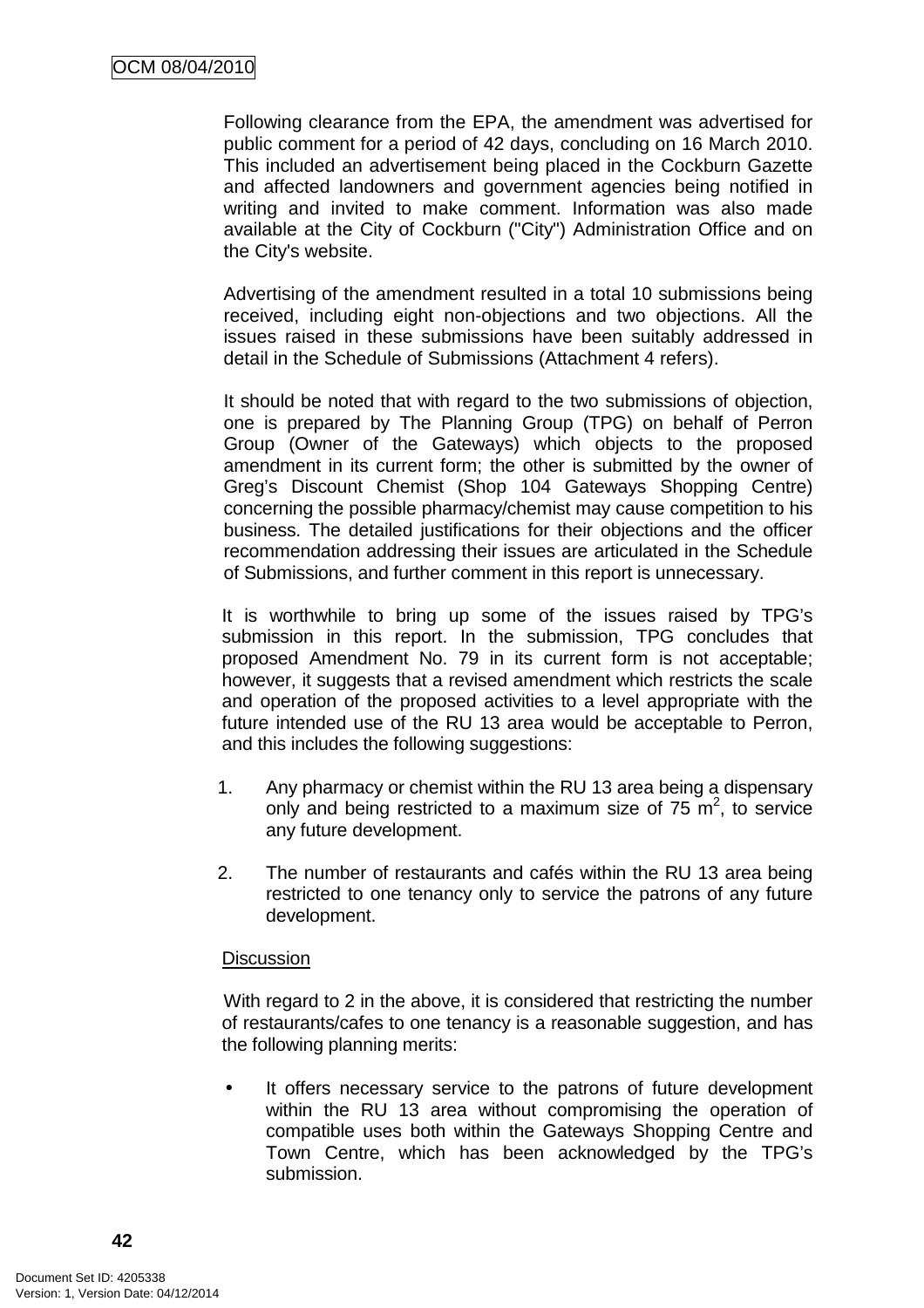- It provides certain degree of self-containment within the R U 13 area so that it reduces traffic as well as pedestrian movements.
- It offers the opportunity for more variety of restaurants and cafés to be located within the regional centre area, and therefore enhances the vibrancy of the centre without disadvantaging the compatible uses in the shopping centre.

For the above reasons, it is recommended that TPG's suggestion 2 in the above be upheld.

With regard to TPG's suggestion 1 relating to the size limit to a pharmacy or chemist within the RU 13 area, it is considered that the pharmacy/chemist is an essential part of the super clinic proposal, which should have the capacity to supply both prescription and nonprescription medicines in order to cater for the need for allied health services within this medical centre. This will require the pharmacy/chemist to have reasonable floor space in order to be able to deliver the above services. It is considered that the suitable size for a pharmacy/chemist to be able to deliver the above services is 150  $m^2$ ; this was also confirmed by some of the experts in this industry.

In this respect, it is considered that TPG's Suggestion 1 in terms of restricting a pharmacy/chemist to a maximum size of 75  $m^2$  is not justified and should be dismissed.

In view of the above, it is recommended that proposed scheme provisions for RU13 be reworded to read as follows:

| No           | <b>Description of Land</b>           | <b>Restricted Use</b>                                                                                                                                                                        | <b>Conditions</b>    |
|--------------|--------------------------------------|----------------------------------------------------------------------------------------------------------------------------------------------------------------------------------------------|----------------------|
| <b>RU 13</b> | Lot 885 Wentworth<br>Parade, Success | 1. Land use permissibility<br>shall be in accordance<br>with the Regional Centre<br>Zone as set out in Table<br>1 - Zoning Table subject<br>the<br>following<br>to<br>requirements:          | Planning<br>approval |
|              |                                      | iii.<br>A 'shop' use being<br>limited<br>the<br>to<br>following subset of<br>only<br>uses<br>'pharmacy',<br>'chemist',<br>'restaurant', 'café.<br>iv. All other shop uses<br>are prohibited. |                      |
|              |                                      | 2. A 'pharmacy' or 'chemist'<br>use shall be restricted to<br>one tenancy only, with a<br>maximum floor area of<br>150 m <sup>2</sup> .                                                      |                      |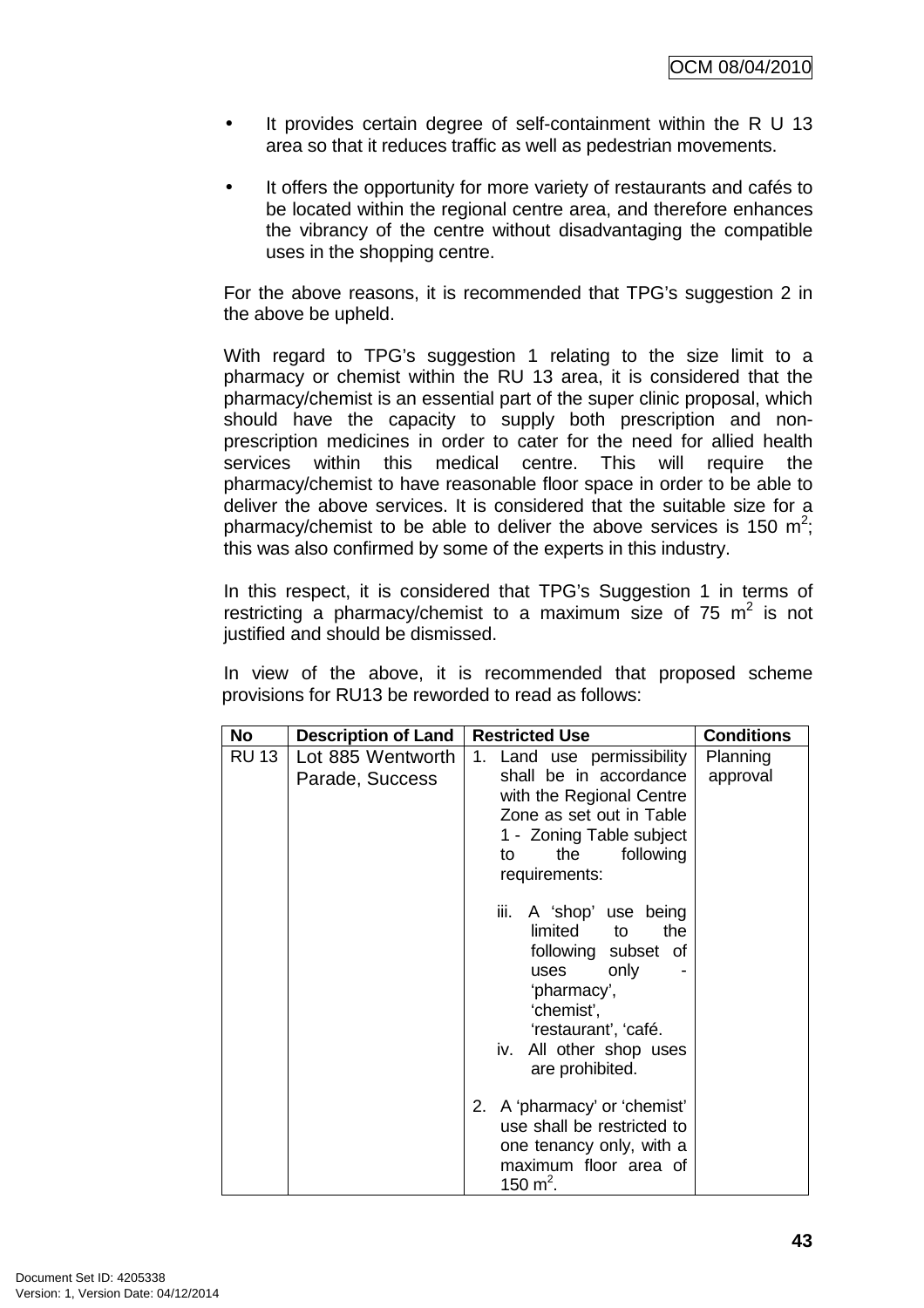|  | 3. A 'restaurant' or 'café'<br>use shall be restricted to |
|--|-----------------------------------------------------------|
|  | one tenancy only.                                         |

#### **Conclusion**

Proposed Scheme Amendment No. 79 is consistent with the planning objectives for the Cockburn Central Regional Centre area. The future Super Clinic will provide essential community facilities in this Regional Centre area to cater for the community needs. The recommended changes to the RU 13 provisions suitably address the issues raised during the advertising of the scheme amendment. It is therefore recommended that the Council adopt Scheme Amendment No. 79 for final approval subject to the recommended changes being made to the proposed RU 13 scheme provisions.

### **Strategic Plan/Policy Implications**

### **Demographic Planning**

• To ensure the planning of the City is based on an approach that has the potential to achieve high levels of convenience and prosperity for its citizens.

#### **Infrastructure Development**

• To construct and maintain community facilities that meet community needs.

### **Lifestyle and Aspiration Achievement**

• To identify community needs, aspirations, expectations and priorities for services that are required to meet the changing demographics of the district.

### **Budget/Financial Implications**

The City will be responsible for the preparing and progressing the scheme amendment documentation through to final approval. The costs incurred by the City for advertising is relatively minor. There are adequate funds in GL Account 505 6206 which has been used to cover the advertising costs.

### **Legal Implications**

Town Planning Scheme No. 3 Planning and Development Act 2005 Town Planning Regulations 1967 (as amended)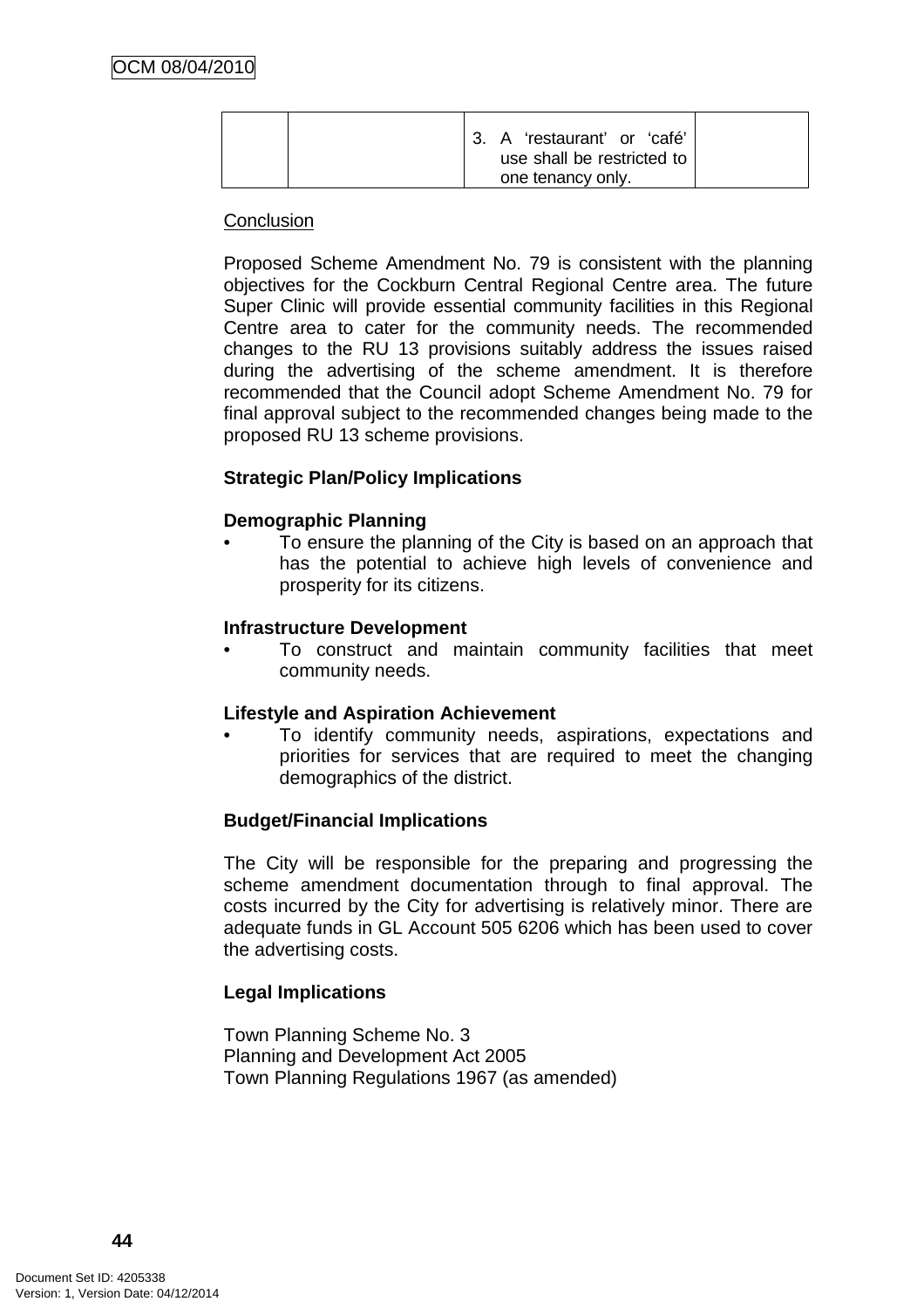# **Community Consultation**

Following receipt of advice from the EPA, the amendment was advertised for a 42 day period. The 42 day public consultation period for Scheme Amendment No. 79 concluded on 16 March 2010. At the close of advertising, 10 submissions were received.

## **Attachment(s)**

- 1. Locality Plan
- 2. Deposited Plan
- 3. Scheme Amendment Document
- 4. Schedule of Submissions

## **Advice to Proponent(s)/Submissioners**

Those who lodged a submission on the proposal have been advised that this matter is to be considered at the 8 April 2010 Council Meeting.

## **Implications of Section 3.18(3) Local Government Act, 1995**

Nil.

# **15. FINANCE AND CORPORATE SERVICES DIVISION ISSUES**

## **15.1 (OCM 08/04/2010) - LIST OF CREDITORS PAID - FEBRUARY 2010 (5605) (N MAURICIO) (ATTACH)**

### **RECOMMENDATION**

That Council receive the List of Creditors Paid for February 2010, as attached to the Agenda.

# **COUNCIL DECISION**

# **Background**

It is a requirement of the Local Government (Financial Management) Regulations 1996, that a List of Creditors be compiled each month and provided to Council.

# **Submission**

N/A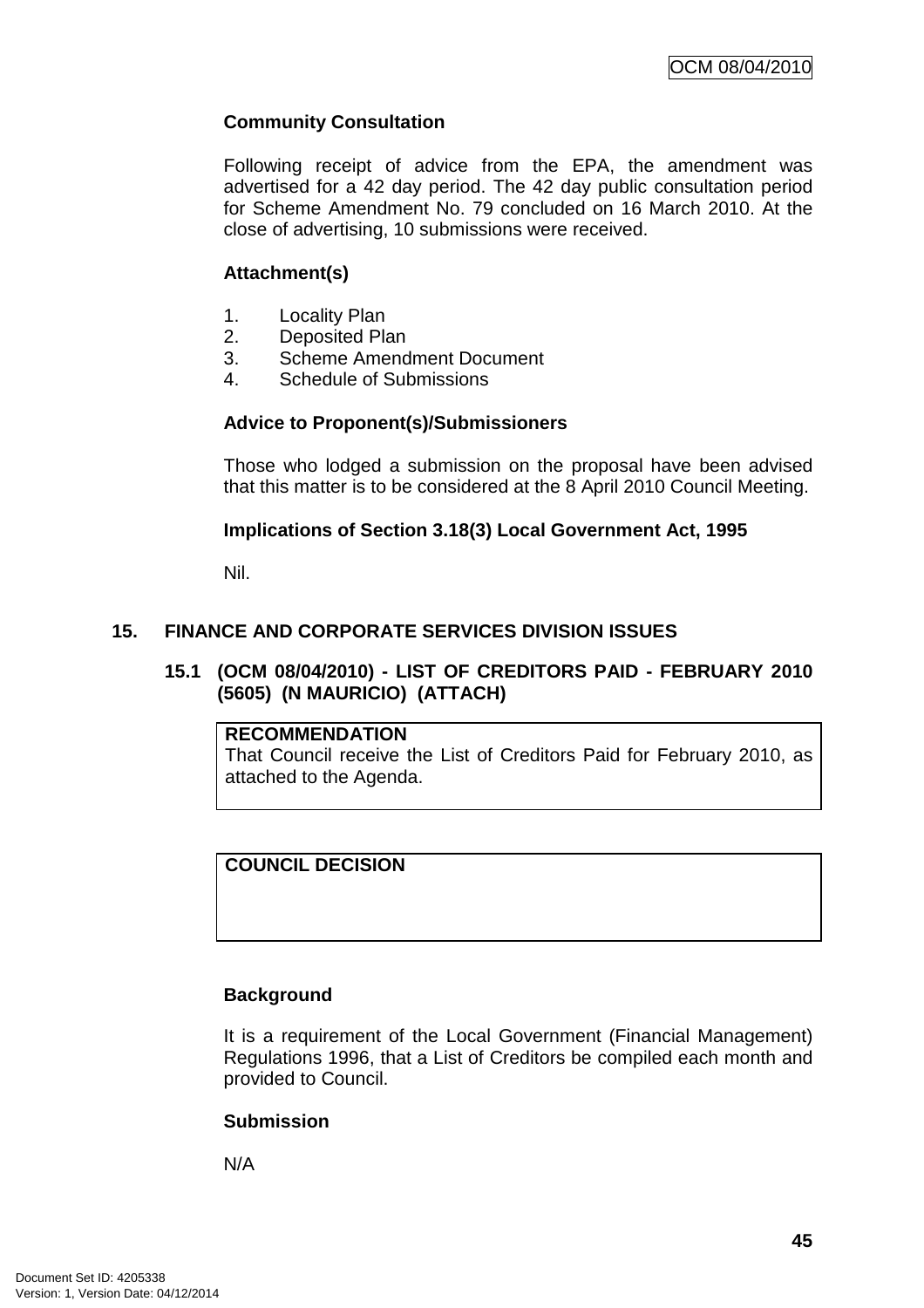# **Report**

The list of accounts for August 2009 is attached to the Agenda for consideration. The list contains details of payments made by the City in relation to goods and services received by the City.

## **Strategic Plan/Policy Implications**

### **Governance Excellence**

• To conduct Council business in open public forums and to manage Council affairs by employing publicly accountable practices.

## **Budget/Financial Implications**

N/A

**Legal Implications** 

N/A

## **Community Consultation**

N/A

### **Attachment(s)**

List of Creditors Paid – February 2010.

# **Advice to Proponent(s)/Submissioners**

N/A

**Implications of Section 3.18(3) Local Government Act, 1995**

Nil.

## **15.2 (OCM 08/04/2010) - STATEMENT OF FINANCIAL ACTIVITY AND ASSOCIATED REPORTS - FEBRUARY 2010 (5505) (N MAURICIO) (ATTACH)**

### **RECOMMENDATION**

That Council receive the Statements of Financial Activity and associated reports for February 2010, as attached to the Agenda.

### **COUNCIL DECISION**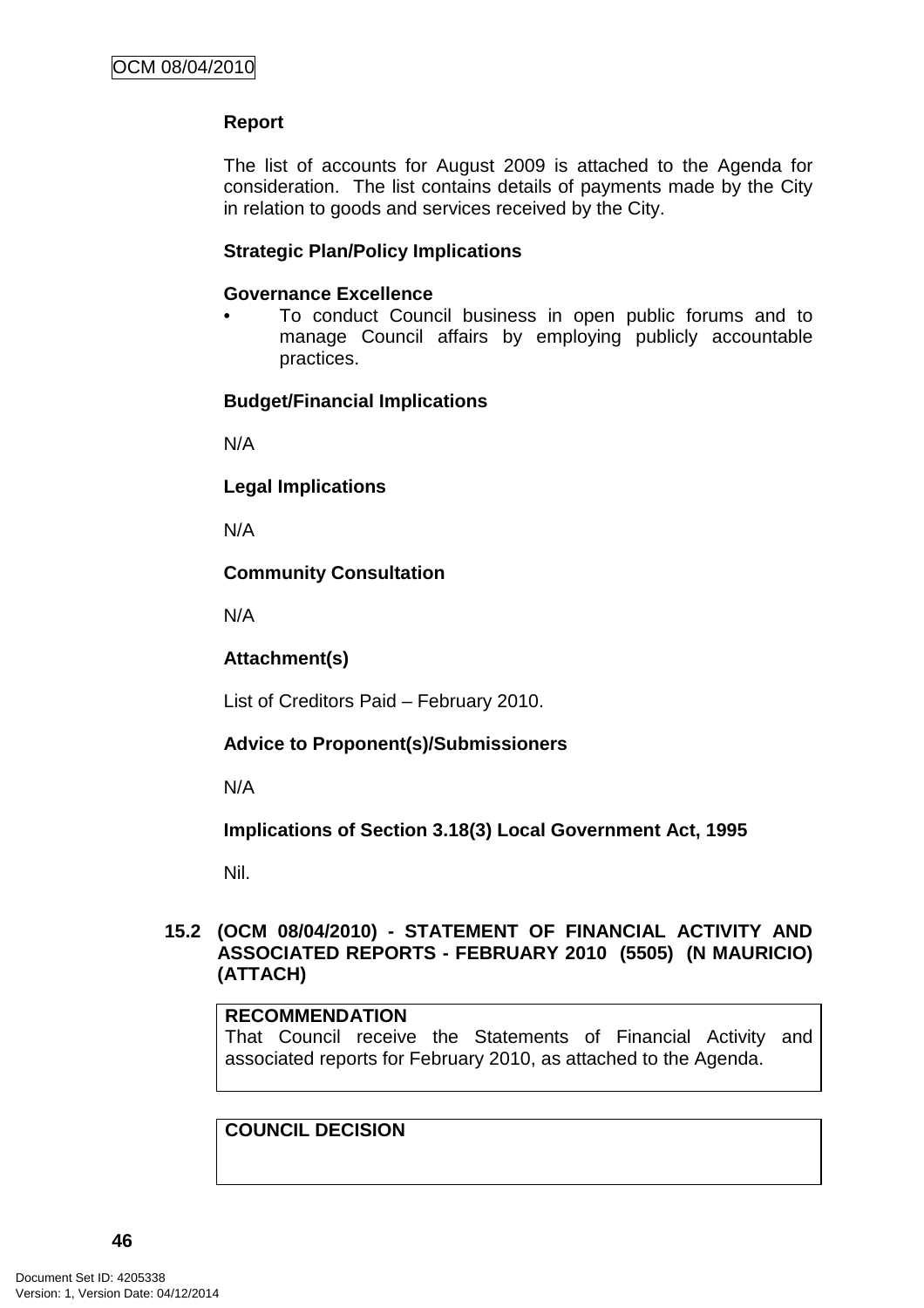# **Background**

Regulation 34(1) of the Local Government (Financial Management) Regulations 1996 prescribes that a local government is to prepare each month a Statement of Financial Activity.

Regulation 34(2) requires the Statement of Financial Activity to be accompanied by documents containing:

- (a) details of the composition of the closing net current assets (less restricted and committed assets);
- (b) explanations for each material variance identified between YTD budgets and actuals; and
- (c) any other supporting information considered relevant by the local government.

Regulation 34(4)(a) prescribes that the Statement of Financial Activity and accompanying documents be presented to Council within 2 months after the end of the month to which the statement relates.

The regulations require the information reported in the statement to be shown either by nature and type, statutory program or business unit. The City has chosen to report the information according to its organisational business structure, as well as by nature and type.

Financial Management Regulation 34(5) requires Council to annually set a materiality threshold for the purpose of disclosing budget variance details. To this end, Council has adopted a materiality threshold variance of \$100,000 for the 2009/10 financial year.

### **Submission**

N/A

### **Report**

Council's financial performance to the end of February continues to track within macro budgetary parameters. There are no unexpected results of any material nature causing concern.

The February statement budget figures include the mid-year budget review, as adopted at the February Council meeting. Several significant and permanent budget variances previously identified were addressed in the mid-year budget review.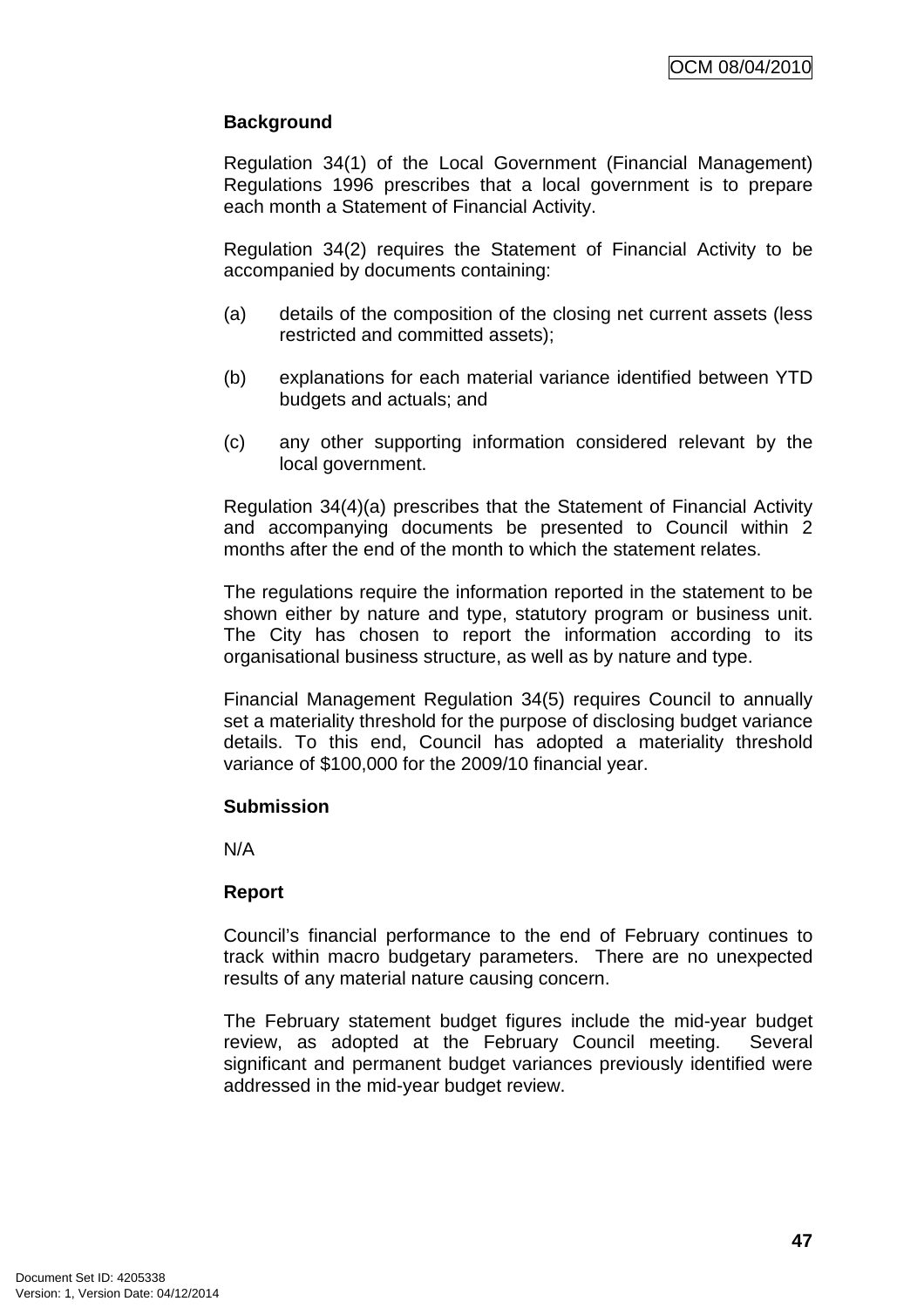## Closing Funds

Council's closing funds (adjusted net current position) remains well above the budget target, continuing to reflect a healthy financial position. At \$31.4M, this is some \$6.7M higher than forecast, little changed from last month's position. The main reason for this continues to be a lag in incurring and bringing our cash operating expenses to account. These are behind the YTD budget by \$4.5M (\$0.8M less than last month).

Council's cash and investment holdings (including restricted items) stand at \$71.9M. Cash reserves and other restricted cash comprise \$37.9M of this total, with the balance of \$34.0M available to fund remaining commitments and operations for the 2009/10 year.

#### Operating Revenue

At a consolidated level, operating revenues are right on the YTD budget. However, there are several major compensating variances either way.

Investment earnings on both municipal and reserve funds continue to outperform the budget, mainly due to rising yields from bank issued Term Deposits. To the end of February, this area contributed \$413k to the overall variance. This is after already revising the budget upwards in the mid-year budget review.

Rate revenue is \$392k ahead of the YTD budget.

Rubbish removal charges levied are \$227k ahead of YTD budget and \$91k ahead of the full year budget. However, these funds are applied to waste collection services and it is proposed that any year end surplus over service costs be quarantined and used to subsidise future costs.

Conversely, landfill income is below YTD budget by \$512k. This variance is \$787k less than last month's, due to an adjustment for factoring in the delayed landfill levy increase in the mid year budget review.

Operating grants for Aged Services are \$284k ahead of YTD budget projections. These have no impact on Council's closing budget position.

### Operating Expenditure

Cash operating expenditure is tracking well below the YTD budget at \$39.9M (\$4.5M below). The major contributing items at a nature and type summary level is materials and contracts at \$2.5M and other expenses at \$1.1M. Council's biggest expense line item, employee costs, is tracking the budget in accordance with expectations.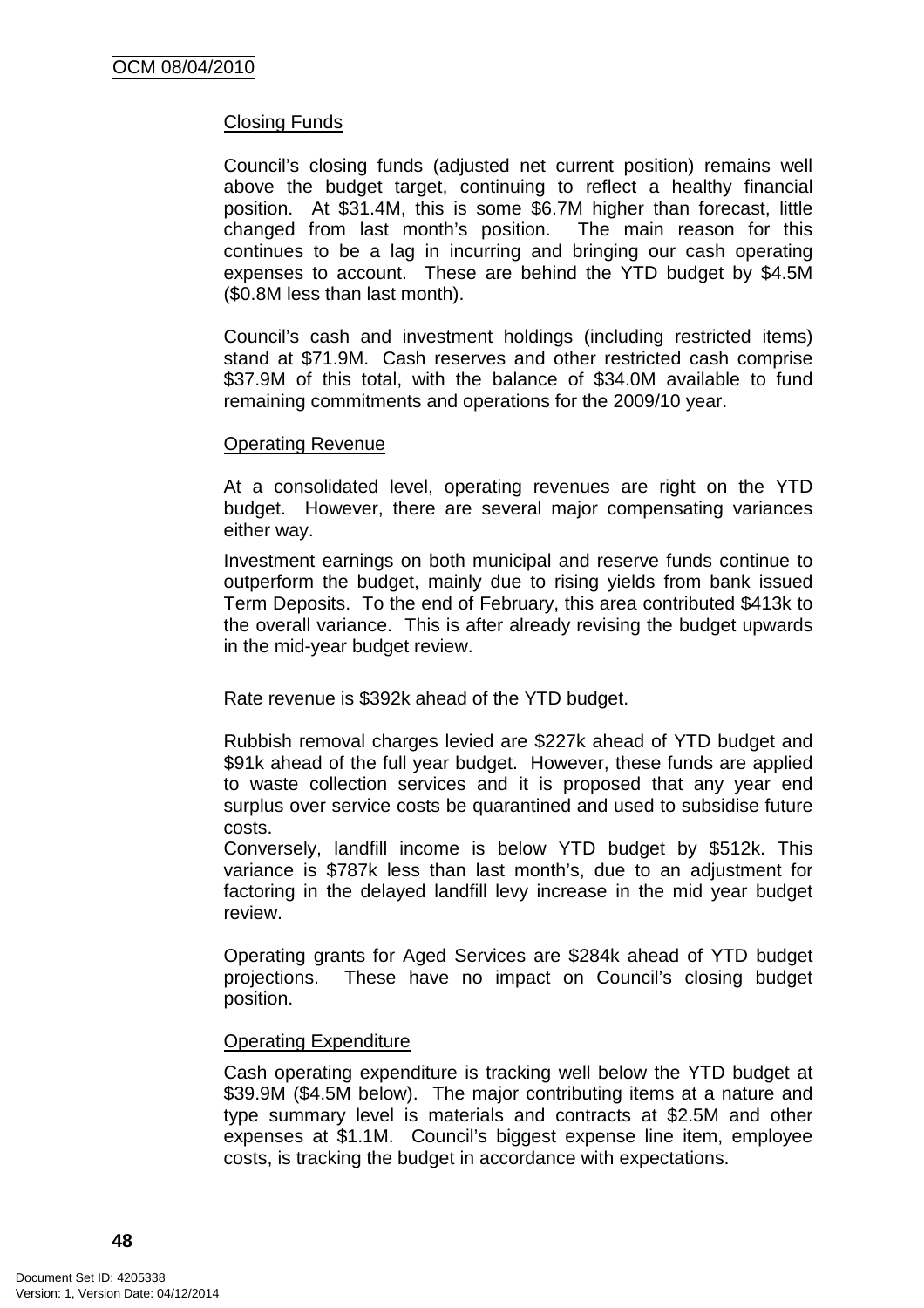Most business units are tracking below budget; however, several significant areas contribute mostly to the variance.

Waste Services have a ytd budget variance of \$1.6M comprising:

- **RRRC entry fees down \$496k**
- Waste Recovery Park operating expenses down \$386k;
- Landfill levy expenses down \$652k (offset by reduced income) due to delayed introduction of new fee structure by the State Government.

Operating costs are down within Parks & Environment by \$897k, within Roads by \$408k and within Community Services by \$399k.

The apparent underspending in materials and contracts across the board can be largely attributed to the lag in supplier invoicing and processing. This is a common phenomenon for the City each year and tends to rectify itself the closer we get to the end of financial year.

#### Capital Expenditure

Council's capital spend continues to follow the historical pattern of underperforming the budget. As at the end of February, the actual spend was \$16.3M, being \$7.8M below the YTD budget targets.

Council's building infrastructure program contributes \$4.2M to this variance and our land development program \$1.3M.

These underspends are temporary in nature, as most of the funds have been committed to works and contracts.

The delay in out flowing cash allows additional investment earnings to accrue towards Council's bottom line.

#### Description of Graphs & Charts included within Statements

Consistent with the aim of continually improving the quality of the information reported in the monthly statements, the format of the Capital Expenditure graph has been revised. This now includes an additional trend line for the total of YTD actual expenditure and committed orders. This gives a better indication of how the capital budget is being consumed, than purely actual cost alone.

A liquidity graph shows the level of Council's net current position (adjusted for restricted assets) and trends this against previous years. This gives a good indication of Council's capacity to meet its financial commitments over the course of the year. This month's position is consistent with that of last year's at the same time.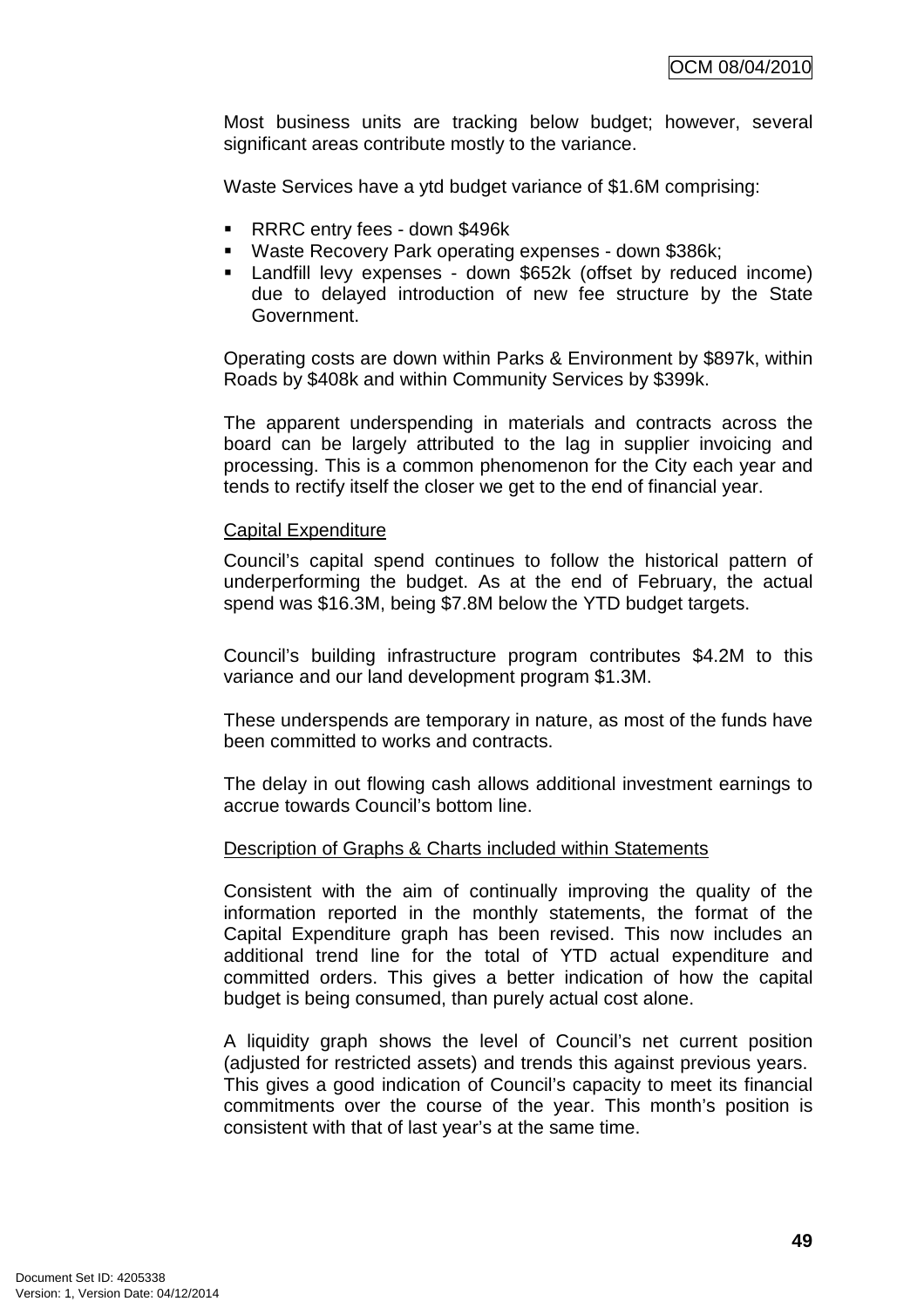Council's overall cash and investments position is also provided in a line graph with a comparison to last year's numbers. This is currently showing a stronger position than at the same time last year.

There is a bar graph tracking Business Unit operating expenditure against budget. This provides a very quick view of how the different areas are tracking and the comparative size of their budgets.

Pie charts included show the break up of actual operating income and expenditure by nature and type and the make up of Council's current assets and liabilities (comprising the net current position).

#### **Strategic Plan/Policy Implications**

#### **Governance Excellence**

• To conduct Council business in open public forums and to manage Council affairs by employing publicly accountable practices.

### **Budget/Financial Implications**

Material variances identified of a permanent nature (i.e. not due to timing issues) can impact on Council's final budget position (depending upon its nature).

#### **Legal Implications**

N/A

### **Community Consultation**

N/A

### **Attachment(s)**

Statements of Financial Activity and associated Reports - February 2010.

### **Advice to Proponent(s)/Submissioners**

N/A

### **Implications of Section 3.18(3) Local Government Act, 1995**

Nil.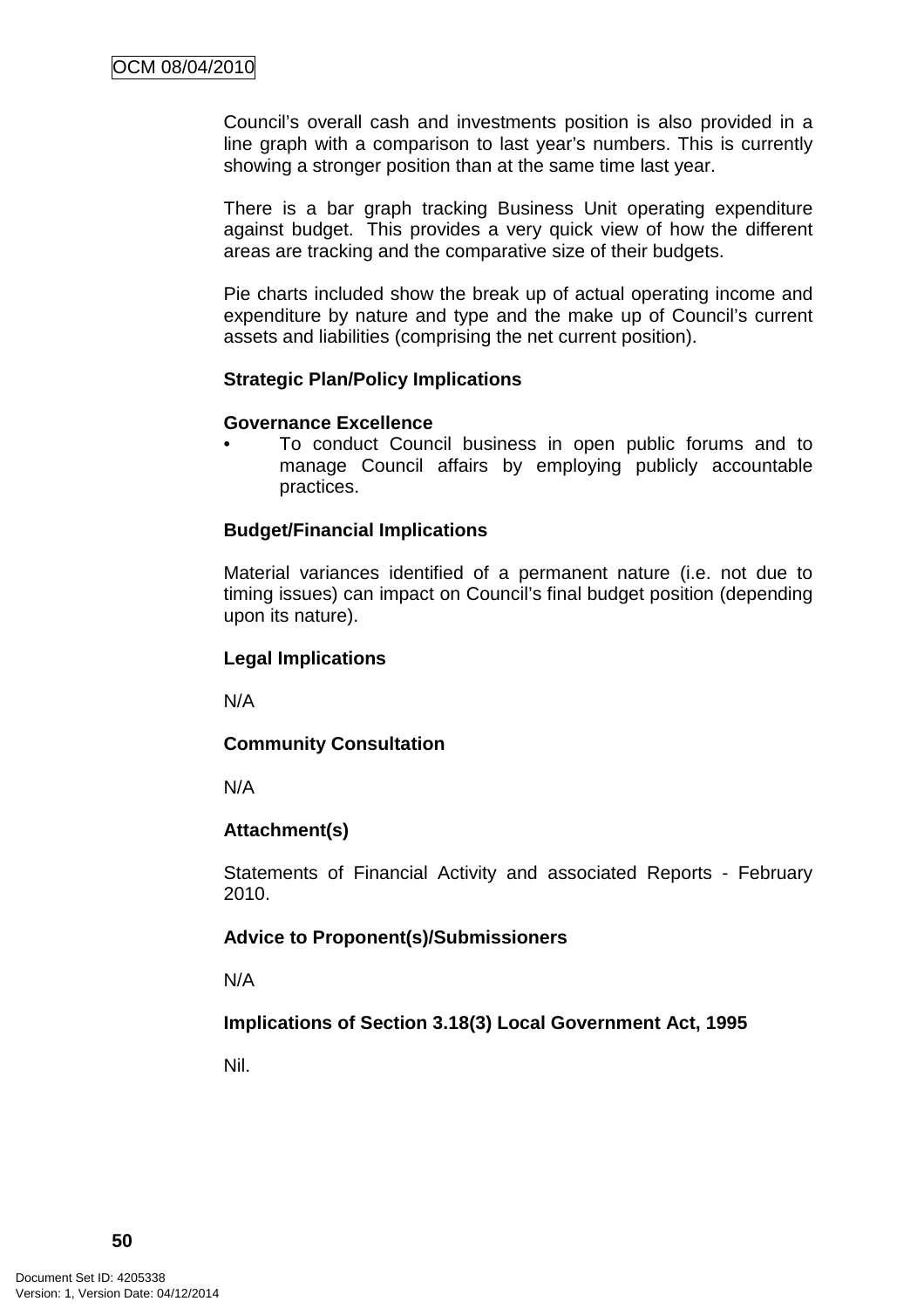### **16. ENGINEERING AND WORKS DIVISION ISSUES**

#### **16.1 (OCM 08/04/2010) - TEMPORARY CLOSURE OF NAUTICAL DVE IN HENDERSON TO THE PASSAGE OF VEHICLES (ES/R/002) (S HUSSAIN) (ATTACH)**

#### **RECOMMENDATION**

That Council in accordance with section 3.50 of the Local Government Act 1995, institutes a temporary closure of a section of Nautical Dve, Henderson between two (2) crossings – at the intersection of Welding Pass to the north, and further south at the intersection of Stuart Dve for a period of up to  $7$  months commencing  $1<sup>st</sup>$  June 2010 to 31 December 2010 subject to:-

- 1. there being no substantial objection received as a result of advertising in a local newspaper;
- 2. there being no substantial objection from service authorities, emergency services or adjoining owners;
- 3. the developer engaging an appropriately accredited traffic management contractor to submit a certified traffic management plan to monitor and control traffic movements due to the closure;
- 4. all works on existing City infrastructure (roads, footpaths, drainage, parks or verges) completed and reinstated in accordance with the "Public Utilities Code of Practice 2000", "Restoration and Reinstatement Specification for Local Government 2002" and the City of Cockburn "Excavation Reinstatement Standards 2002" as a minimum; and
- 5. the proponent being fully responsible for public liability and damages arising from the works.

# **COUNCIL DECISION**

### **Background**

The City is currently reviewing a development application for the temporary storage use (rock material) for the western portion of Lot 101 Stuart Dve, Henderson.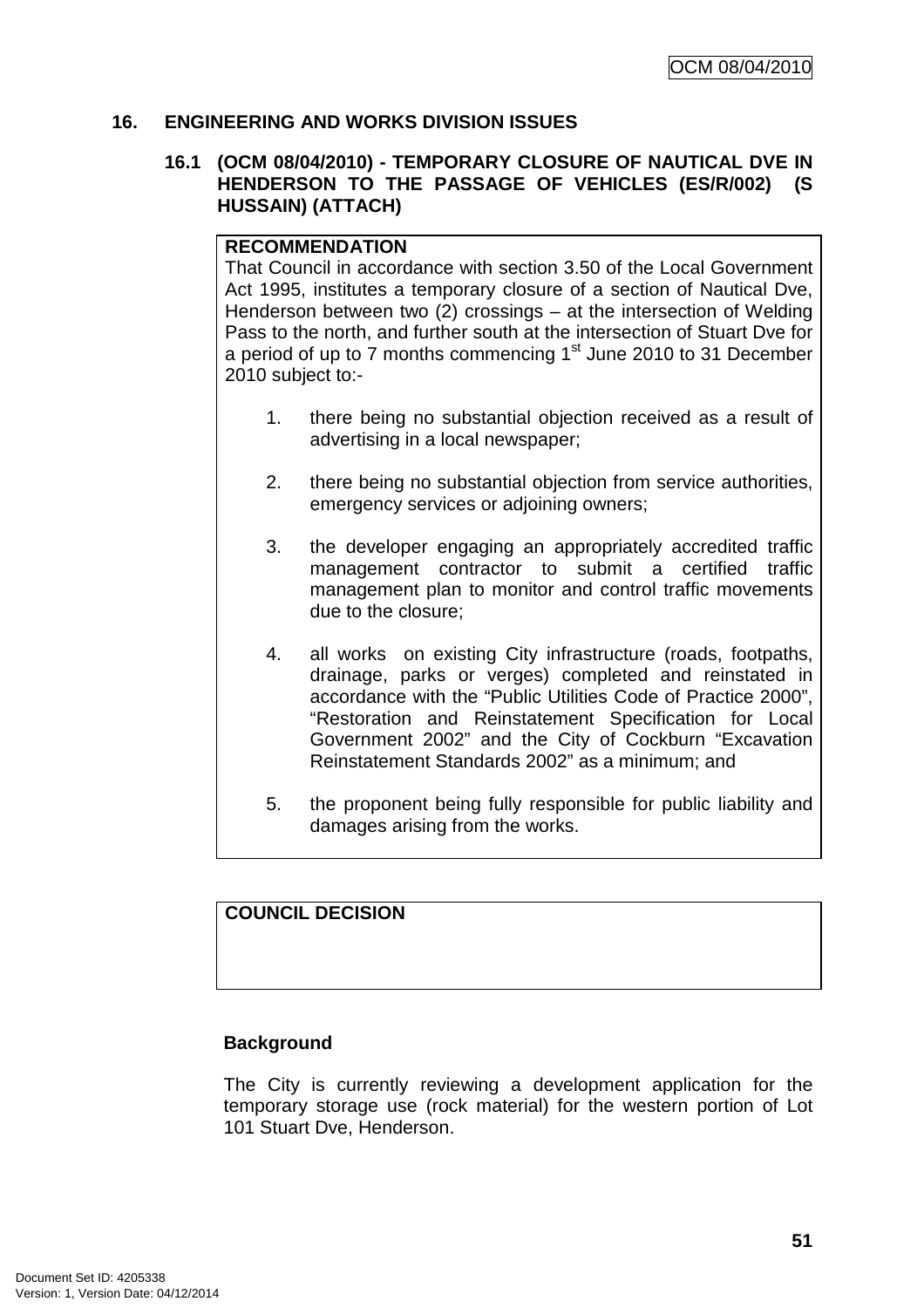These rock materials are required for landing jetties and associated infrastructure as part of the Barrow Island LNG Plant, a Gorgon Gas Project currently under construction off the northwest coast of WA.

To transport these rocks stored on Lot 101 Stuart Dve, Henderson to the AMC CUF, temporary road closure for a portion of Nautical Dve is required for a period of up to six (6) months.

### **Submission**

Allerding & Associates on behalf of Boskalis Australia Pty Ltd has requested the City's approval for the temporary road closure of a portion of Nautical Dve, Henderson between two (2) crossings – at the intersection of Welding Pass to the north, and further south at the intersection of Stuart Dve for a period of seven months. This will facilitate the transportation of rocks stored on Lot 101 Stuart Dve, Henderson to the AMC CUF.

# **Report**

During the transportation activities of rock stockpiles the road closures will be required for the below reasons:

- 1. The road closure is a necessary component to assist in the overall transportation and administration of rocks required for a landing jetty associated with the Barrow Island LNG Plant.
- 2. Mine site trucks with a capacity of approximately 75 tonnes will be used for the transportation of the rock materials and loading operations will be undertaken on a 24 hour per day basis. Due to frequency of truck movements and considering availability of alternative routes and public safety issues, road closure is required for the entire length of the operation.
- 3. The route through the section of Nautical Dve is the most appropriate and logical route to transport rock from Lot 101 Stuart Dve to the AMC CUF site. A 20 cm depth of crushed limestone base 10 metres wide will be placed over the road for the duration of the operation. At the completion of the operation the limestone material will be removed and the road reinstated to its original condition to the satisfaction of City of Cockburn.
- 4. The proposed detours are minor and efficient in directing traffic along Nautical Dve eastward to Sparks Road where vehicles can still proceed in a north-south direction. The proposed closure will not incur an adverse impact on surrounding land uses and existing through traffic.
- 5. The proposal is for a seven (7) month period and with appropriate traffic management controls in place, including road barriers, signage and protective surfaces covering public road,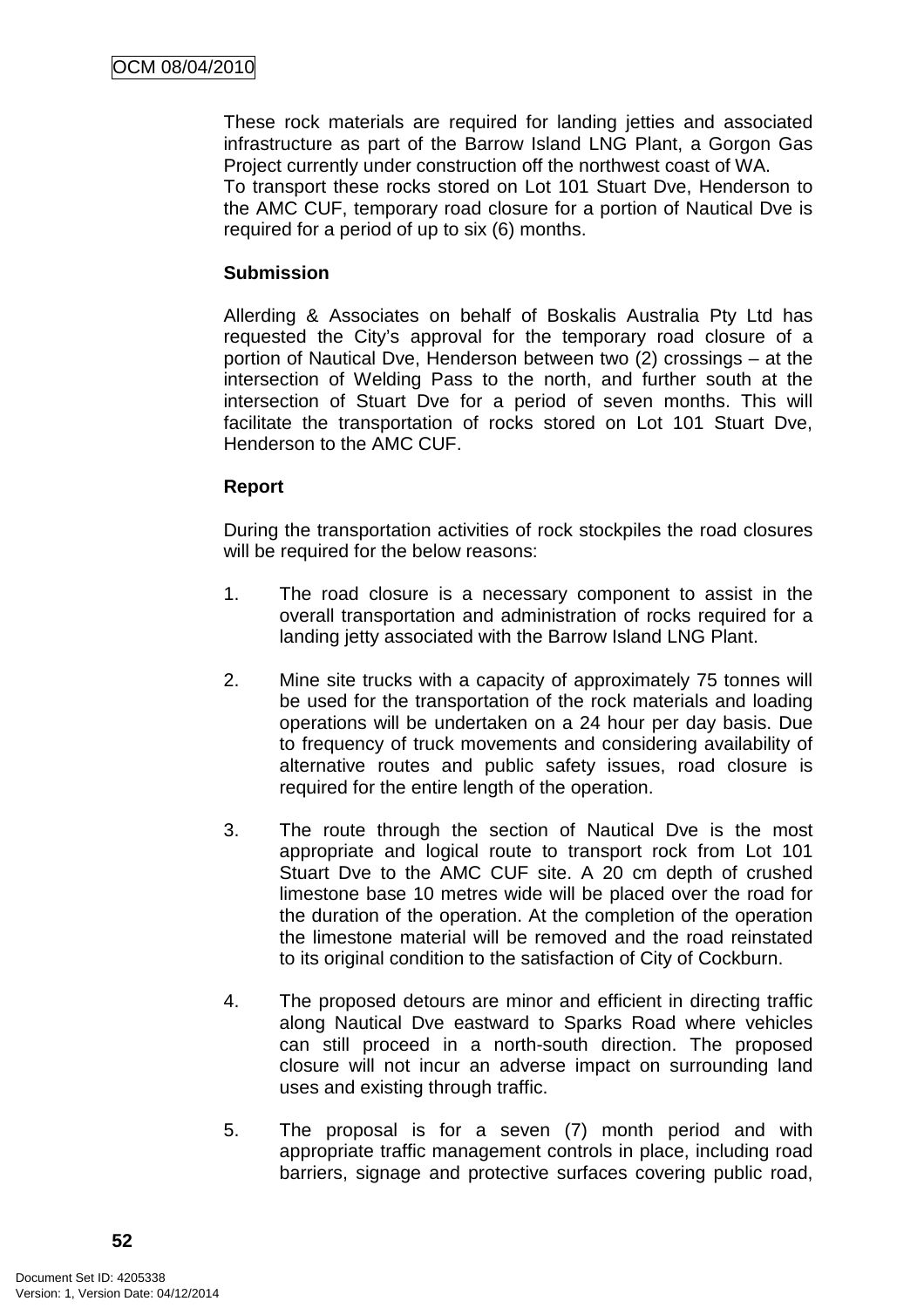the closure will not create any undue congestion and impact on surrounding land uses. Advance warning signs will also be installed and an advice of the proposed closure will be placed in both the local newspaper and West Australian newspaper prior to the closure.

## **Strategic Plan/Policy Implications**

### **Demographic Planning**

To ensure development will enhance the levels of amenity currently enjoyed by the community.

## **Transport Optimisation**

• To construct and maintain roads which are convenient and safe for vehicles, cyclists and pedestrians.

## **Budget/Financial Implications**

All costs to the closure will be covered by the Developer

## **Legal Implications**

Section 3.50 of the Local Government Act.

### **Community Consultation**

To be advertised in a local newspaper and service authorities, emergency services and adjoining owners advised.

# **Attachment(s)**

Application and plan of the closure

### **Advice to Proponent(s)/Submissioners**

N/A

### **Implications of Section 3.18(3) Local Government Act, 1995**

Nil.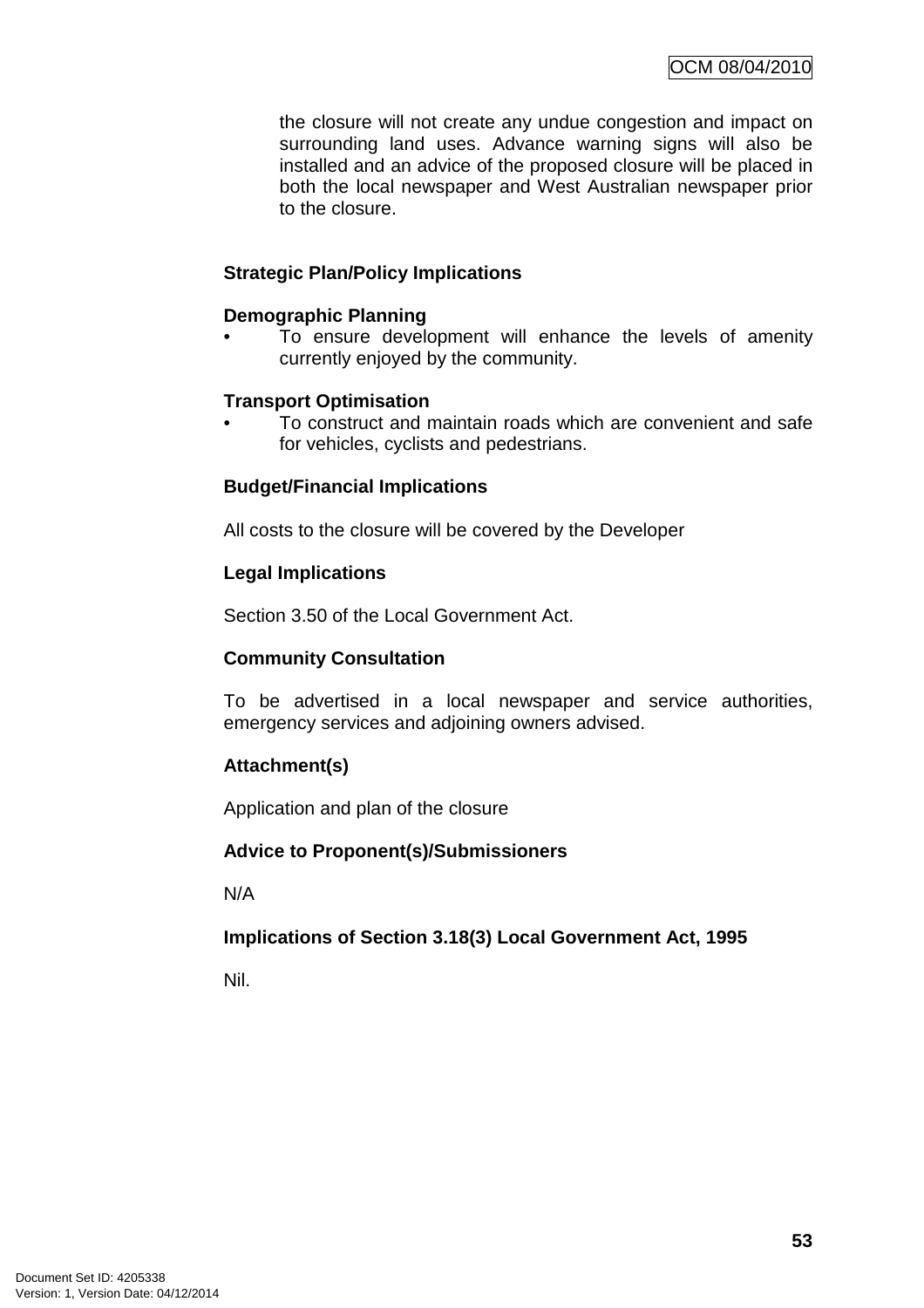## **16.2 (OCM 08/04/2010) - TENDER NO. RFT 33/2009 - CLEANING SERVICES - PUBLIC, COMMUNITY & ADMINISTRATION FACILITIES (RFT 33/2009) (D VICKERY) (ATTACH)**

### **RECOMMENDATION**

That Council accept the tender submitted by Spotless Services Australia Ltd, T/A Arrix, for Tender No. RFT 33/2009 – Cleaning Services – Public, Community and Administration Facilities, for the lump sum of \$633,972.73 GST exclusive (\$697,370.00 GST inclusive) per annum and schedule of rates as submitted for post function, unscheduled and ad-hoc cleaning services, for a period of three (3) years commencing 1 April 2010.

### **COUNCIL DECISION**

### **Background**

Over a number of consecutive years since 2003 the City of Cockburn has acquired the majority of its Cleaning from two contractors, namely MP Cleaning and Cleandustrial Services. The existing Contract (No. RFT 18/2003) expired officially on 31 July 2007; but for expediency purposes the incumbent contractors have been continued to be utilised. The tender documentation and in particular, the specification; is now out of date and does not adequately provide for the many changes to the City's infrastructure and cleaning requirements that are now required by Council. A higher standard of cleaning; including for the first time key performance indicators, has been incorporated in the new tender documentation.

Cleaning requirements include:

- Scheduled cleaning of Administration and Community buildings and facilities.
- Scheduled cleaning of public toilets and BBQ's
- Ad hoc cleaning services after functions and as required.

It was decided that as part of the preferred supplier project that the most applicable option for Council, when considering expenditure over a three year Contract period, was to call public tenders. Subsequently, a consultant, John Clohessy of Changing Directions Pty Ltd was employed to assist in the process of preparing a comprehensive specification for cleaning services for the City of Cockburn, and to assist with tender assessment.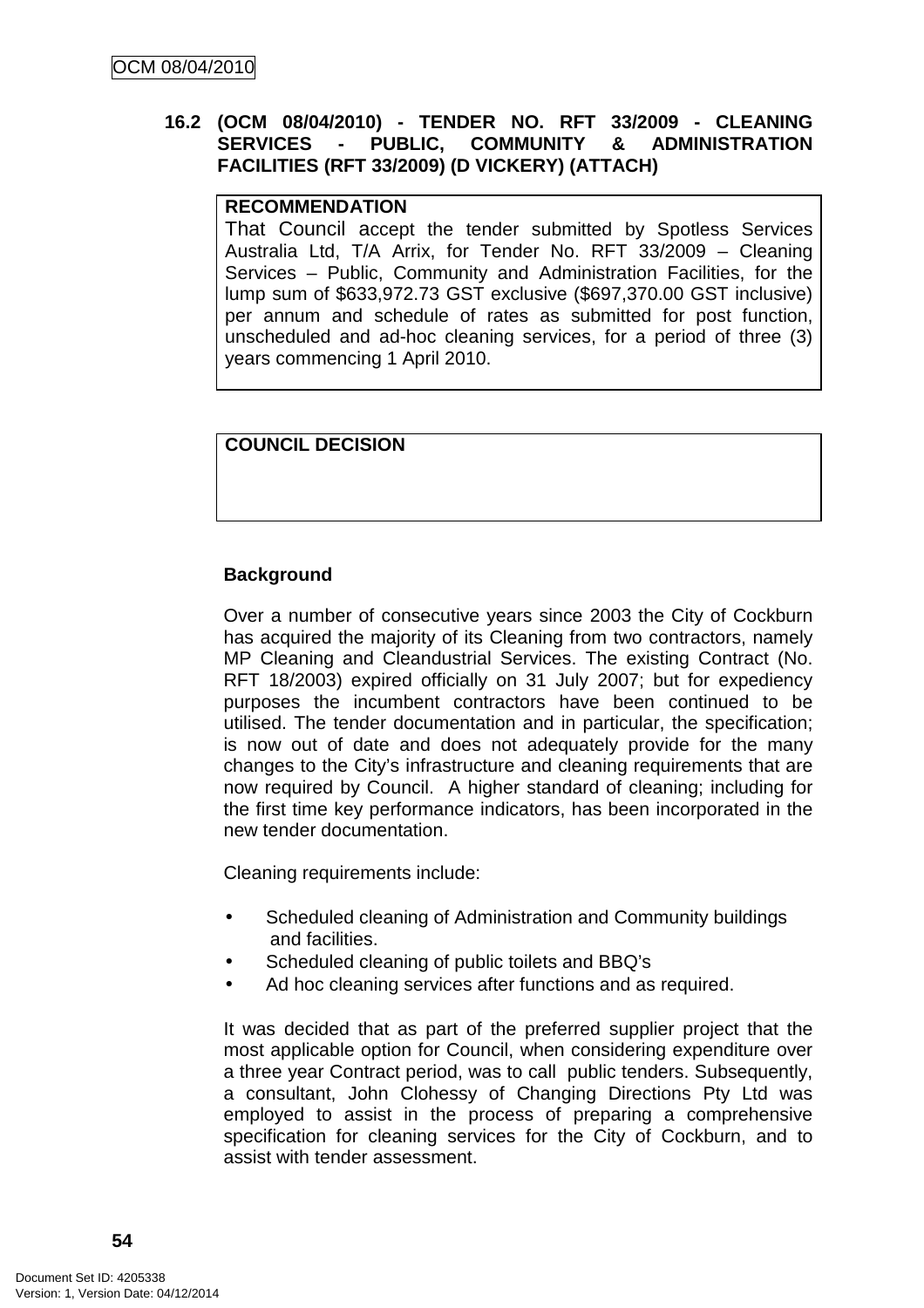Tender Number RFT 33/2009 Cleaning Services - Public, Community & Administration Facilities was advertised on Wednesday 19 August 2009 in the Local Government Tenders section of "The West Australian: newspaper. It was also displayed on the City's website between the 18 August and 15 September 2009.

## **Submission**

Tenders closed at 3:00 p.m. (AWST) on Tuesday 15 September 2009 nine (9)) tender submissions were received from:

- 1. Cleandustrial Services Pty Ltd
- 2. Peselj Family Trust Trading as MP Cleaning Contractors
- 3. Tangata Pty Ltd Trading as List's Cleaning Services
- 4. MPJ Cleaning Services
- 5. Office and Industrial Cleaning Pty Ltd
- 6. A Group of Companies Trading as ALLclean Property Services Plus
- 7. Spotless Services Australia Ltd Trading as Arrix
- 8. Dominant Property Services
- 9. Presidential Contract Services

# **Report**

Tenders closed at 3:00 p.m. (AWST) on Tuesday 15 September 2009. Nine (9) tender submissions were received from:

- 1. Cleandustrial Services Pty Ltd
- 2. Peselj Family Trust Trading as MP Cleaning Contractors
- 3. Tangata Pty Ltd Trading as List's Cleaning Services
- 4. MPJ Cleaning Services
- 5. Office and Industrial Cleaning Pty Ltd
- 6. A Group of Companies Trading as ALLclean Property Services Plus
- 7. Spotless Services Australia Ltd Trading as Arrix
- 8. Dominant Property Services
- 9. Presidential Contract Services

# **Report**

### Compliant Tenderers

|   | <b>Compliance Criteria</b>                                             |
|---|------------------------------------------------------------------------|
| A | Attendance at the Mandatory Tender Briefing/Site Inspection            |
| в | Compliance with the Specification                                      |
| C | Compliance with the Conditions of Tendering                            |
| D | Compliance with Insurance Requirements and completion of Clause<br>527 |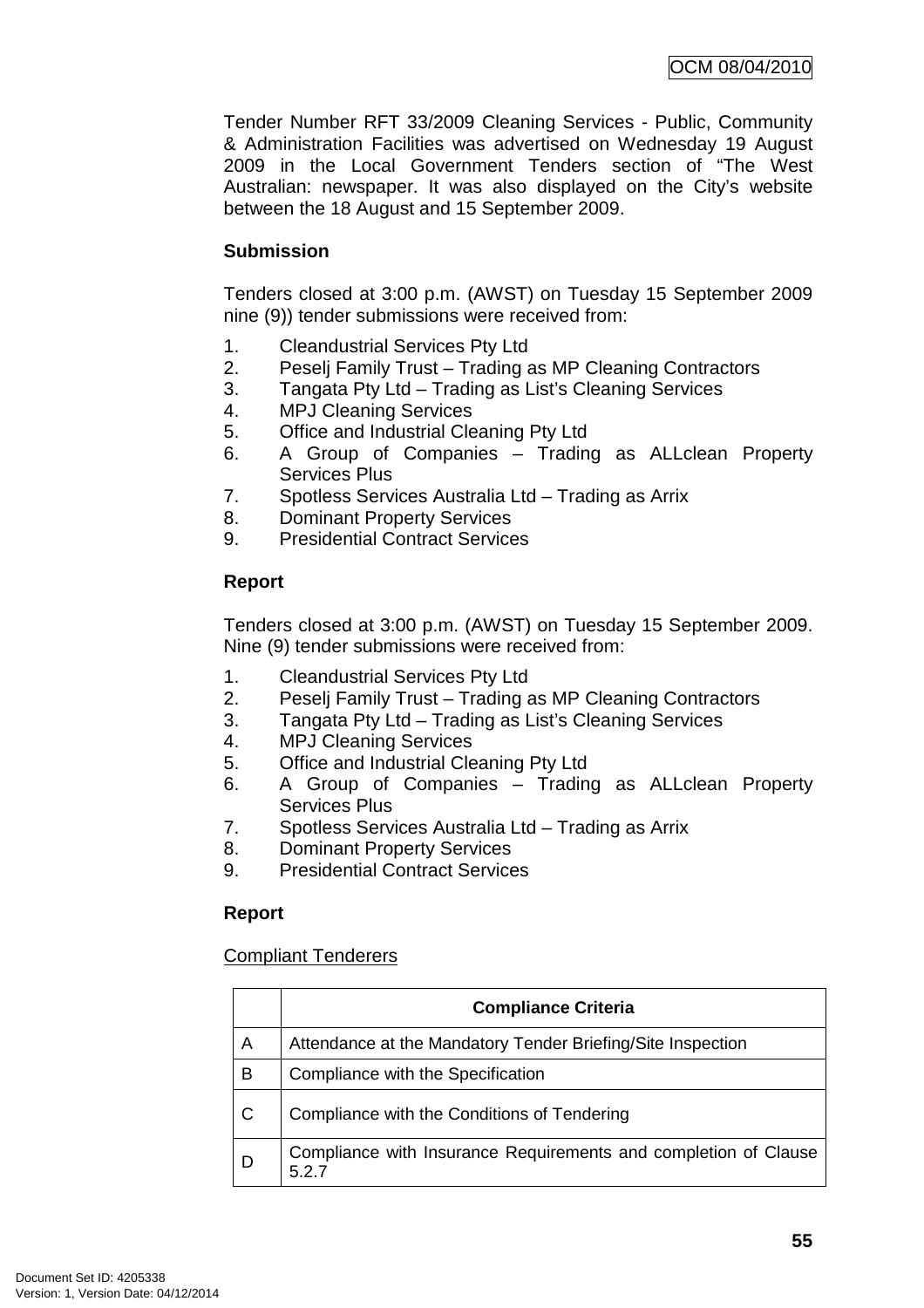| D <sub>1</sub> | Public Liability Insurance \$10,000,000.00 Australian                                         |  |  |  |
|----------------|-----------------------------------------------------------------------------------------------|--|--|--|
| D <sub>2</sub> | Workers Compensation or Personal Accident Insurance                                           |  |  |  |
| D <sub>3</sub> | <b>Employees Superannuation</b>                                                               |  |  |  |
| E              | Compliance with the Occupational Safety & Health Requirements and<br>completion of Appendix A |  |  |  |
|                | Compliance with and completion of the Price Schedule & Cost<br><b>Analysis Spreadsheets</b>   |  |  |  |

|   | <b>Tenderer's Name</b>                          | <b>Compliance</b><br><b>Assessment</b> |
|---|-------------------------------------------------|----------------------------------------|
| 1 | <b>Cleandustrial Services P/L</b>               | Compliant                              |
| 2 | <b>MP Cleaning Contractors</b>                  | Compliant                              |
| 3 | <b>List's Cleaning Services</b>                 | Compliant                              |
| 4 | <b>MPJ Cleaning Services</b>                    | Compliant                              |
| 5 | Office & Industrial Cleaning P/L                | Compliant                              |
| 6 | <b>ALLclean Property Cleaning Services Plus</b> | Compliant                              |
| 7 | Arrix                                           | Compliant                              |
| 8 | <b>Dominant Property Services</b>               | Compliant                              |
| 9 | <b>Presidential Contract Services</b>           | Non-Compliant                          |

Presidential Contract Services was deemed non-compliant as it lodged another organisation's tender (Tender No. ETT1555-2009) in error with the City of Cockburn and therefore their submission was returned; and was not included in the evaluation.

All compliant tenderers completed price schedules for both Groups 1 and 2, except for Office & Industrial Cleaning Pty Ltd who completed price schedules only for Group 2, which was allowable under the conditions of tendering.

# Evaluation Criteria

This criterion is applicable to both Group 1 and Group 2 submissions.

| <b>Evaluation Criteria</b>                       | <b>Weighting Percentage</b> |
|--------------------------------------------------|-----------------------------|
| Hours of Work                                    | <b>20%</b>                  |
| <b>Pricing Schedules</b>                         | 5%                          |
| Demonstrated Cleaning Services Experience        | 15%                         |
| <b>Environmentally Managed Cleaning Services</b> | <b>20%</b>                  |
| <b>Past &amp; Current Contracts</b>              | 5%                          |

**56**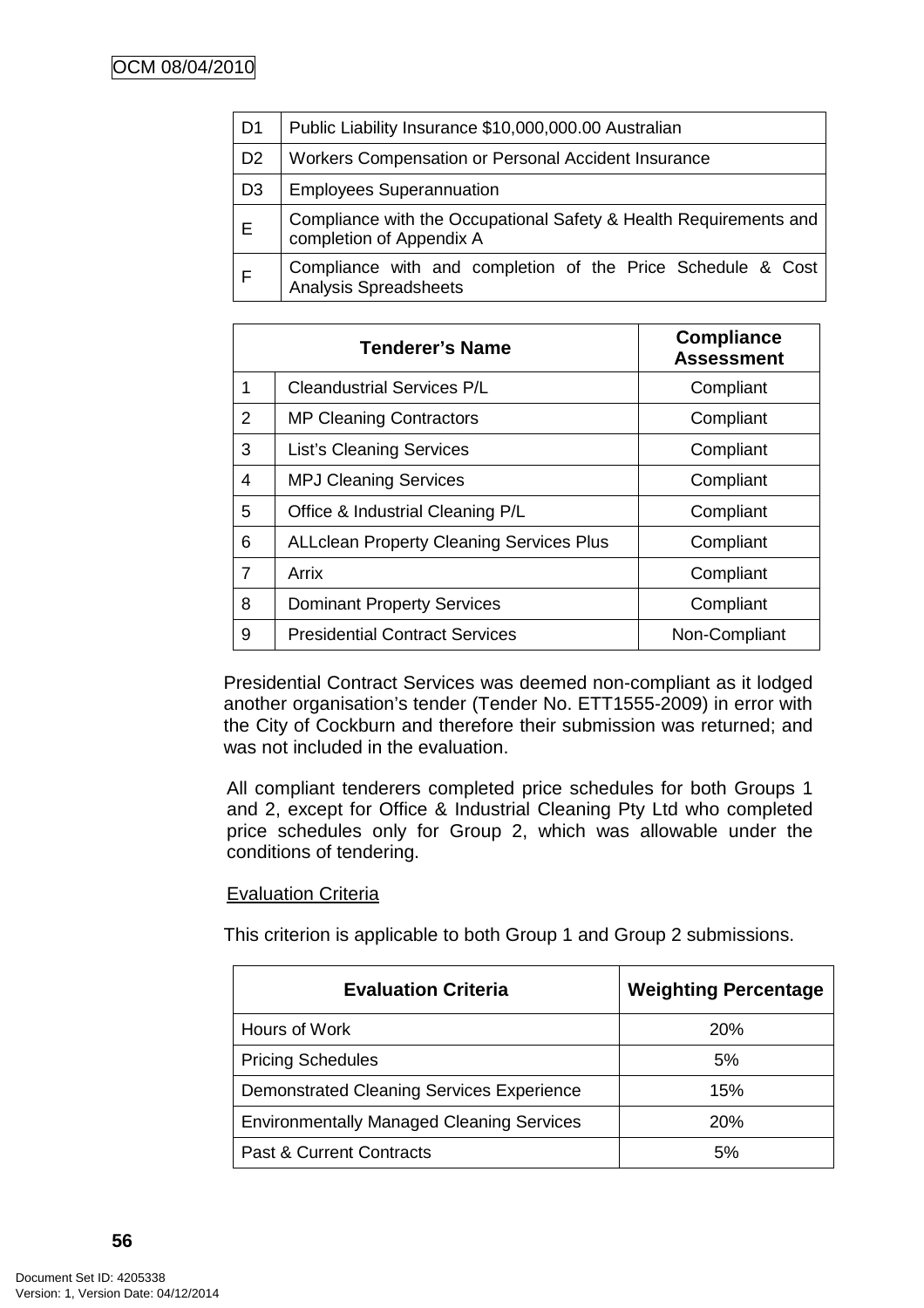OCM 08/04/2010

| <b>Evidence of Company Stability</b>               | 5%      |
|----------------------------------------------------|---------|
| <b>Transition Plan and Implementation Strategy</b> | 5%      |
| Tendered Price - Lump Sum                          | 25%     |
| <b>TOTAL</b>                                       | $100\%$ |

### Tender Intent/ Requirements

The contract is for the provision of daily, other scheduled and adhoc cleaning services for the City of Cockburn's facilities and buildings over a three year contract period.

The tender specification has been divided in two sections Group one and Group two. Group one being Public Facilities (Public Toilets and Barbecues) and; Group two Community and Administration Facilities (Community Centres, Administration Offices and Libraries).

## Evaluation Panel

The tender submissions were evaluated by:

- 1. Pieter Zietsman Building Maintenance Coordinator, Infrastructure Services
- 2. Phil Crabbe Facilities & Plant Manager, Infrastructure Services
- 3. John Clohessy Consultant, Changing Directions Pty Ltd.

# Scoring Table - Combined Totals

| Group 1 - Public Facilities ( Public Toilets & Barbecues) |                                      |                           |       |  |
|-----------------------------------------------------------|--------------------------------------|---------------------------|-------|--|
|                                                           | <b>Percentage Score</b>              |                           |       |  |
| Tenderer's Name                                           | <b>Non Cost</b><br><b>Evaluation</b> | Cost<br><b>Evaluation</b> | Total |  |
|                                                           | 75%                                  | 25%                       | 100%  |  |
| Arrix **                                                  | 66.78                                | 20.49                     | 87.26 |  |
| <b>Cleandustrial Services P/L</b>                         | 65.42                                | 18.14                     | 83.55 |  |
| <b>ALLclean Property Services Plus</b>                    | 46.73                                | 10.98                     | 57.71 |  |
| <b>MPJ Cleaning Services</b>                              | 25.50                                | 25.00                     | 50.50 |  |
| <b>MP Cleaning Contractors</b>                            | 26.05                                | 23.43                     | 49.49 |  |
| <b>List's Cleaning Services</b>                           | 28.11                                | 20.75                     | 48.85 |  |
| <b>Dominant Property Services</b>                         | 22.23                                | 16.85                     | 39.08 |  |

**\*\*** Recommended Submission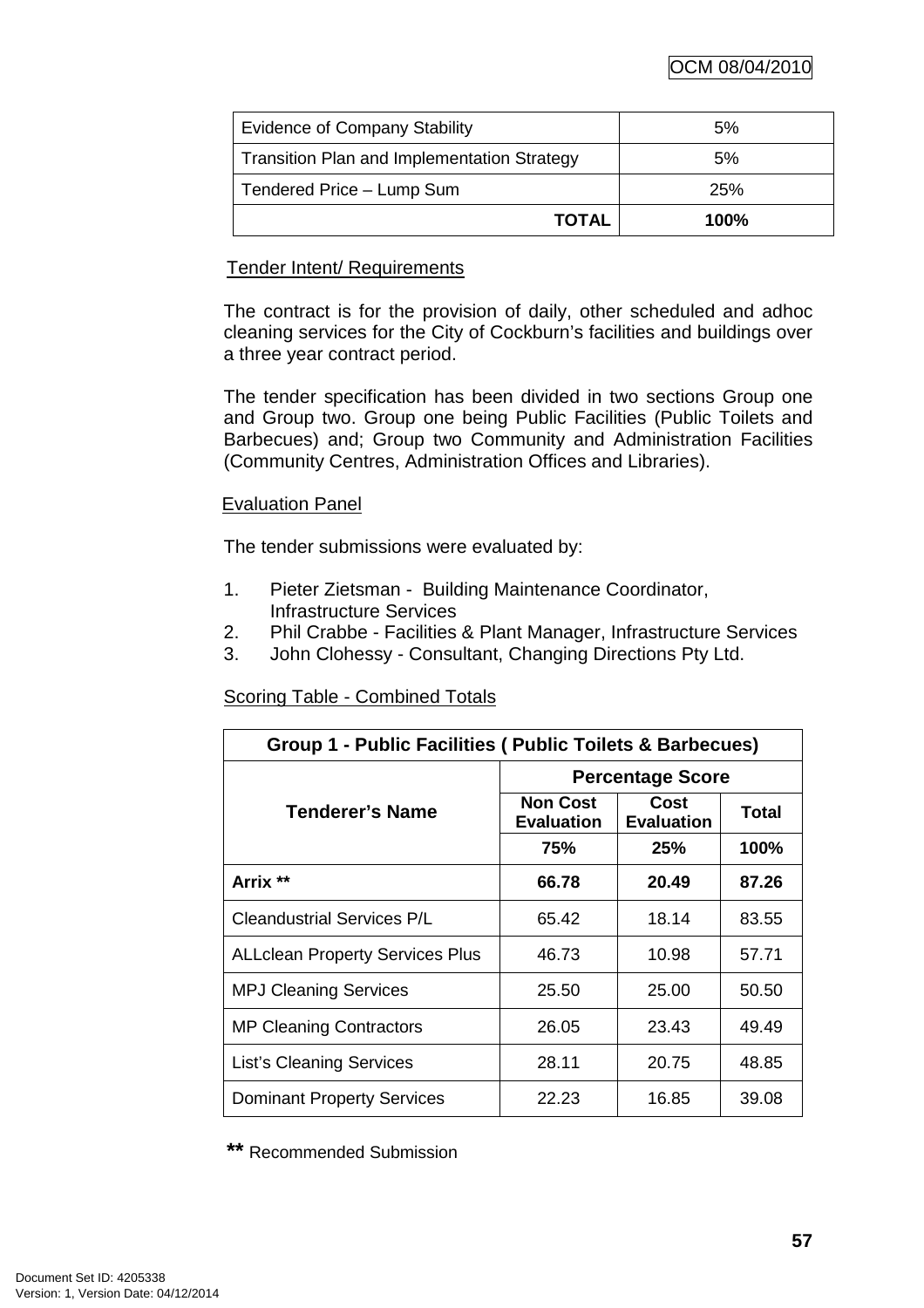| <b>Group 2 - Community &amp; Administration Facilities</b> |                                      |                           |       |  |
|------------------------------------------------------------|--------------------------------------|---------------------------|-------|--|
|                                                            | <b>Percentage Score</b>              |                           |       |  |
| Tenderer's Name                                            | <b>Non Cost</b><br><b>Evaluation</b> | Cost<br><b>Evaluation</b> | Total |  |
|                                                            | 75%                                  | 25%                       | 100%  |  |
| <b>Arrix</b>                                               | 66.78                                | 21.78                     | 88.56 |  |
| <b>Cleandustrial Services P/L</b>                          | 65.42                                | 20.85                     | 86.27 |  |
| <b>ALLclean Property Services Plus</b>                     | 46.73                                | 14.6                      | 61.33 |  |
| Office and Industrial Cleaning                             | 35.39                                | 18.52                     | 53.91 |  |
| <b>MPJ Cleaning services</b>                               | 25.50                                | 25.00                     | 50.50 |  |
| <b>MP Cleaning Contractors</b>                             | 26.05                                | 24.06                     | 50.11 |  |
| <b>Dominant Property Services</b>                          | 22.23                                | 21.64                     | 43.87 |  |
| <b>List's Cleaning Services</b>                            | 28.11                                | 13.49                     | 41.60 |  |

**\*\*** Recommended Submission

Evaluation Criteria Assessment

1. Hours of Work

All the tenderers scored equal on this item. All tenderers submitted useful information that allowed for evaluation. This information was entered in a spreadsheet provided by the consultant and a cross check was done on whether the tenderer's nominated hours per activity appeared reasonable against industry benchmarks. Both Arrix and Cleandustrial nominated hours that compared favourably to what were considered to be an industry standard for the particular activities.

2. Pricing Schedules

All the tenderers submitted the pricing schedules as per the spreadsheets provided for this purpose. The quality of some of the submissions was not as thorough as others and this is reflected in the scores, with Arrix and Cleandustrial Services scoring highest in this criteria.

### 3. Demonstrated Cleaning Services Experience Although two of the tenderers currently do work for the City their submissions were taken on face value. The three tenderers that scored highest in these criteria were Arrix, Cleandustrial Services and ALLclean Property Services Plus.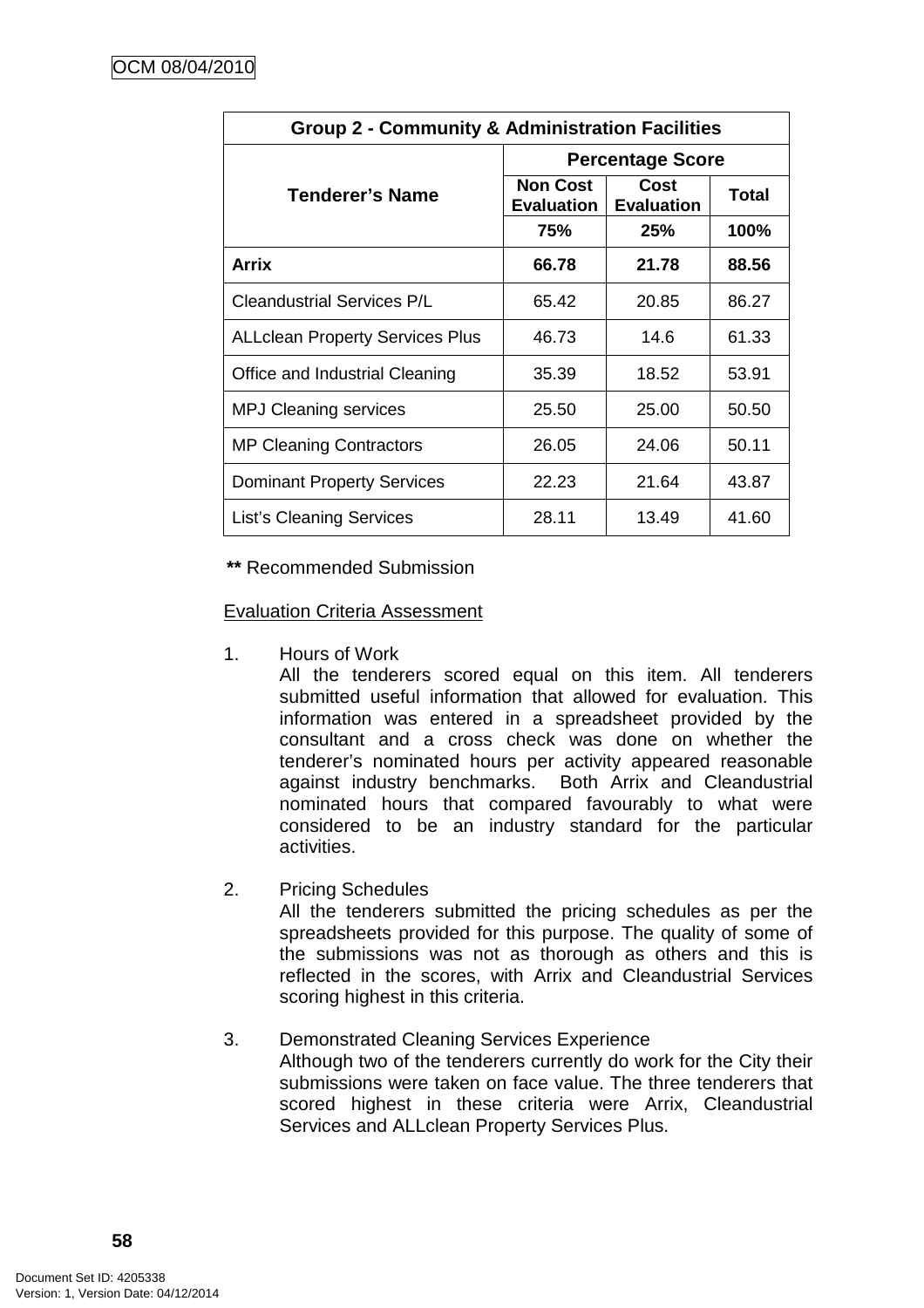Cleandustrial Services is currently contracted by Council to do cleaning of the Administration building and various other Council buildings. They are doing a good job and can be expected to continue to do so if given more work. They also provided references to support their claim. Arrix is a well established cleaning company and have shown in their submission, and references, that they have the necessary experience to do the work.

#### 4. Environmentally Managed Cleaning Services Both Arrix and Cleandustrial Services provided adequate information on this criteria. Cleandustrial scored 1% higher that Arrix. Both Cleandustrial and Arrix were judged as being able to deliver the service within the City's guidelines.

The remaining tenderers made an effort to address this criteria; however, the City of Cockburn's policies would not be addressed in full, based on the submissions received from these tenderers.

# 5. Past & Current Contracts

Most tenderers have had done similar work and have held similar contracts in the past and as well as currently. The only tenderers who did not score the full 5% (possible highest) were MP Cleaning, MPJ Cleaning, List's Cleaning Services and Dominant Property Services. MP Cleaning is currently responsible for City of Cockburn's barbecue, public toilet and some community centre cleaning. They have not done cleaning to the scale as required by this tender and they were considered to not have the capacity to fulfil all the stringent requirements of the Contract.

# 6. Evidence of Company Stability

Of all the submissions only Cleandustrial Services, Arrix and ALLclean Property Services Plus provided sufficient information to substantiate their company's stability; all three companies scored the maximum 5% on these criteria. The City of Cockburn undertook a financial risk assessment of Cleandustrial Services P/L and Spotless Services Australia Ltd (T/as Arrix) by obtaining a full Dun and Bradstreet credit reference report. Both companies were reported to be stable and rated with a low to medium risk to Council.

### 7. Transition Plan and Implementation Strategy

Cleandustrial Services, Arrix and ALLclean Property Services Plus all scored the maximum 5% on this criterion. Cleandustrial already undertakes the cleaning on various of the Council's buildings and would be expected to have very few problem takings on more of Councils properties. Arrix have proposed a transition plan in conjunction with City of Cockburn and were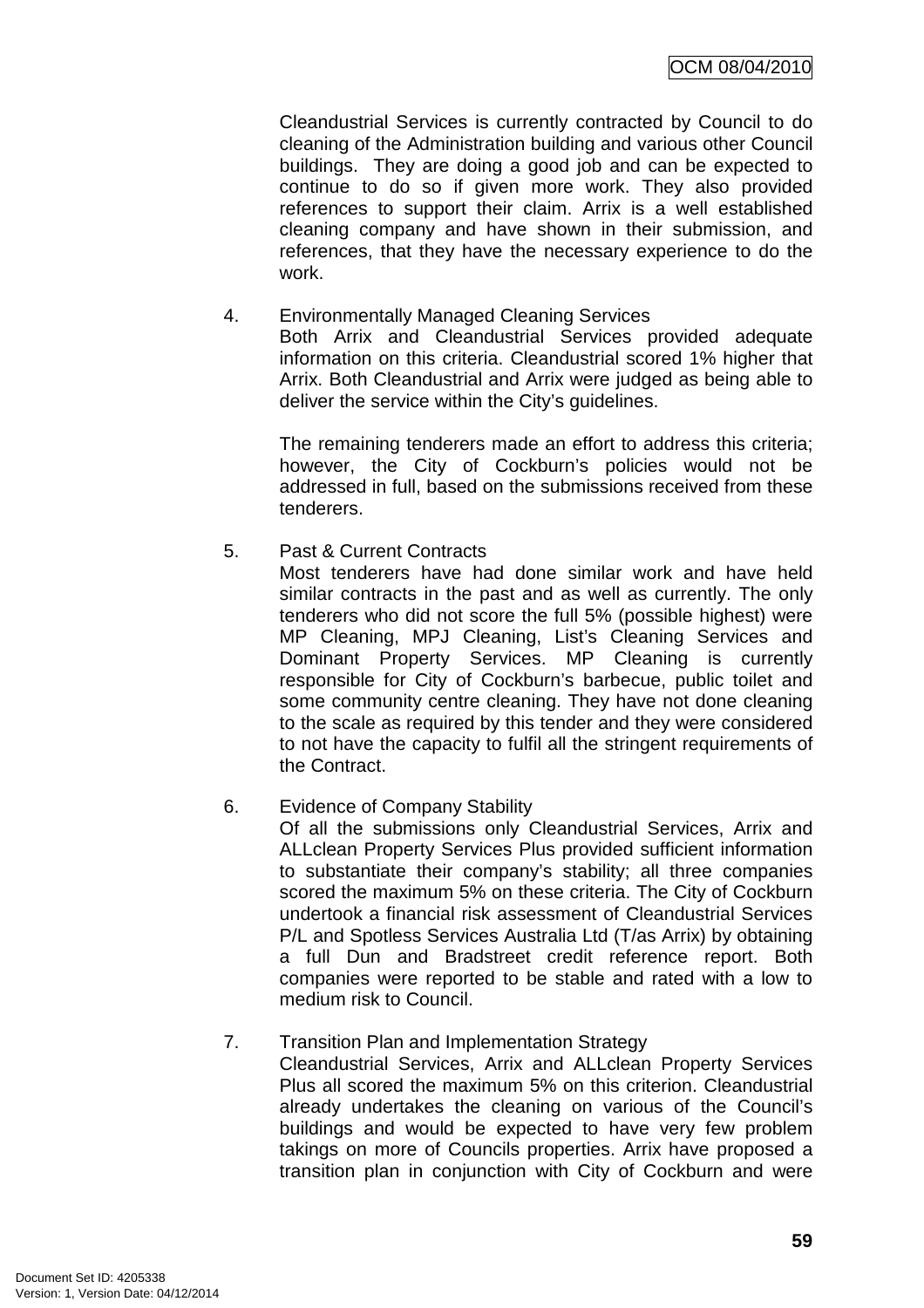considered would be able to ensure a smooth transition into the new contract.

8. Summation

The tender submitted by Spotless Services Australia Ltd, trading as Arrix, scored highest in the combined price and non price score for both the Group 1 and Group 2 parts of the cleaning contract. The Company were assessed as having the capacity to undertake the work to the required standard and to achieve a smooth transition from the existing contract. The company's tendered price is also lower than the next highest scoring tenderer (Cleandustrial) and are recommended for both Groups.

Cleandustrial Services provided a quality tender submission and achieved the second highest combined price and non price score for both Groups. They rated highly across all criteria, including a potential smooth transition into a new contract and were it not for the superior scored tender from Arrix, would have been recommended for either of the two Groups.

None of the other tenderers scored highly in the combined price and non price score for either Group 1 or Group 2 to be in contention against the recommended tenderer.

#### **Strategic Plan/Policy Implications**

The Strategic plan 2008-2018 has a commitment to:

#### **Infrastructure Development**

• To construct and maintain community facilities that meet community needs.

#### **Lifestyle and Aspiration Achievement**

• To deliver our services and to manage resources in a way that is cost effective without compromising quality.

### **Budget/Financial Implications**

The price represents an approximate 11% increase in costs which was anticipated given the increased scope of this contract. The expenditure is budgeted for in the normal building and facilities operational and general ledger budgets of every year.

### **Legal Implications**

Section 3.57 of the Local Government Act 1995 and Part 4 of the Local Government (Functions and General) Regulations 1996 refers.

### **Community Consultation**

N/A

**60**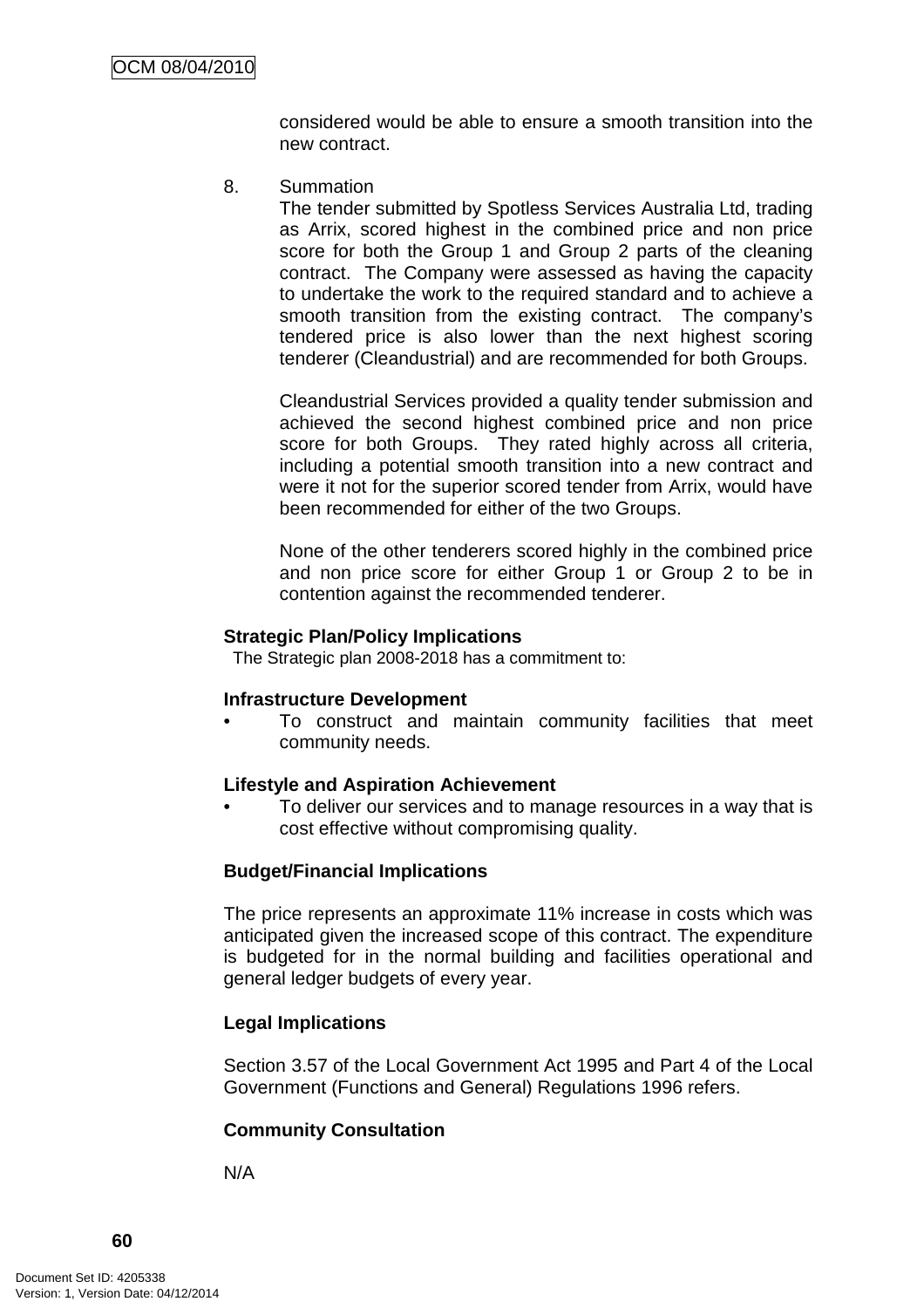# **Attachment(s)**

The following confidential attachments are provided under a separate cover:

- 1. Compliance Criteria Checklists
- 2. Tender Evaluation Sheet (s)
- 3. Tendered Prices
- 4. Changing Directions Pty Ltd's evaluation report (Executive Summary only)

## Note

The tendered prices are not disclosed at the opening of Tenders nor entered into the Tender Register.

In accordance with Part 4, Regulation 16-3(c) and 17-3 of the Local Government (Functions and General) Regulations 1996 the Principal is only required to record the price of the winning tenderer/s in the Tenders Register.

# **Advice to Proponent(s)/Submissioners**

Those who lodged a tender submission have been advised that this matter is to be considered at the 8 April 2010 Council Meeting.

### **Implications of Section 3.18(3) Local Government Act, 1995**

Nil.

# **17. COMMUNITY SERVICES DIVISION ISSUES**

**17.1 (OCM 08/04/2010) - TENDER NO. RFT44/2009 - SECURITY SERVICES (MOBILE PATROLS ETC.) (RFT 44/2009) (D GREEN) (ATTACH)** 

**RECOMMENDATION** That Council:

- (1) accepts the tender submitted by Perth Security Services for Tender No. RFT 44/2009 – Security Services - for the provided contract value of \$790,398.72 (GST exclusive) and the rates for additional services, as contained in the Schedule of Rates (GST exclusive);
- (2) provide funds of up to \$30,000 for the immediate establishment and fit out of office space and base for the service, located adjacent to the current Ranger services accommodation at the Council Operations Centre;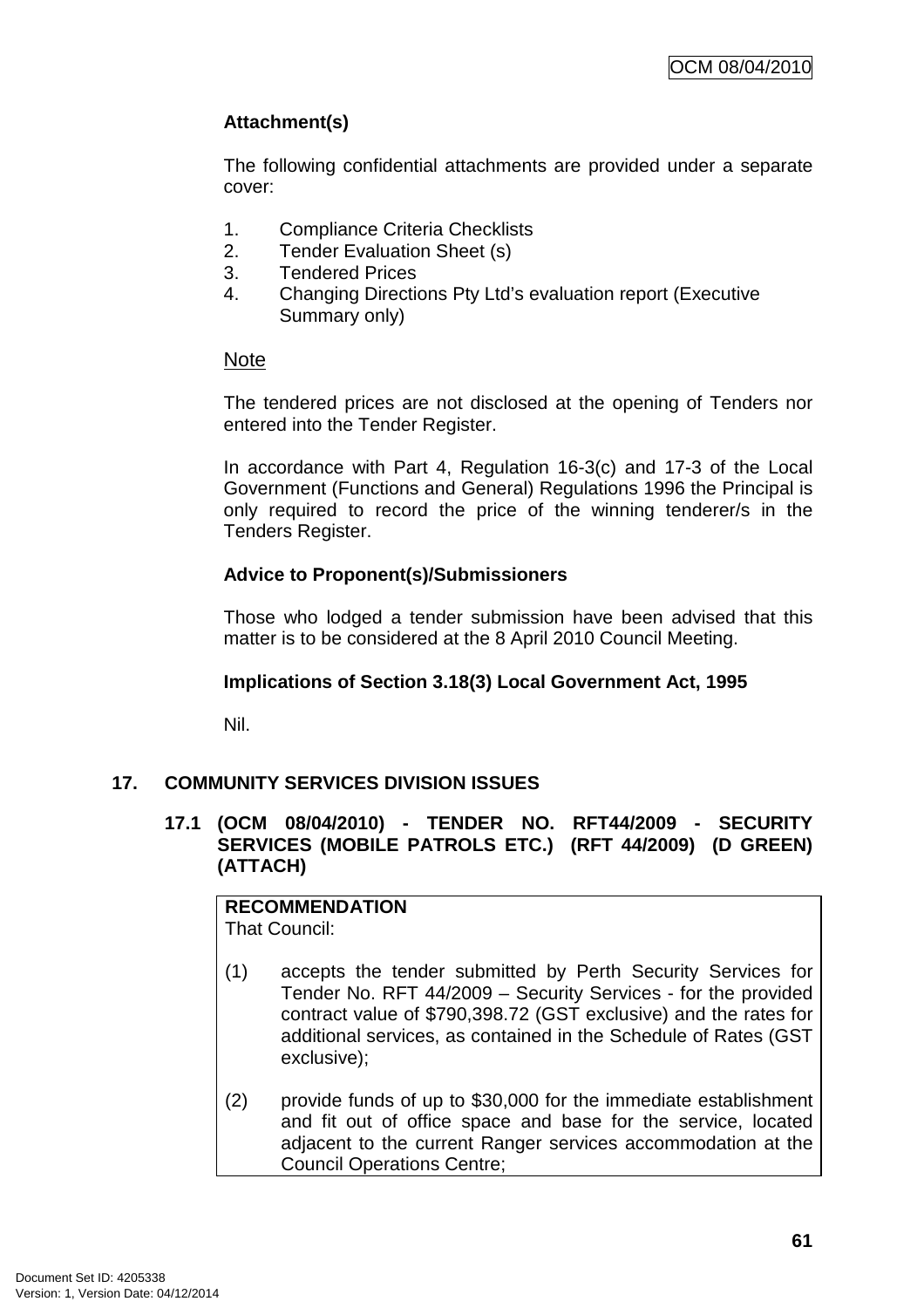- (3) provide funds of up to \$20,000 in the 2009/10 Municipal Budget to provide for the employment of a Contract Supervisor / Service Support Officer to assist in the initial establishment and administration and the ongoing monitoring of the service; and
- (4) draw funds required for the implementation of (2) and (3) above from the Community Surveillance Levy Reserve Fund.

**TO BE CARRIED BY AN ABSOLUTE MAJORITY OF COUNCIL**

# **COUNCIL DECISION**

# **Background**

Council at its meeting of 10 September 2009 resolved as follows:

- (1) advises the City of Melville that it intends to withdraw from the current Community Safety Service (CSS) partnership arrangement upon the expiry of the current term on 30 June 2010;
- (2) calls tenders for the provision of a similar security patrol service to be contract managed internally by the City of Cockburn;
- (3) requires a fully costed internal community security service, based on the expansion of Council's Ranger services to an 'around the clock' operation, to be provided as a comparison to the external provision of this function.
- (4) include in the service brief that options for the delivery of the service other than on a  $24/7$ " basis will be considered; and
- (5) conduct a workshop of Elected Members following the October 2009 Council elections to ensure they are all fully conversant with the intent and purpose of the proposed service.

In accordance with the Council decision tender documentation was prepared and advertised on 4 November 2009. Elected Members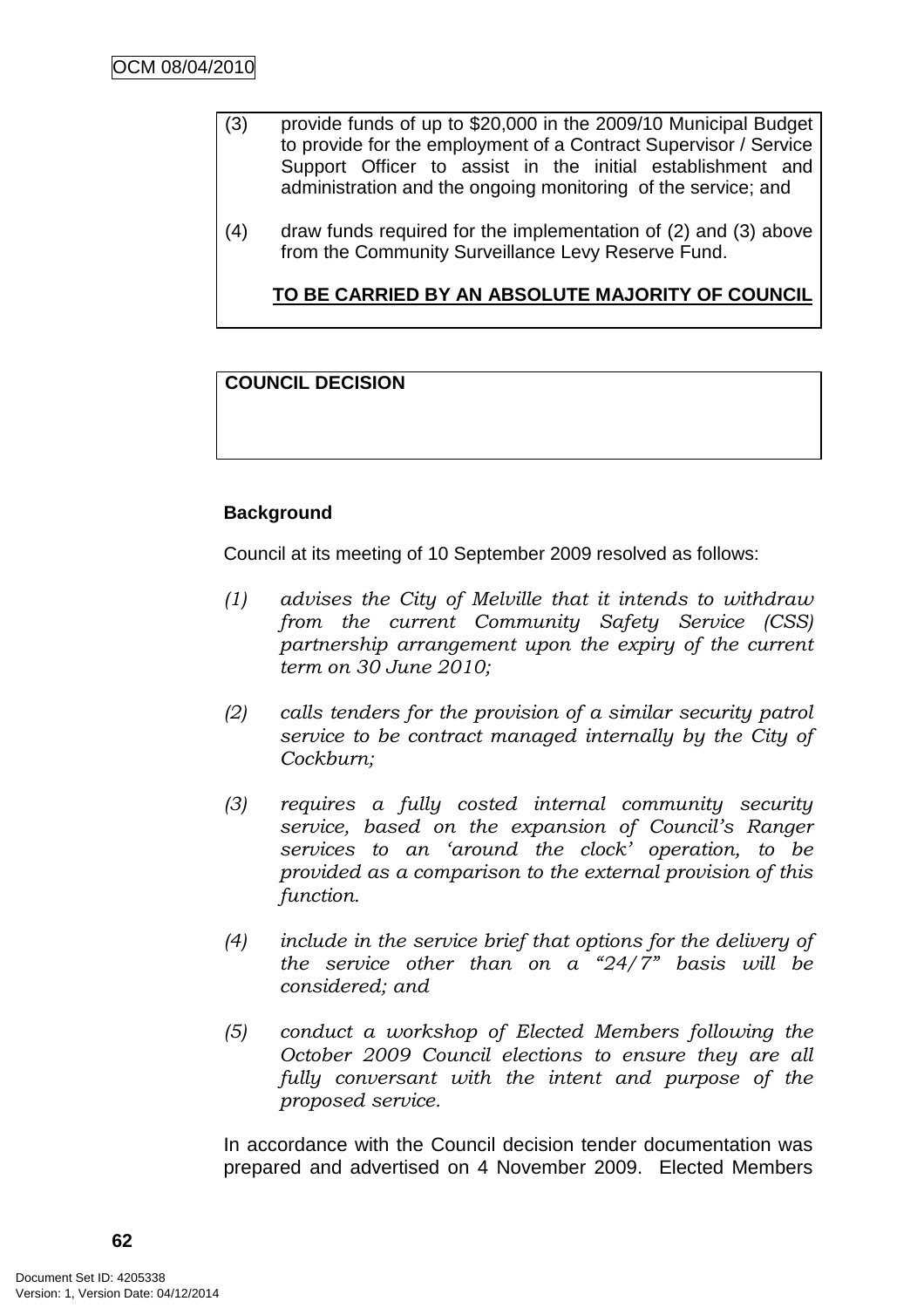were provided with a briefing on the tender on 19 November 2009 and a copy of the presentation was also emailed to all Elected Members.

An alternative proposal for an expanded Ranger service was prepared by the Rangers and Community Safety Manager in lieu of a tendered security patrol service. This was prepared and evaluated completely independent of the external security tender. A copy of relevant content of the proposal is attached to the Agenda.

At the Ordinary Council Meeting held on 11 March 2010, Council deferred the item for the purpose of conducting a workshop with Elected Members, prior to the matter being represented to Council in April 2010.

A workshop was conducted with Elected Members on Saturday 27 March 2010, at which a number of issues were raised relevant to both the tendered proposals and the internal submission. Further information has since been consolidated and forwarded to Elected Members.

## **Submission**

The security services (Mobile Security Patrols etc) Request for Tender (RFT) 44/2009 closed on 19 November 2009. There were 8 tenders received.

- 1. Charter Group Security Pty Ltd
- 2. Wilson Security
- 3. Southern Cross Protection Pty Ltd
- 4. Australian Assets Protection Pty Ltd
- 5. Accord Security Pty Ltd
- 6. ANSS Australian Pty Ltd
- 7. Kencross Pty Ltd T/A TMS Services
- 8. MCW Corporation Pty Ltd T/A Perth Security Services

# **Report**

Of the 8 tenders received 7 were deemed compliant. The tender submission from Australian National Security Service was deemed non compliant with regards to Price Schedule and Conditions of Tendering. Wilson Security deemed themselves non complaint as they have been advised by their own legal firm that they would be unable to comply with the indemnity clauses in the tender. The City's insurers have advised that the requirements related to Insurance Indemnity in the standard tender are not appropriate for the specific tender for the security service and hence the tender from Wilson Security can be accepted.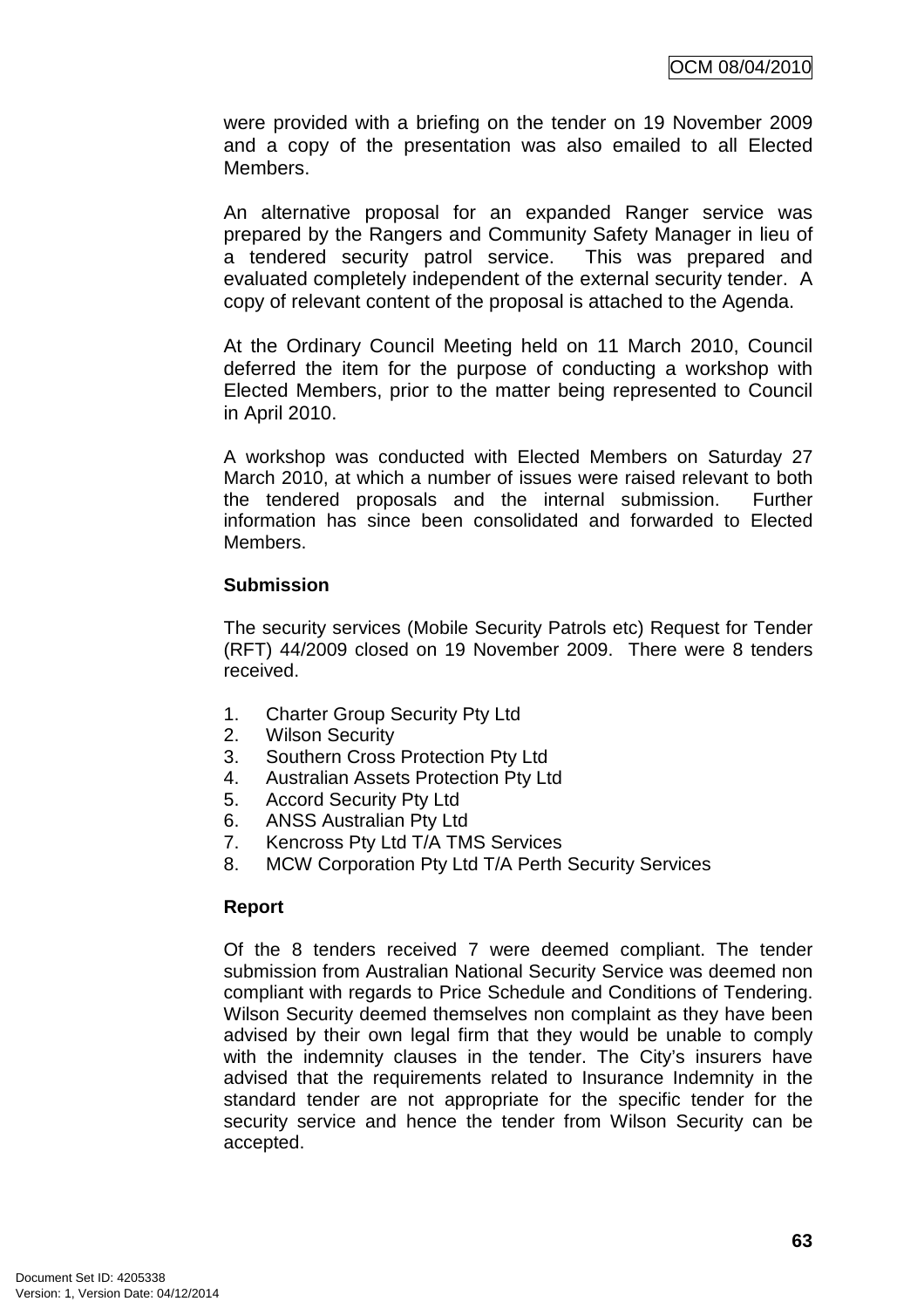## Compliancy Outcome

| <b>Tenderer's Name</b> |                                              | <b>Compliance Criteria</b><br><b>Overall Assessment</b> |
|------------------------|----------------------------------------------|---------------------------------------------------------|
|                        | <b>Charter Security</b>                      | Compliant                                               |
| 2                      | <b>Wilson Security</b>                       | Compliant                                               |
|                        | <b>Southern Cross Security</b>               | Compliant                                               |
|                        | <b>Australian Asset Protection</b>           | Compliant                                               |
| 5                      | <b>Accord Security</b>                       | Compliant                                               |
|                        | <b>TMS Services</b>                          | Compliant                                               |
|                        | <b>Perth Security</b>                        | Compliant                                               |
|                        | <b>Australian National Security Services</b> | Non Compliant                                           |

| <b>Assessment Criteria</b>        |     |  |  |
|-----------------------------------|-----|--|--|
| Price                             |     |  |  |
| Demonstrated experience           | 20% |  |  |
| Response times and Contactability |     |  |  |
| <b>Tenders Personnel</b>          |     |  |  |
| Tenders resources                 | 50% |  |  |
| ΠΑΤΩ                              |     |  |  |

The services required include but are not limited to:

- Random and targeted mobile security patrols available on a twenty-four (24) hours a day 365 days a year basis.
- Community relations role on behalf of the Principal.
- Liaising with and reporting to Western Australia Police.
- Provision of a staffed Control Room; twenty-four (24) hours a day 365 days a year, with the ability to include CCTV monitoring at a future stage.
- Provision of an opening and closing (securing) service for specified facilities
- Provision of security escort services of the Principal's staff at nominated facilities or on an 'as requested' basis.

Tender submissions were evaluated by:

- 1. Robert Avard Manager Community Services.
- 2. Nelson Mauricio Manager, Management Accounting and Budgeting.
- 3. Philip Crabbe Facilities and Plant Manager.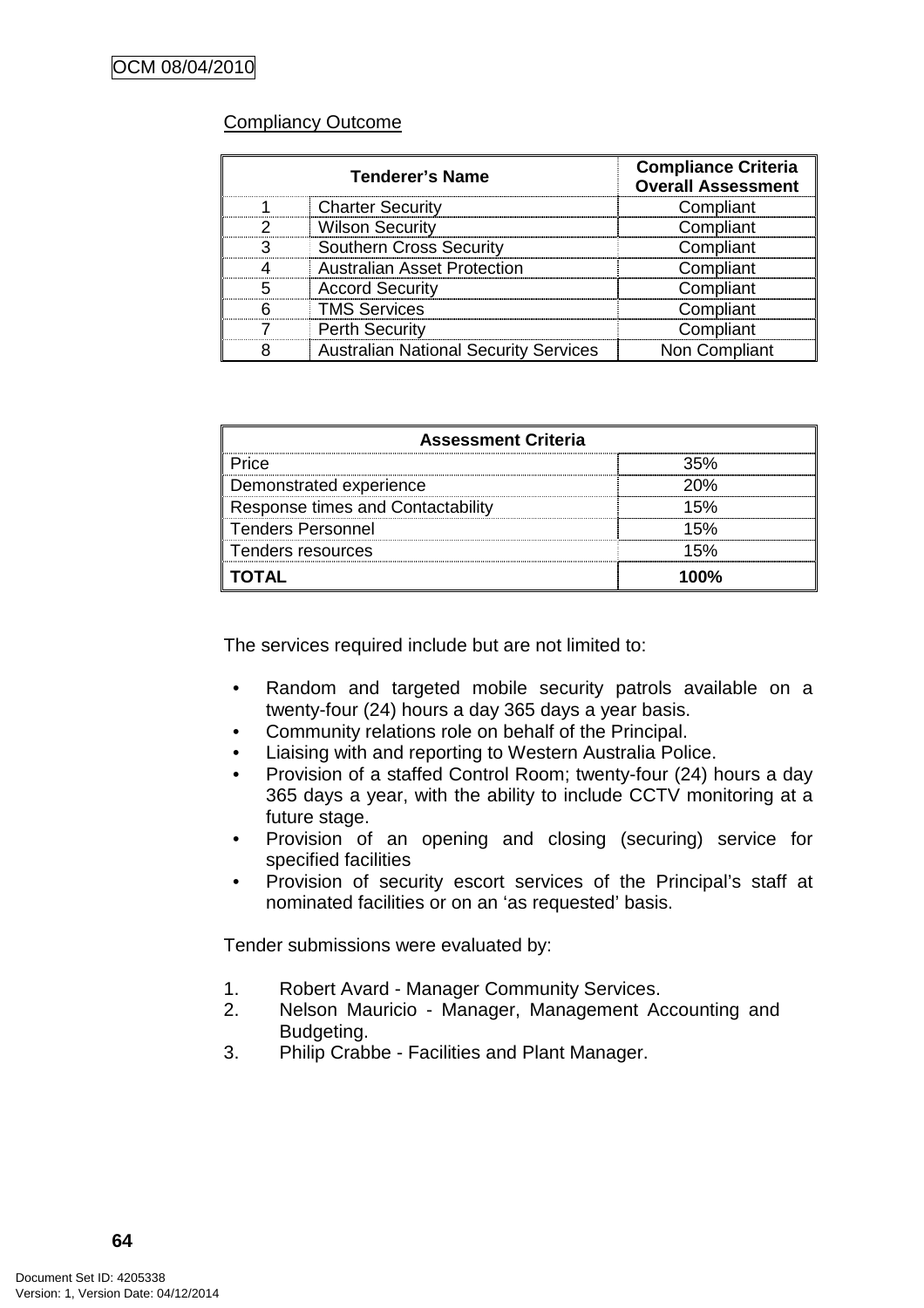| Scores:                               |                                                                         |                                                           |                       |  |  |
|---------------------------------------|-------------------------------------------------------------------------|-----------------------------------------------------------|-----------------------|--|--|
| <b>Tenderer's Name</b>                | <b>Non-Cost</b><br><b>Criteria</b><br><b>Assessment</b><br><b>Score</b> | <b>Cost Criteria</b><br><b>Assessment</b><br><b>Score</b> | Total<br><b>Score</b> |  |  |
| <b>Charter Security</b>               | 41.50%                                                                  | 22.95%                                                    | 64.45%                |  |  |
| <b>Wilson Security</b>                | 57.75%                                                                  | 30.36%                                                    | 88.11%                |  |  |
| <b>Southern Cross Security</b>        | $51.25\%$                                                               | 25.55%                                                    | 76.8%                 |  |  |
| <b>Australian Asset</b><br>Protection | 50.75%                                                                  | 34.09%                                                    | 84.84%                |  |  |
| <b>Accord Security</b>                | 44.25%                                                                  | 33.31%                                                    | 77.56%                |  |  |
| <b>TMS Services</b>                   | 38.00%                                                                  | 32.27%                                                    | 70.27%                |  |  |
| <b>Perth Security Services</b>        | 53.75%                                                                  | 35%                                                       | 88.75%                |  |  |

Perth Security Service is a small firm with local government experience at the Cities of South Perth and Gosnells both of whom gave extremely positive feedback on their contract performance. Their price is very competitive and their industrial pay arrangements stable. Perth Security Service have committed to establishing a 24/7 control centre to meet the needs of the City and will have the allocated premises located at the City's Depot as the Cockburn operational base. The core team proposed for the City contract is experienced and appear competent.

#### In-house submission

In accordance with Councils decision of September, 2009, a comprehensive submission was prepared by Council staff based on utilising an expanded Ranger service to deliver a similar model as that requested by the Tender.

An abridged copy of the submission has been provided to Elected Members under separate cover as a confidential attachment, together with comments from senior Council Financial staff on the validity of the document.

In summarising the submission, it provides a credible alternative to the outsourced tender model, in that it would provide Council with complete control over the resources allocated to the service, together with the inherent benefit of flexibility that in house resources can provide.

However, with the initial establishment costs estimated to be around \$300,000 in excess of the preferred external Contractor for year 1 and between \$200,000 - \$250,000 per year thereafter. It is difficult to develop a case for choosing the in house submission, based on cost – benefit comparisons, ahead of the outsourced option.

A primary consideration in recommending the outsource option is that the service can be tailored to suit any circumstances and additional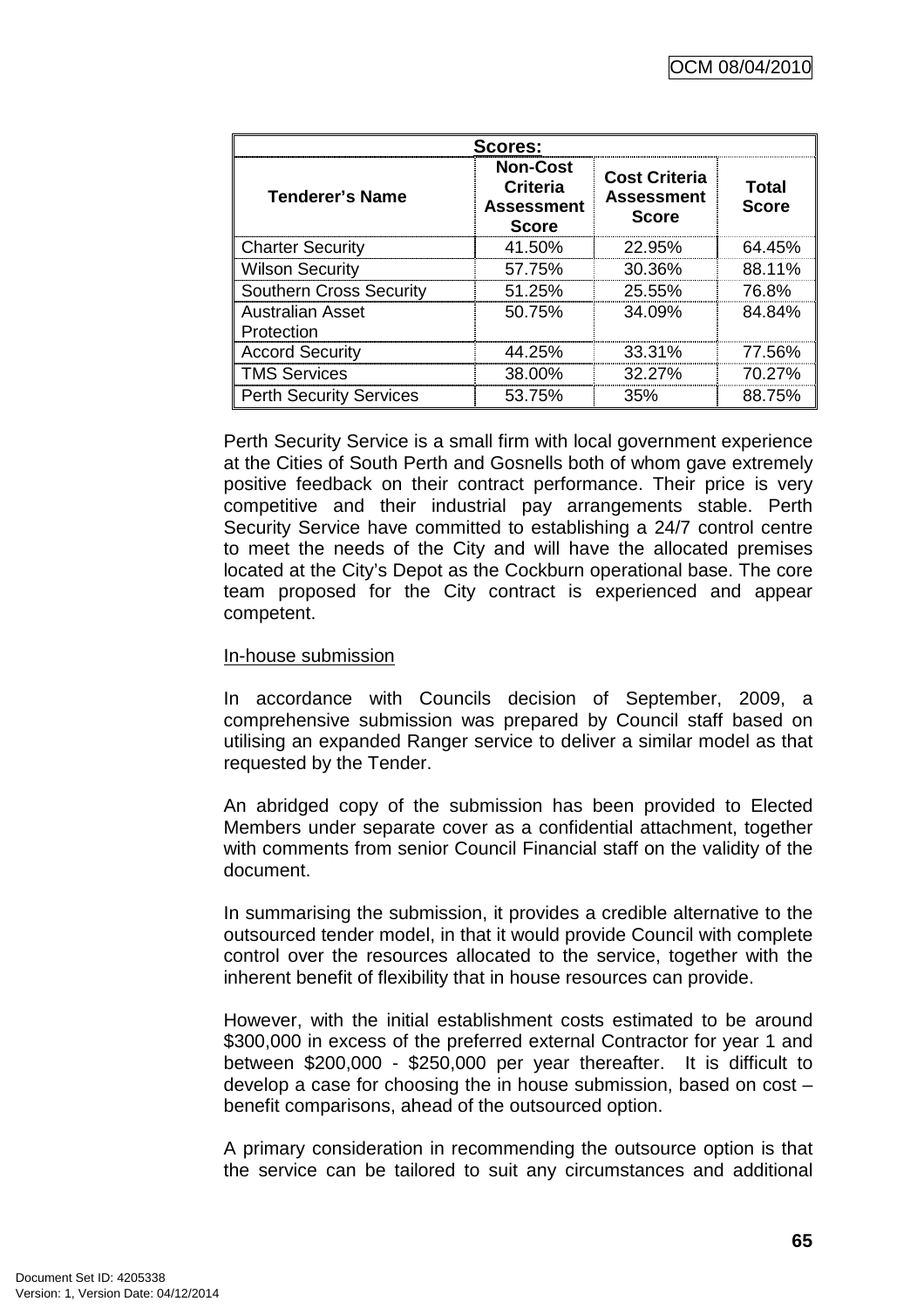resources can allocated / reduced/ re – deployed on an as needs basis to satisfy the requirements of the City. The preferred tenderer has provided an assurance that any reasonable request for the provision of additional resources would be effected within ½ hour of the requirement.

Given these circumstances, there is a compelling position for the original service standard to adopt a "minimum standard" approach, which provides for 24/7 coverage of the district by a minimum of 2 patrol vehicles for 3 days each week, 3 vehicles 2 days each week and 4 vehicles 2 days each week; the latter designed to cater for the traditional "peak" periods of weekend activity. This is the level of service which can be expected for the recommended tender price of \$790, 398.72. Such an approach is recommended on the basis that there are extensive periods during the week when vehicles do little more than patrol the streets, without any specific task or objective being assigned. This is considered predominantly to be unproductive time for which the Council (and ultimately ratepayers) are paying unnecessarily.

It is intended that Council staff can, in conjunction with the Patrol Officers, derive a more planned approach to the objectives of the service and target priority functions and allocate resources accordingly. This is obviously contingent upon the assurance that additional resources can be allocated swiftly upon being requested by the City, as and when the need arises. While this part of the service will necessarily require careful management and implementation, it is considered to be a more efficient method of resource utilisation, as an alternative to having non productive passive patrolling at periods of low activity.

Alternatively, should Council opt for the same service coverage as currently provided (i.e. 4 patrol vehicles 24/7) the associated tender cost has been calculated to be in the vicinity of \$1,300,000.

Should this be the level of coverage required by Council, then it is considered that the cost differential with a full in house provided service would be more significant and therefore an in house submission for comparative purposes has not been calculated.

#### Summary

Consequently, it is recommended that the outsourced option as tendered, with the capacity to call out additional service at short notice as necessary, be selected as the preferred methodology.

While there are valid reasons in considering the cost savings apparent in the recommended outsourced Tender model, it must also be recognised that delivery standards can sometimes be compromised where the service is ultimately controlled by another party. For this reason it is considered imperative that some in house resource be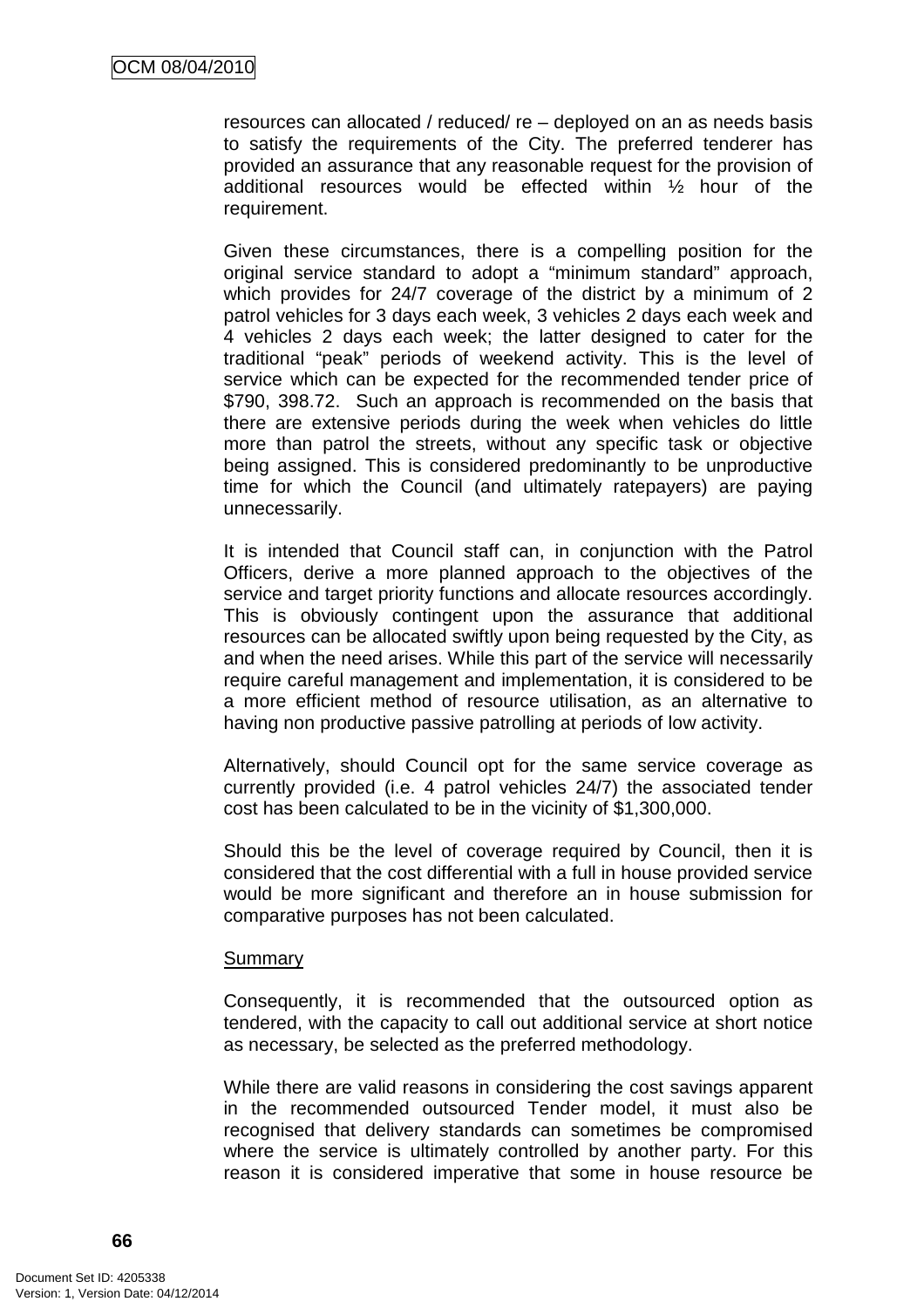provided to the service in a support role to assist in the establishment and to ultimately monitor the ongoing standard and overall performance of the Contractor.

This methodology is apparent in many Council awarded construction contracts where Council staff work closely with builders to ensure the ultimate outcome of the project is consistent with initial expectations.

In this case, there are not the spare resources available in house to provide the necessary up front and ongoing support and supervision to ensure a high level of quality control is provided to monitor that the objectives of the service are being met on an ongoing basis.

It is proposed that a Contract Supervisor / Service Support Officer be employed as soon as possible to assist in the establishment and ongoing supervision of the Contract and its overall performance.

It is proposed that the advance expenditure required for both this and the establishment of a base facility for the service to be located at the Operations Centre (being the transportable building previously used at Coolbellup Library) be drawn from the Community Surveillance Levy Reserve Fund and funded as a cost against the Security Levy.

The greater proportion of this expenditure will be required for the physical establishment, provision of utilities and fit out of a basic depot for the Patrol Officers, which also provides available space for the Contract Supervisor/ Service Support Officer to work from.

This will be offset to some extent in future by not having to employ a full time Clerical Support Officer for the Rangers / Community Safety Unit, which is proposed in the current Plan for the District (New Staff Plan) for 2010/11, as part of the duties proposed for that position would have been to provide administrative support to the Security service, in whatever form it was to take in future.

#### **Strategic Plan/Policy Implications**

#### **Lifestyle and Aspiration Achievement**

• To deliver our services and to manage resources in a way that is cost effective without compromising quality.

### **Governance Excellence**

- To conduct Council business in open public forums and to manage Council affairs by employing publicly accountable practices.
- To provide effective monitoring and regulatory services that administer relevant legislation and local laws in a fair and impartial way.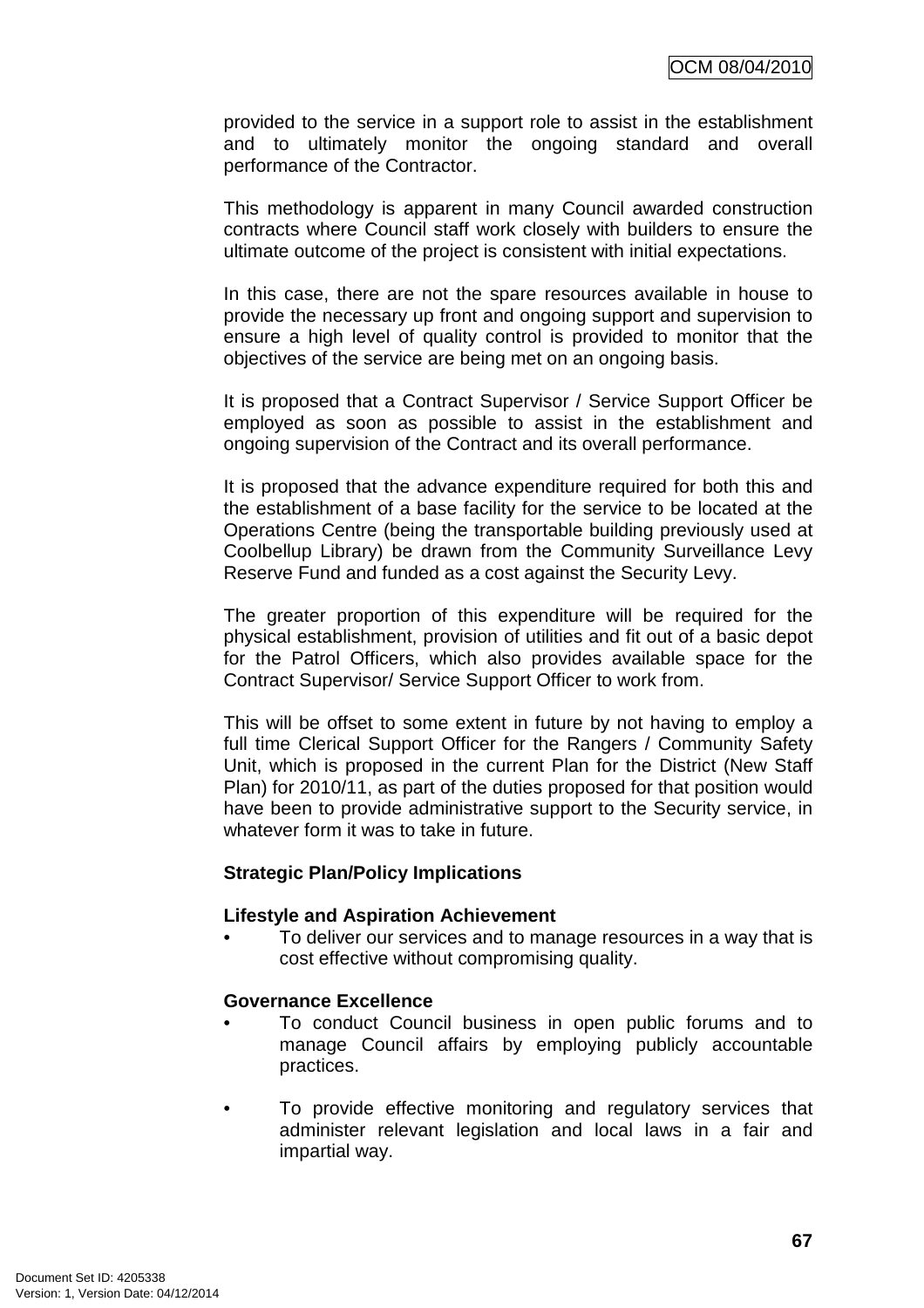### **Budget/Financial Implications**

In the 2008/09 financial year there was a total of \$2,050,075 spent on the security patrol service with an allocation of \$2,000,000 for 2009/10.

Should Council proceed with the current level of service which is 4 cars on the road 24 hours per day 7 days per week the cost of the service will be in the vicinity \$1,500,000 depending on the tender selected.

A 24 hours per day 7 days a week service that has a minimum of 2 cars on the road at any one time and peaked at 4 cars on Friday and Saturday nights would cost in the vicinity of \$900,000 depending upon the selected tender.

The current security levy of \$50 per property may be reduced depending upon the decision of Council on the level and nature of the service required.

Besides the direct tender costs there will also need to be factored into the budget allocated internal costs which will be approximately \$90,000.

A service centre for the security staff to utilise is proposed to be established at the Council Operations Depot and accommodated in the demountable building recovered from the Coolbellup Library redevelopment. The provision of services, furnishing and fit out costs are estimated to be in the order of \$35,000.

It is also proposed to incorporate a Contract Supervisor role for the initial 2 year term of the contract, to ensure consistent management and monitoring of all aspects of the service to the City's satisfaction at an estimated annual cost of \$75,000.

Costs for the initial establishment and staff requirements can be provided from the Community Surveillance Levy Reserve Fund.

#### **Legal Implications**

Section 3.57 of the Local Government Act 1995 and Part 4 of the Local Government (Functions and General) Regulations 1996 refers.

#### **Community Consultation**

The tender appeared in the West Australian Newspaper on 4 November 2009 and attracted eight (8) responses by the closing date of 19 November 2009.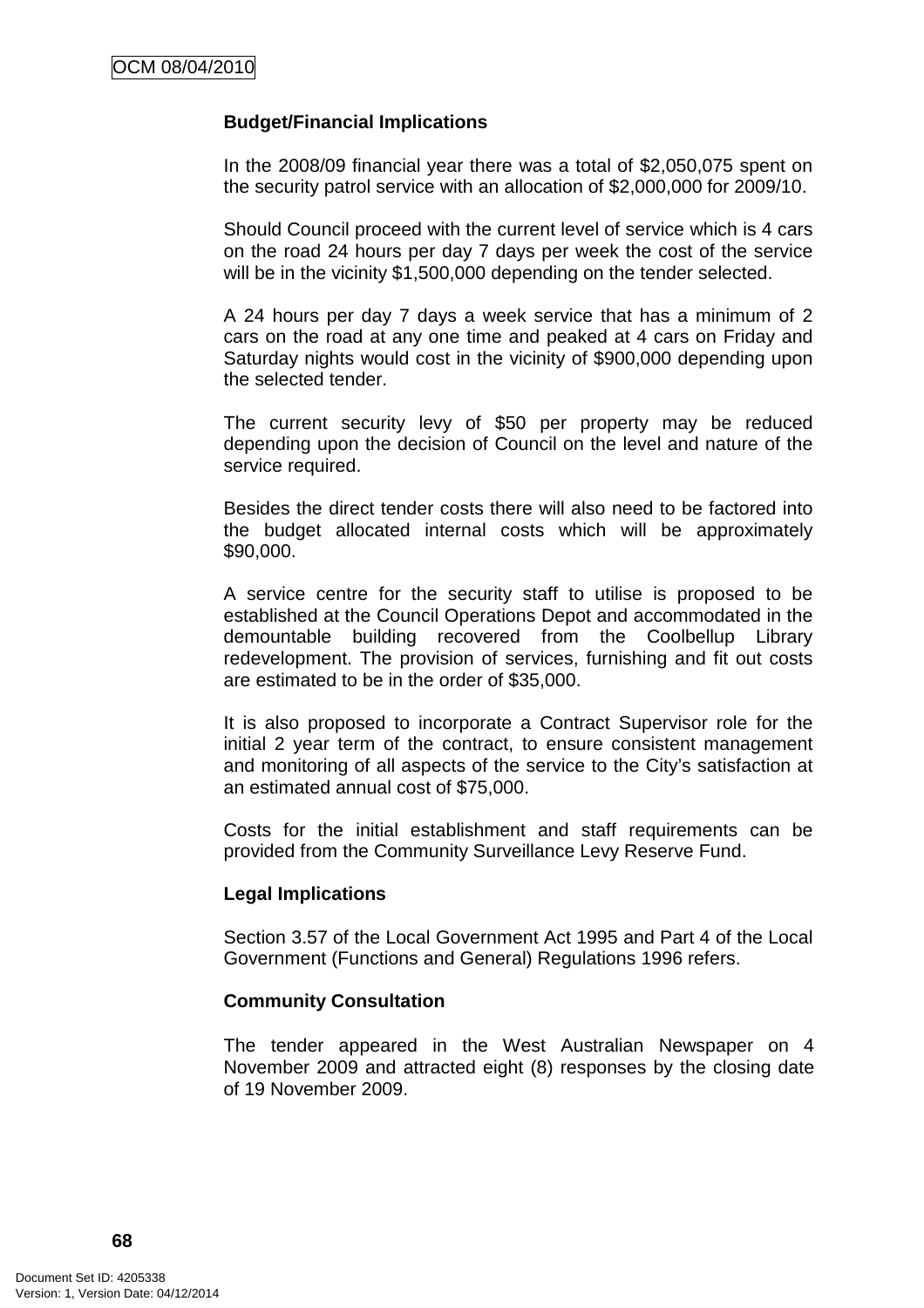# **Attachment(s)**

- 1. Extract from proposal for expanded Rangers service (provided under separate confidential cover).
- 2. Comments City of Cockburn financial services staff (provided under separate confidential cover).
- 3. Compliance Criteria Checklist (provided under separate confidential cover).
- 4. Tender Evaluation Sheet (provided under separate confidential cover).
- 5. Tendered Prices (provided under separate confidential cover).

# **Advice to Proponent(s)/Submissioners**

Those who lodged a tender on the proposal have been advised that this matter is to be considered at 8 April 2010 Council Meeting.

# **Implications of Section 3.18(3) Local Government Act, 1995**

Nil.

# **17.2 (OCM 08/04/2010) - INTEGRATED HEALTH AND COMMUNITY FACILITIES - WENTWORTH PARADE, SUCCESS (CR/M/111) (R AVARD) (ATTACH)**

# **RECOMMENDATION**

That Council advertise the Business Plan for Integrated Primary Health and Community Facilities in accordance with the requirements of Section 3.59 of the Local Government Act.

# **COUNCIL DECISION**

# **Background**

Council owns 2 hectares of freehold land on the corner of Wentworth Parade and Beeliar Drive in Success. On Lot 401 a Youth Centre has been constructed with associated car parking.

The whole of the adjoining Lot 400 and a portion of Lot 401 Wentworth Parade, Success remains available for development. There are a number of services and facilities that are required to serve the eastern portion of the City which can be readily accommodated on the site. For many years the Success Library has been operating from a small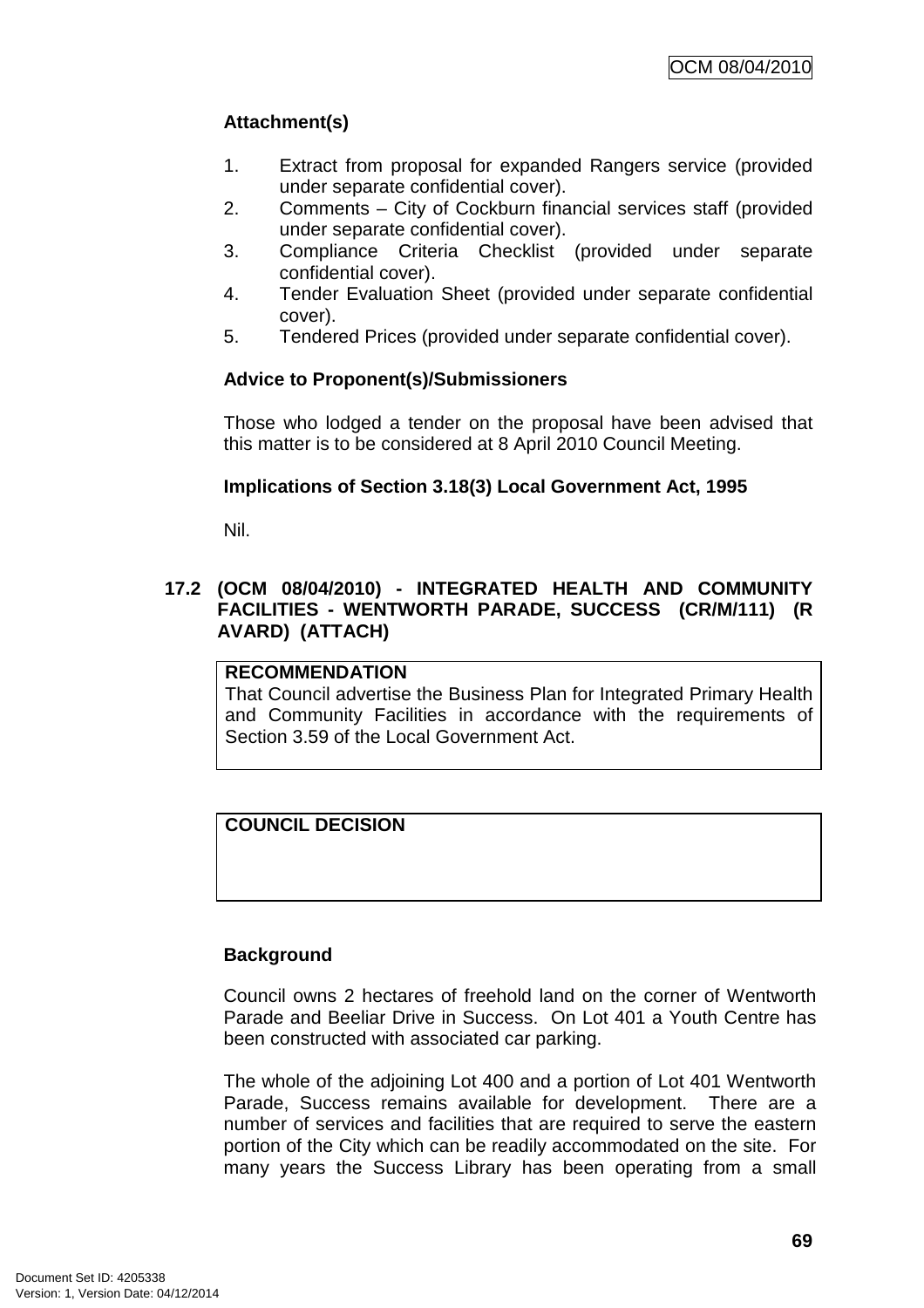leased area within the Cockburn Gateways Shopping Centre which is quite inadequate for the catchment population it is required to serve. The current lease for the Success Library expires on 13 November 2012 and the owners have indicated that they will require the library to move.

The Commonwealth Government has advised that they have committed \$6.65m toward the construction of a GP Super Clinic on the site due to the low number of GPs currently serving this population. The GP Super Clinic Funds have been provided on the basis of a cooperative submission between the City and the Fremantle GP Network. The Commonwealth has indicated that they seek the works to be completed by the end of 2011. A fast track program has been prepared and is to be considered by Council when details on the project are more advanced. A Draft Memorandum of Understanding has been prepared between the City and the Fremantle GP Network to guide the GP Super Clinic elements of the project. This will be considered following the advertising of the Business Plan. Centrelink has indicated that this site would be suitable for one of their offices and a submission has been prepared and submitted for this.

Council at its Ordinary Meeting of 12 November 2009 resolved to appoint Bollig Design Group for architectural Services for Integrated Health and Community Facilities to be located on the site. Quantity Surveyor, Davis Langdon has been appointed by the City to act on behalf of the City, independent of the architect and other consultants.

# **Submission**

N/A

# **Report**

The intent of the project as described in the business plan is a balance between two objectives. Firstly, to provide and facilitate the provision of community services, in particular the library, meeting rooms /additional office space and GP Super Clinic. Secondly, to generate income for the City through the leasing of property such as office accommodation, health services and a café.

An overview of the attached Business Plan is provided as follows.

The attached Concept Plan for the site has been prepared by Architects Bollig Design which indicates floor space as follows:

| • Community meeting rooms/additional office space  560 $m^2$ |  |
|--------------------------------------------------------------|--|
|                                                              |  |
|                                                              |  |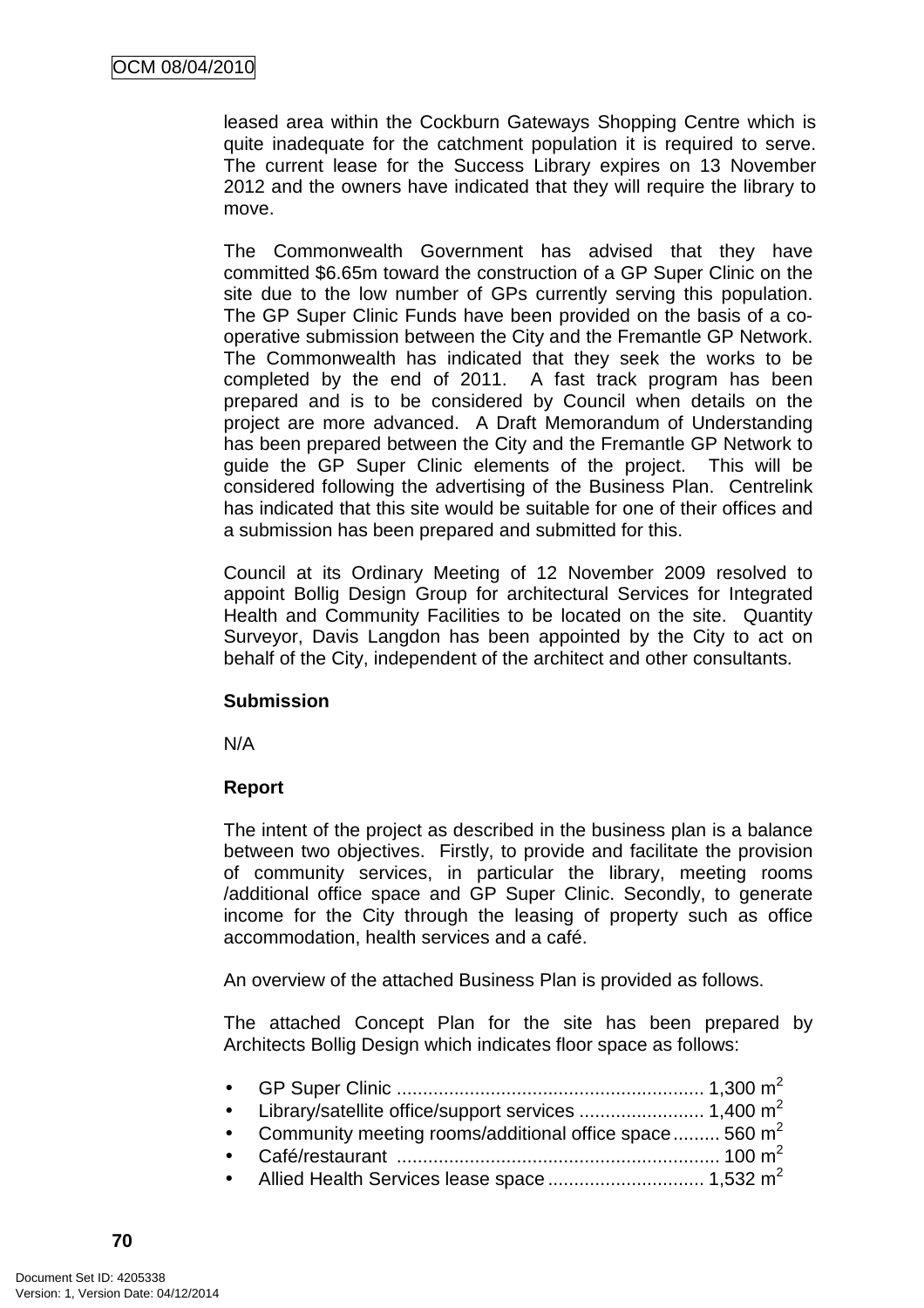• Office accommodation ................................................ 1,352 m<sup>2</sup> • Government Agency .................................................... 1,000 m<sup>2</sup>

The proposed structure will be two storeys over two buildings with the majority of the parking below the ground floor plate which is made more readily available due to the slope of the lot. The design brief is for a 5 green star building which will establish a high standard by the City and also assist in attracting government tenancies.

Section 3.59 of the Local Government Act 1995 requires that any land transaction worth more than \$1,000,000 or 10% of the operating expenditure incurred by the local government from its Municipal Funds in the last completed financial year is deemed to be a 'major land transaction' and requires a Business Plan. The value of the land is under normal market circumstances valued at approximately \$3,500,000 and hence is deemed as a "major land transaction".

A 'major trading undertaking' is defined as a commercial activity for a profit that is worth more than \$500,000 or 10% of the local government's operating expenditure. The income generated by the tenants will be in excess of \$500,000 p.a.

A Business Plan for the project in accordance with requirements of the Act has been prepared for public advertising and is attached to the Agenda.

# **Strategic Plan/Policy Implications**

# **Lifestyle and Aspiration Achievement**

• To facilitate and provide an optimum range of community services and events.

# **Budget/Financial Implications**

The operational cost of the Library will be drawn from Municipal Funds, a significant portion of which will be reallocated from the Success Library located in the Gateways Shopping Centre. The current lease is \$170,000 p.a. which will be a saving and offset the estimated \$1,250,000 required annually to operate the Library from the larger premises. The current annual budget including the lease fee is \$560,000 for the Success Library. Hence, approximately a further \$700,000 from Municipal Funds annually is required for the new Library.

The Commonwealth funded GP Super Clinic will be operated by a legal entity that is separate from the City. A funding requirement is for a detailed business plan for the GP Super Clinic to be prepared that meets the requirements of the Commonwealth. No Council funds will be required for the Super Clinic operation.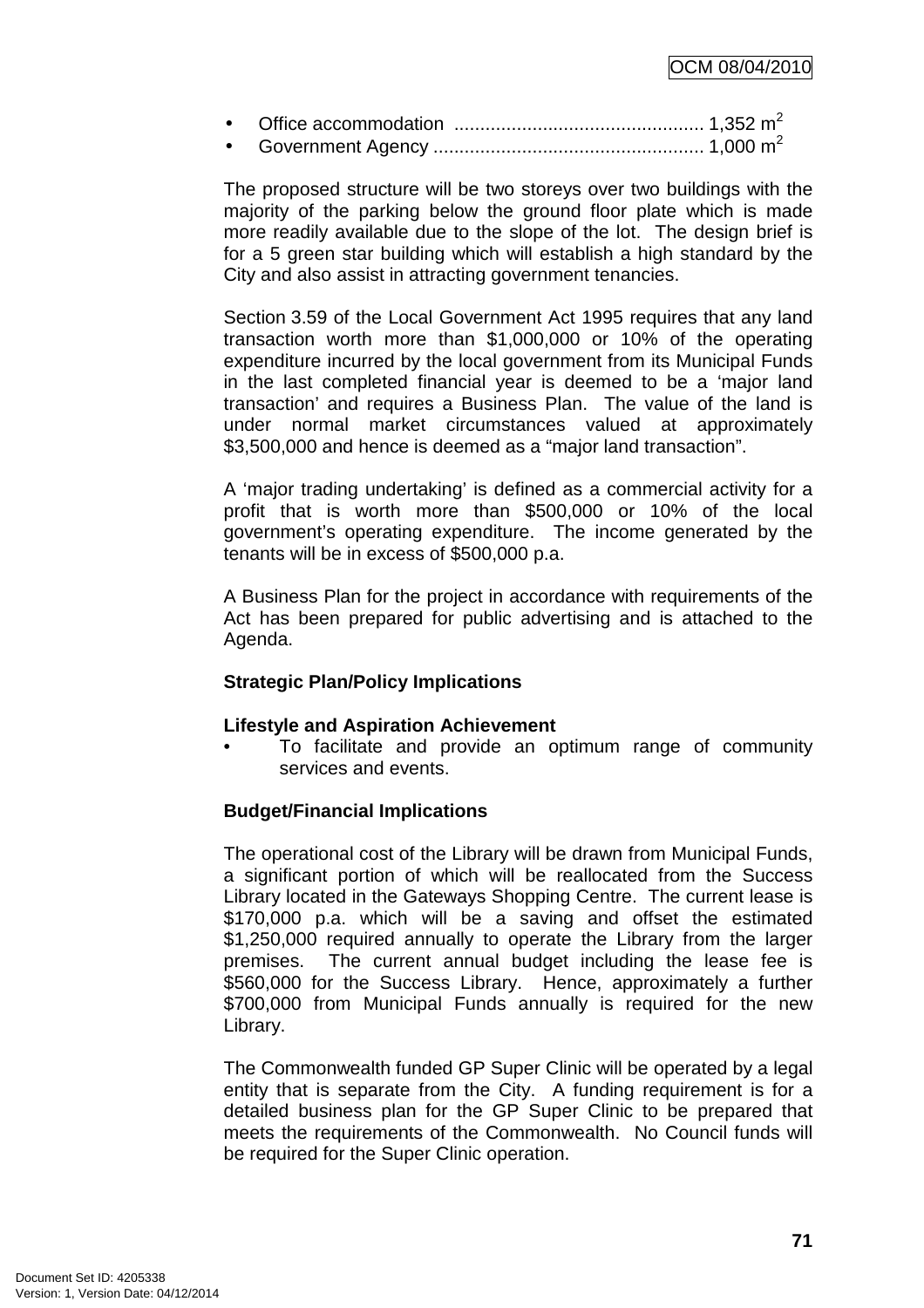Knight Frank property agents have indicated that the total gross value of the lease areas will be between \$1,200,000 and \$1,400,000 (total net income). The operating expenses will be primarily covered by the lessees with the City covering the library operating costs. A more detailed budget will be provided to Council for its consideration when a detailed design is more advanced and information on tenants is known.

# **Legal Implications**

Section 3.59 of the Local Government Act requires the preparation of a Business Plan for the development and publishing of a 'major land transaction' and a 'major trading undertaking'.

# **Community Consultation**

The prepared Business Plan for the project will be advertised for 6 weeks for public comment in accordance with the requirements of the Act. The Council is then required to consider any submissions and to decide whether to proceed or not.

# **Attachment(s)**

- 1. Business Plan
- 2. Concept Plan

# **Advice to Proponent(s)/Submissioners**

N/A

# **Implications of Section 3.18(3) Local Government Act, 1995**

The provision of a library service is clearly within the scope of Local Government and there is an expectation that government either provides and/or facilitates the provision of health services for its local community. The areas on the east side of the City have been deemed by the Commonwealth as a District of Workforce Shortage and falls within an affected Division of General Practice. Hence the market has not been able to provide a sufficient level of service to the current and future population growth.

# **18. EXECUTIVE DIVISION ISSUES**

Nil

# **19. MOTIONS OF WHICH PREVIOUS NOTICE HAS BEEN GIVEN**

Nil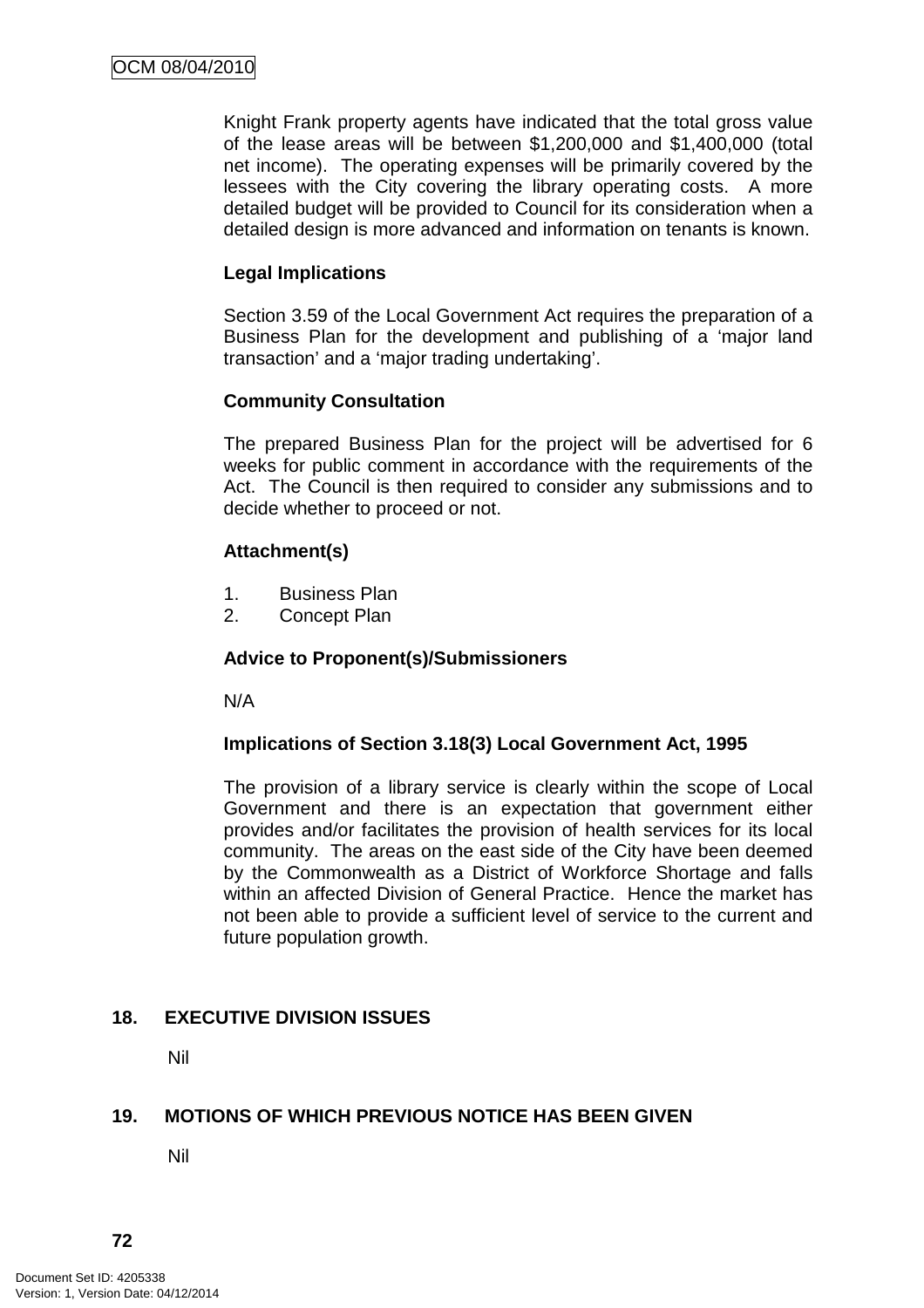- **20. NOTICES OF MOTION GIVEN AT THE MEETING FOR CONSIDERATION AT NEXT MEETING**
- **21. NEW BUSINESS OF AN URGENT NATURE INTRODUCED BY COUNCILLORS OR OFFICERS**
- **22. MATTERS TO BE NOTED FOR INVESTIGATION, WITHOUT DEBATE**
- **23. CONFIDENTIAL BUSINESS** 
	- **23.1 (OCM 08/04/2010) MINUTES OF CHIEF EXECUTIVE OFFICER PERFORMANCE & SENIOR STAFF KEY PROJECTS APPRAISAL COMMITTEE MEETING - 18 MARCH 2010 (1192) (S CAIN) (ATTACH)**

#### **RECOMMENDATION**

That Council receive the Minutes of the Chief Executive Officer Performance and Senior Staff Key Projects Appraisal Committee dated 18 March 2010, as attached to the Agenda, and adopts the recommendations contained therein.

# **TO BE CARRIED BY AN ABSOLUTE MAJORITY OF COUNCIL**

**COUNCIL DECISION** 

# **Background**

The Chief Executive Officer Performance and Senior Staff Key Projects Appraisal Committee met on 18 March 2010. The minutes of that meeting are required to be presented to Council and its recommendations considered by Council.

# **Submission**

The minutes of the Committee meeting are attached to the Agenda. items dealt with at the Committee meeting form the basis of the Minutes.

# **Report**

The Committee recommendations are now presented for consideration by Council and, if accepted, are endorsed as the decisions of Council. Any Elected Member may withdraw any item from the Committee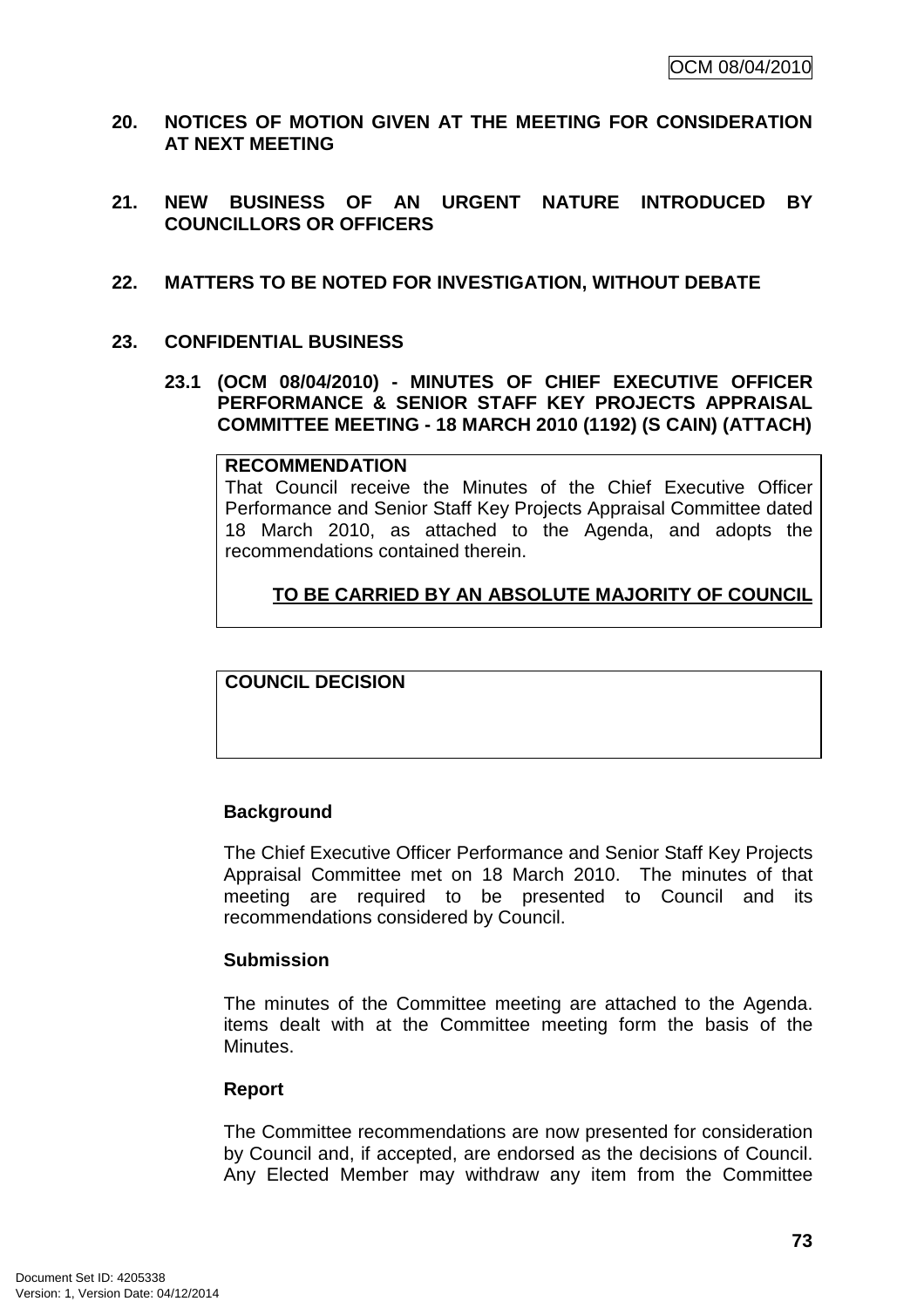meeting for discussion and propose an alternative recommendation for Council's consideration. Any such items will be dealt with separately, as provided for in Council's Standing Orders.

# **Strategic Plan/Policy Implications**

#### **Governance Excellence**

• To maintain a professional, well-trained and healthy workforce that is responsive to the community's needs.

# **Budget/Financial Implications**

Committee Minutes refer.

# **Legal Implications**

Committee Minutes refer.

# **Community Consultation**

N/A

# **Attachment(s)**

Minutes of the Chief Executive Officer Performance and Senior Staff Key Projects Appraisal Committee 18 March 2010 are provided to the Elected Members as confidential attachments.

# **Advice to Proponent(s)/Submissioners**

The CEO and senior staff have been advised that this item will be considered at the April 2010 OCM.

# **Implications of Section 3.18(3) Local Government Act, 1995**

Committee Minutes refer.

# **24 (OCM 08/04/2010) - RESOLUTION OF COMPLIANCE (SECTION 3.18(3), LOCAL GOVERNMENT ACT 1995)**

# **RECOMMENDATION**

That Council is satisfied that resolutions carried at this Meeting and applicable to items concerning Council Provided services and facilities, are:-

(1) integrated and co-ordinated, so far as practicable, with any provided by the Commonwealth, the State or any public body;